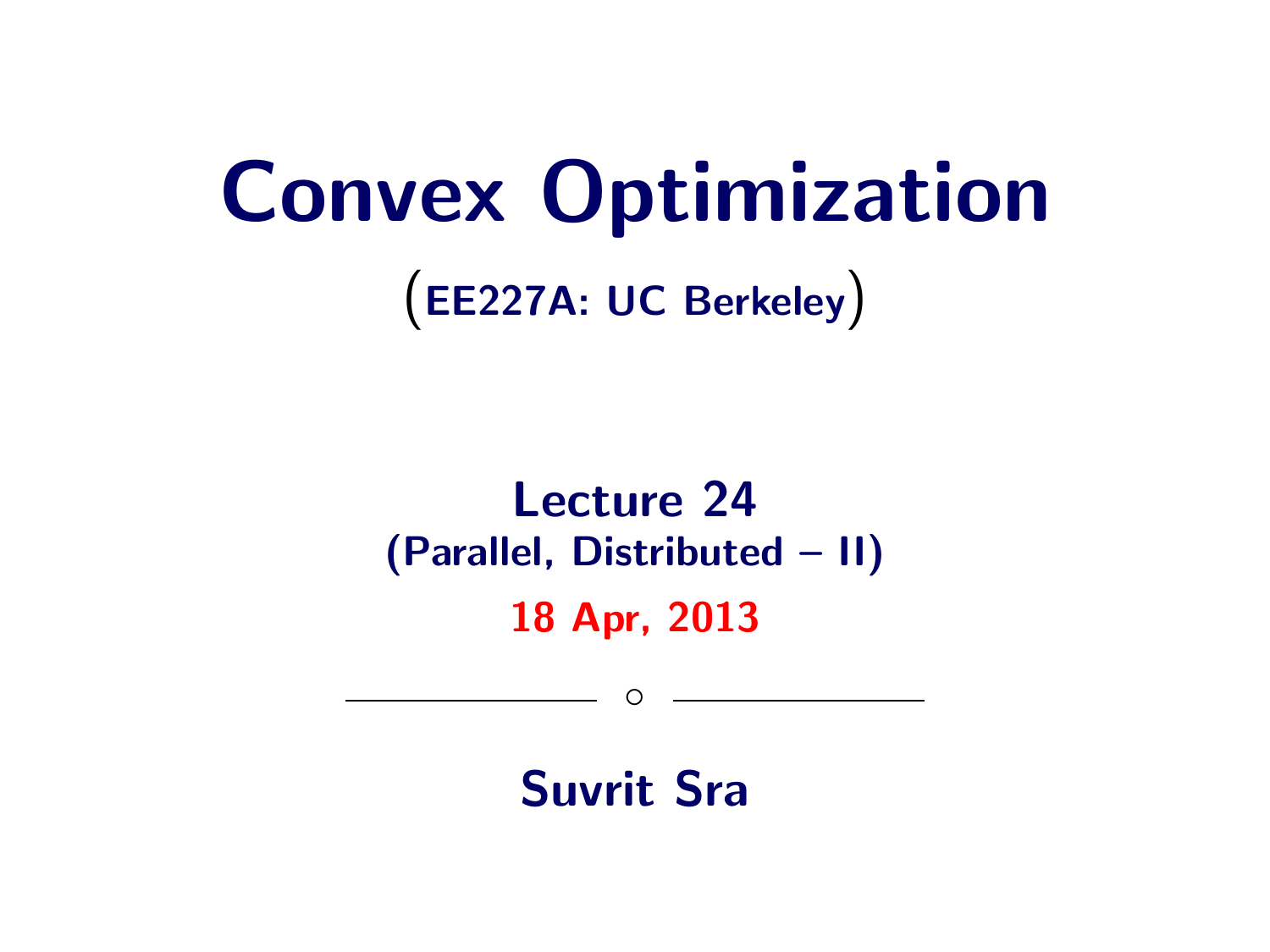#### ♦ Reviews due 19 Apr 2013 by 5pm

Login to easychair as "PC-Member" to enter reviews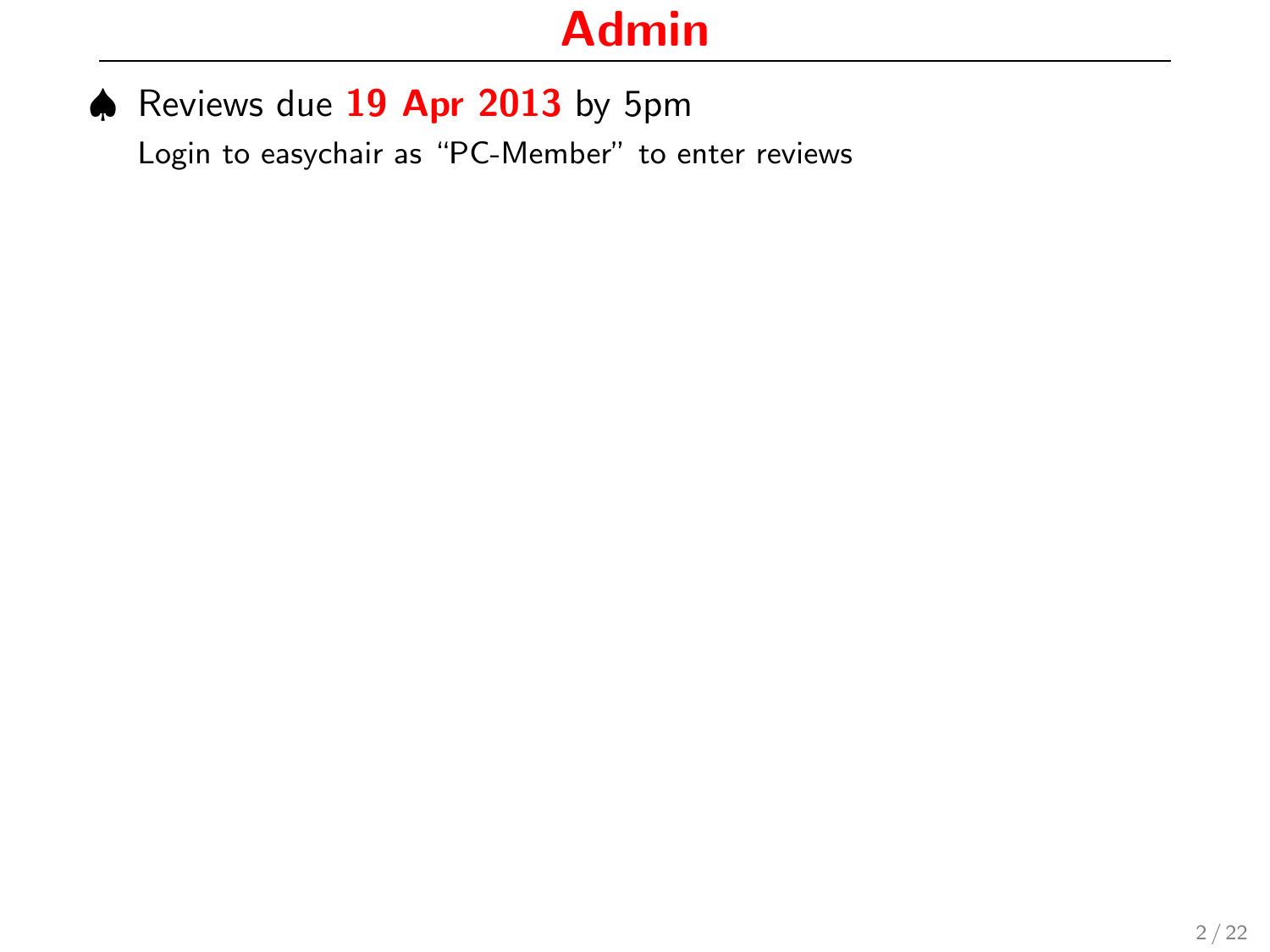♦ Reviews due 19 Apr 2013 by 5pm

Login to easychair as "PC-Member" to enter reviews

- Please take the review seriously:
	- As a reviewer–it'll be graded
	- As an author-your peers are providing valuable feedback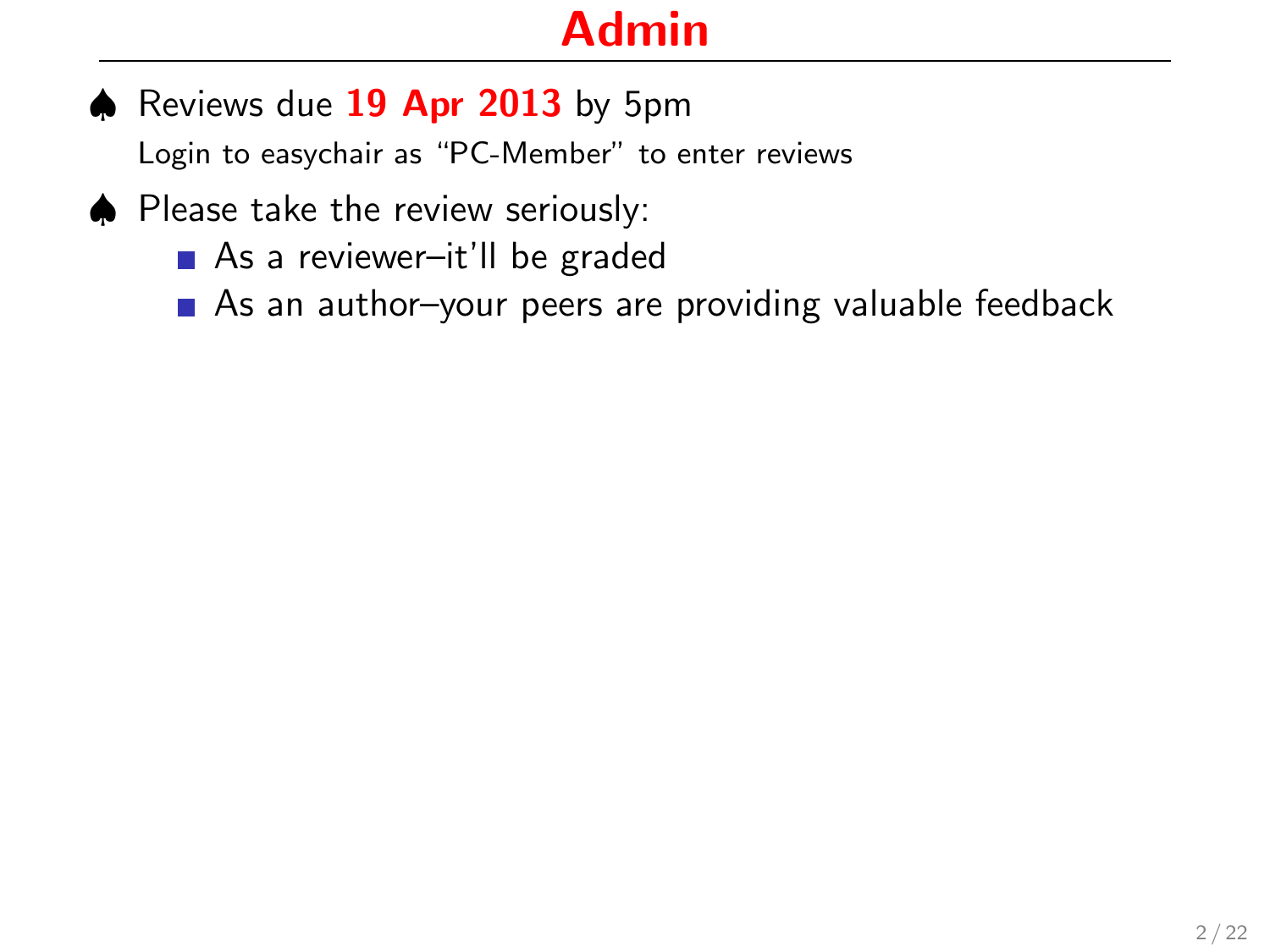♦ Reviews due 19 Apr 2013 by 5pm

Login to easychair as "PC-Member" to enter reviews

- Please take the review seriously:
	- As a reviewer–it'll be graded
	- As an author–your peers are providing valuable feedback
- ♠ Make up for missed lectures:
	- I'll ask you to view two video lectures
	- HW5 slightly delayed; shorter, simpler
	- Will include questions related to videos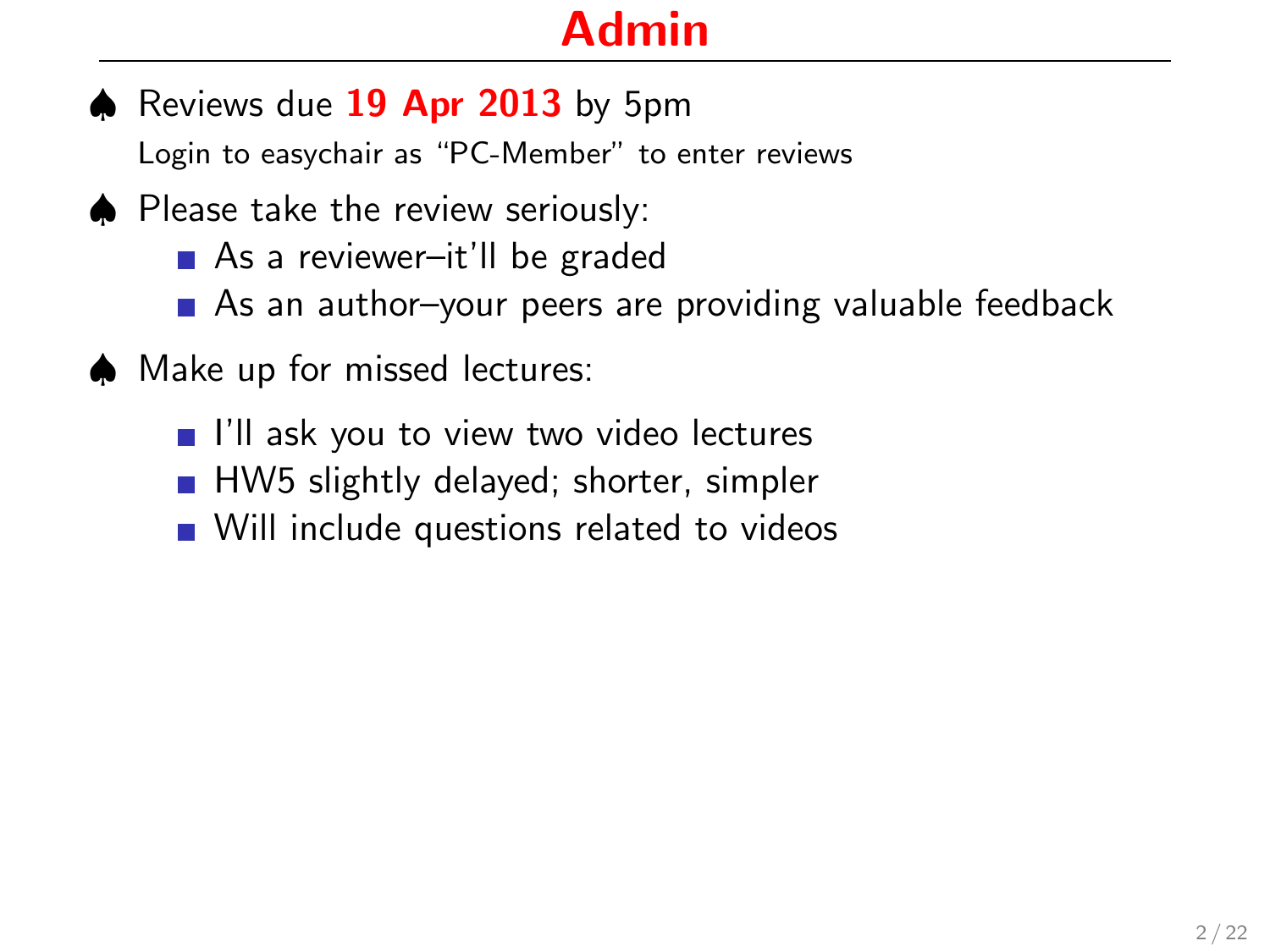$\blacklozenge$  Reviews due  $19$  Apr 2013 by 5pm

Login to easychair as "PC-Member" to enter reviews

- Please take the review seriously:
	- As a reviewer–it'll be graded
	- As an author-your peers are providing valuable feedback
- ♠ Make up for missed lectures:
	- I'll ask you to view two video lectures
	- HW5 slightly delayed; shorter, simpler
	- Will include questions related to videos
- ♦ Project **poster** presentations:

Soda 306 HP Auditorium Fri May 10, 2013 4pm – 8pm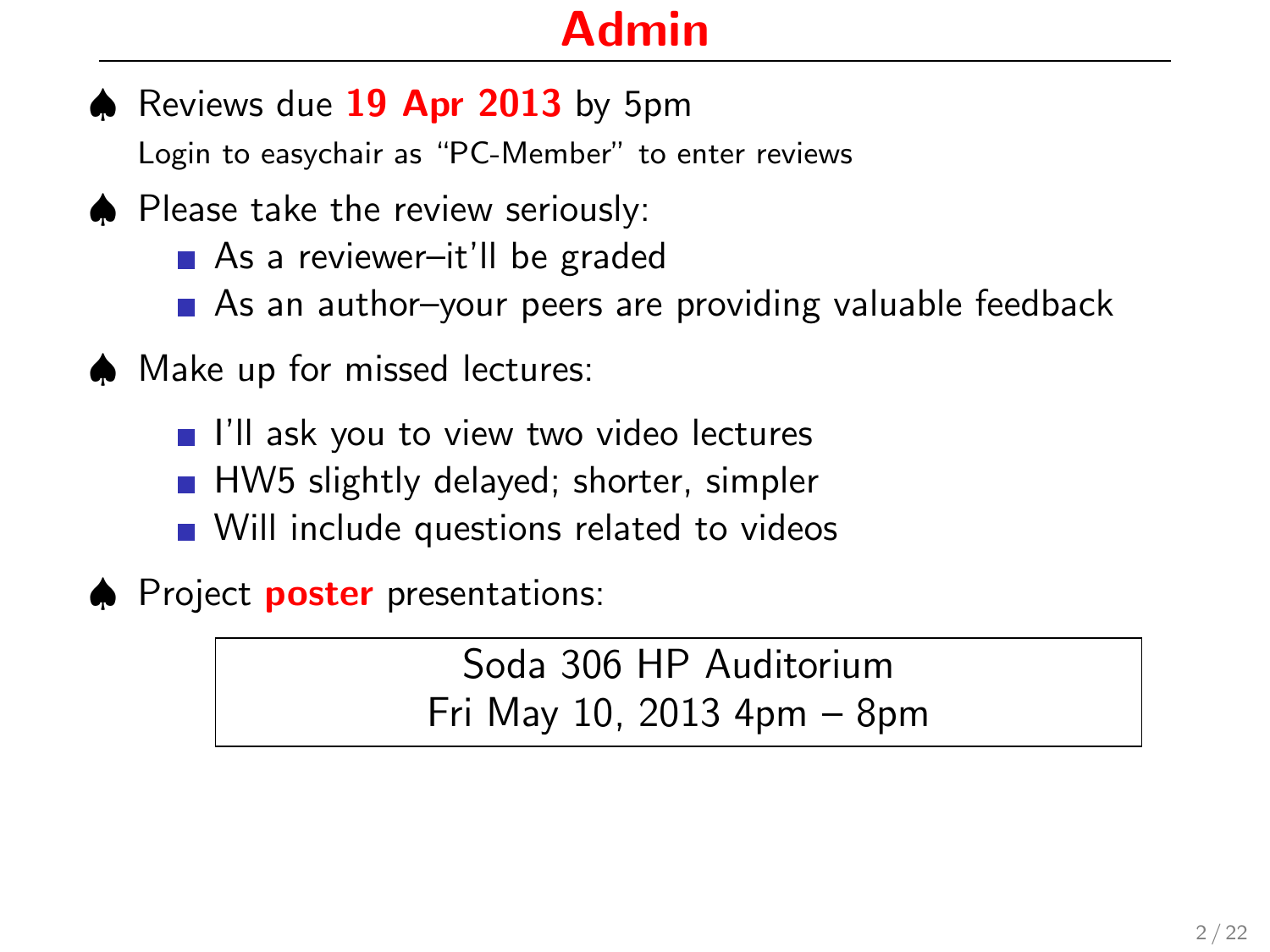$\blacktriangleright$  Intuition from prev lecture: degree of separability strongly correlated with degree of parallelism possible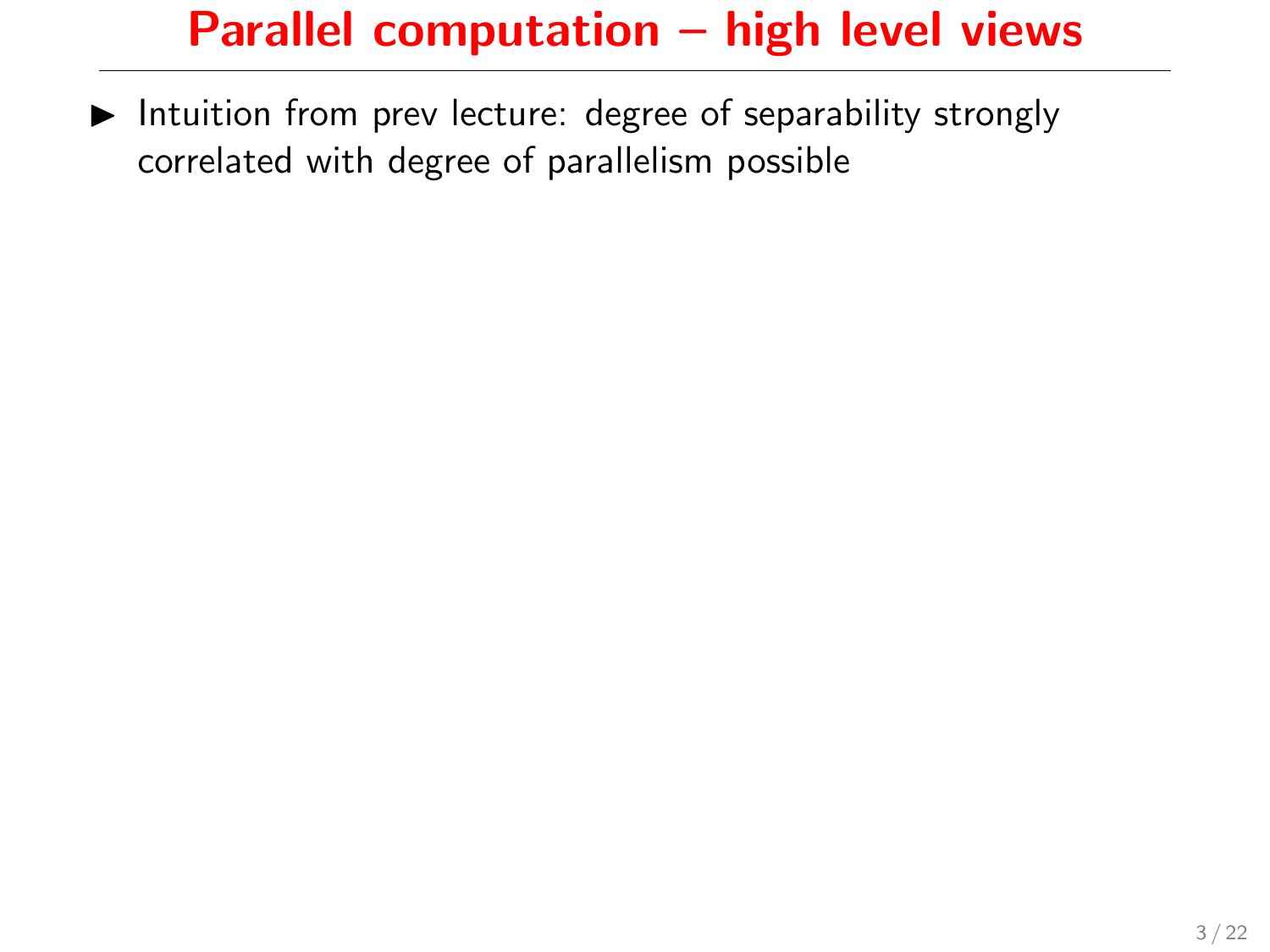- $\blacktriangleright$  Intuition from prev lecture: degree of separability strongly correlated with degree of parallelism possible
- $\triangleright$  Not insisting on exact computation allows more parallelism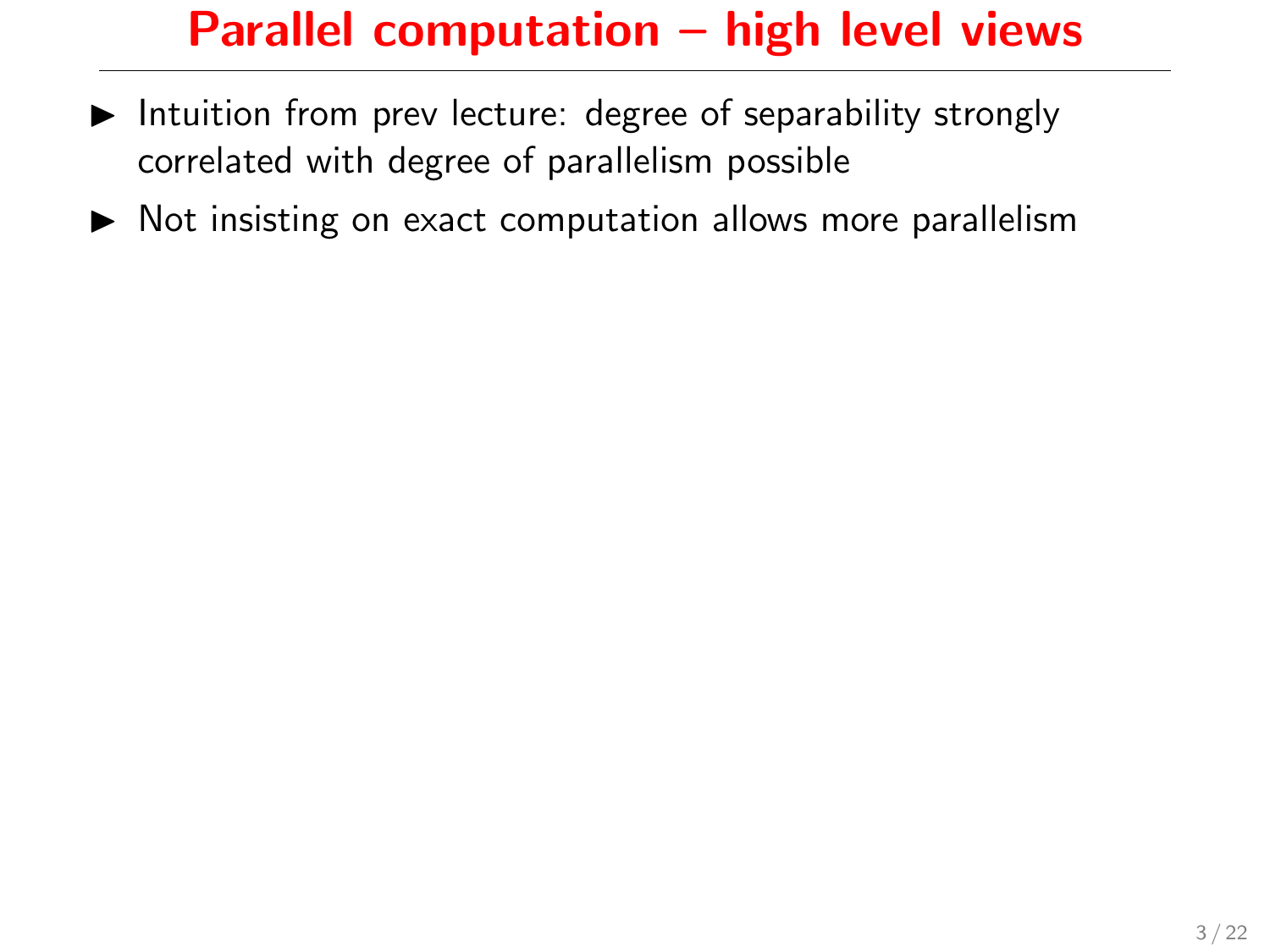- $\blacktriangleright$  Intuition from prev lecture: degree of separability strongly correlated with degree of parallelism possible
- $\triangleright$  Not insisting on exact computation allows more parallelism
- $\triangleright$  Suppose f is the fraction of sequential computation. Then speedup for **any** number of processors (cores) is  $\leq 1/f$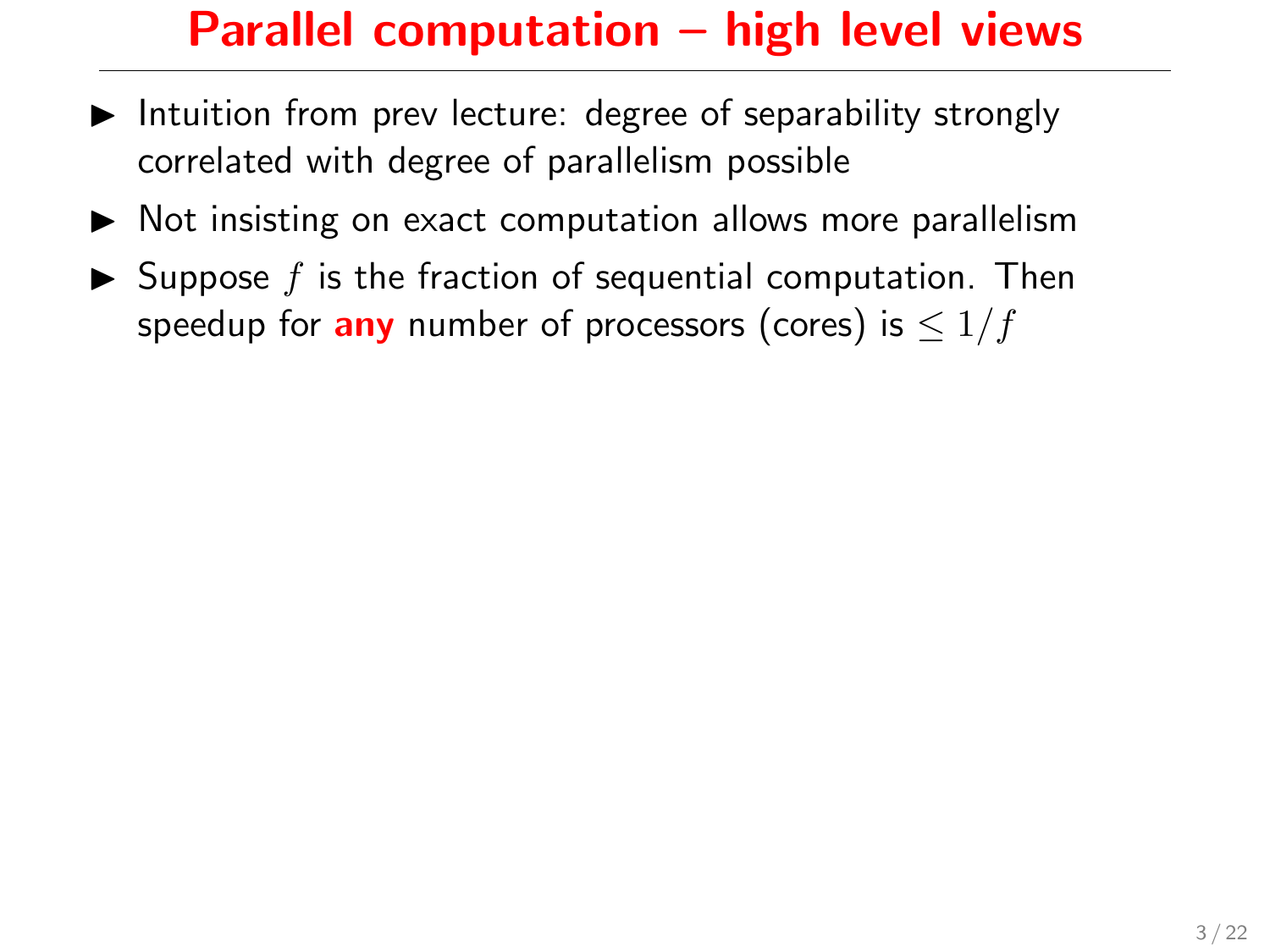- $\blacktriangleright$  Intuition from prev lecture: degree of separability strongly correlated with degree of parallelism possible
- $\triangleright$  Not insisting on exact computation allows more parallelism
- $\triangleright$  Suppose f is the fraction of sequential computation. Then speedup for **any** number of processors (cores) is  $\leq 1/f$
- $\triangleright$  Parallel optimization on multi-core machines: shared memory architecture. Main penalty: synchronization / atomic operations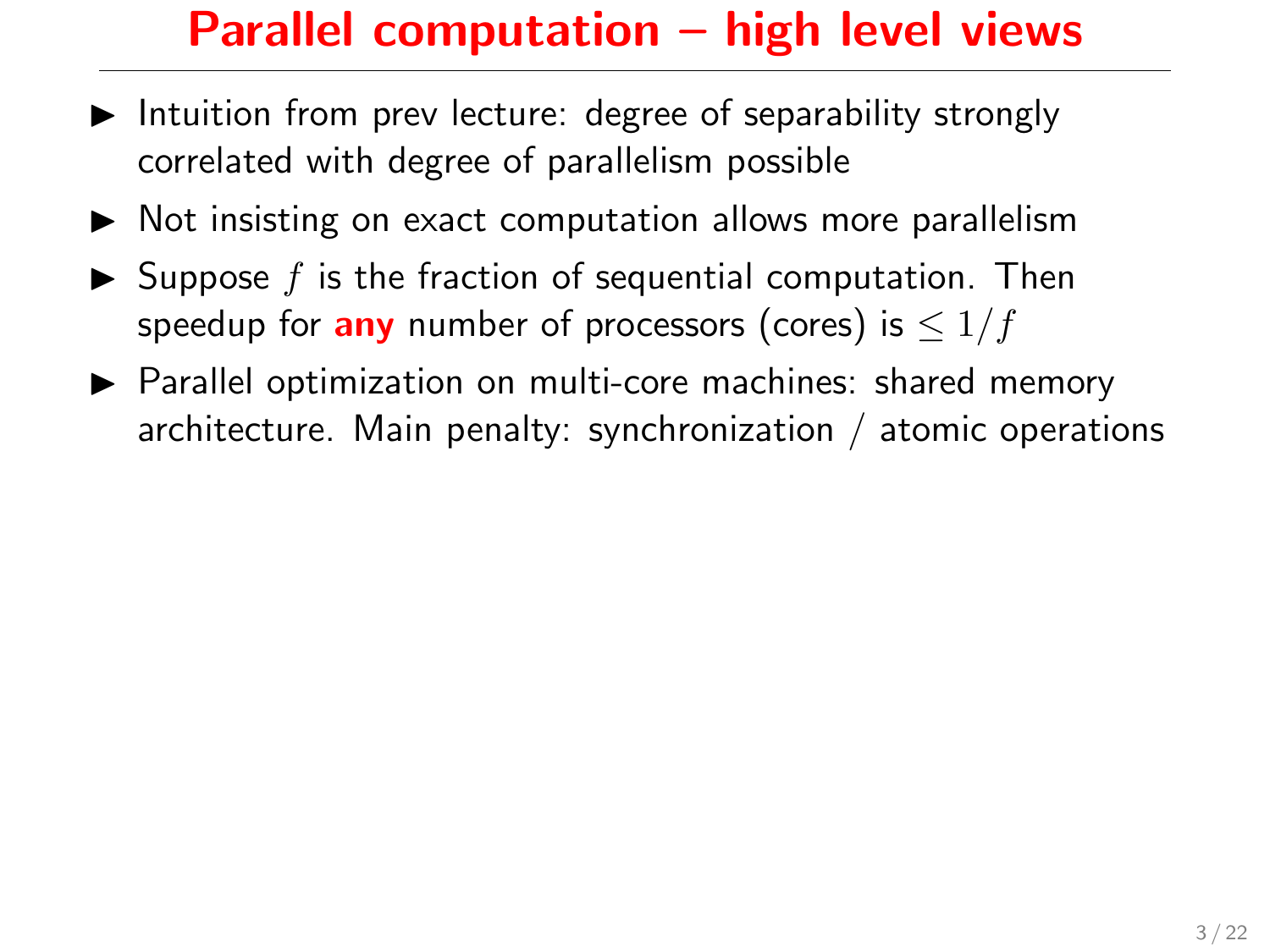- Intuition from prev lecture: degree of separability strongly correlated with degree of parallelism possible
- $\triangleright$  Not insisting on exact computation allows more parallelism
- $\triangleright$  Suppose f is the fraction of sequential computation. Then speedup for **any** number of processors (cores) is  $\leq 1/f$
- $\triangleright$  Parallel optimization on multi-core machines: shared memory architecture. Main penalty: synchronization / atomic operations
- $\triangleright$  Distributed optimization across machines: synchronization and communication biggest burden;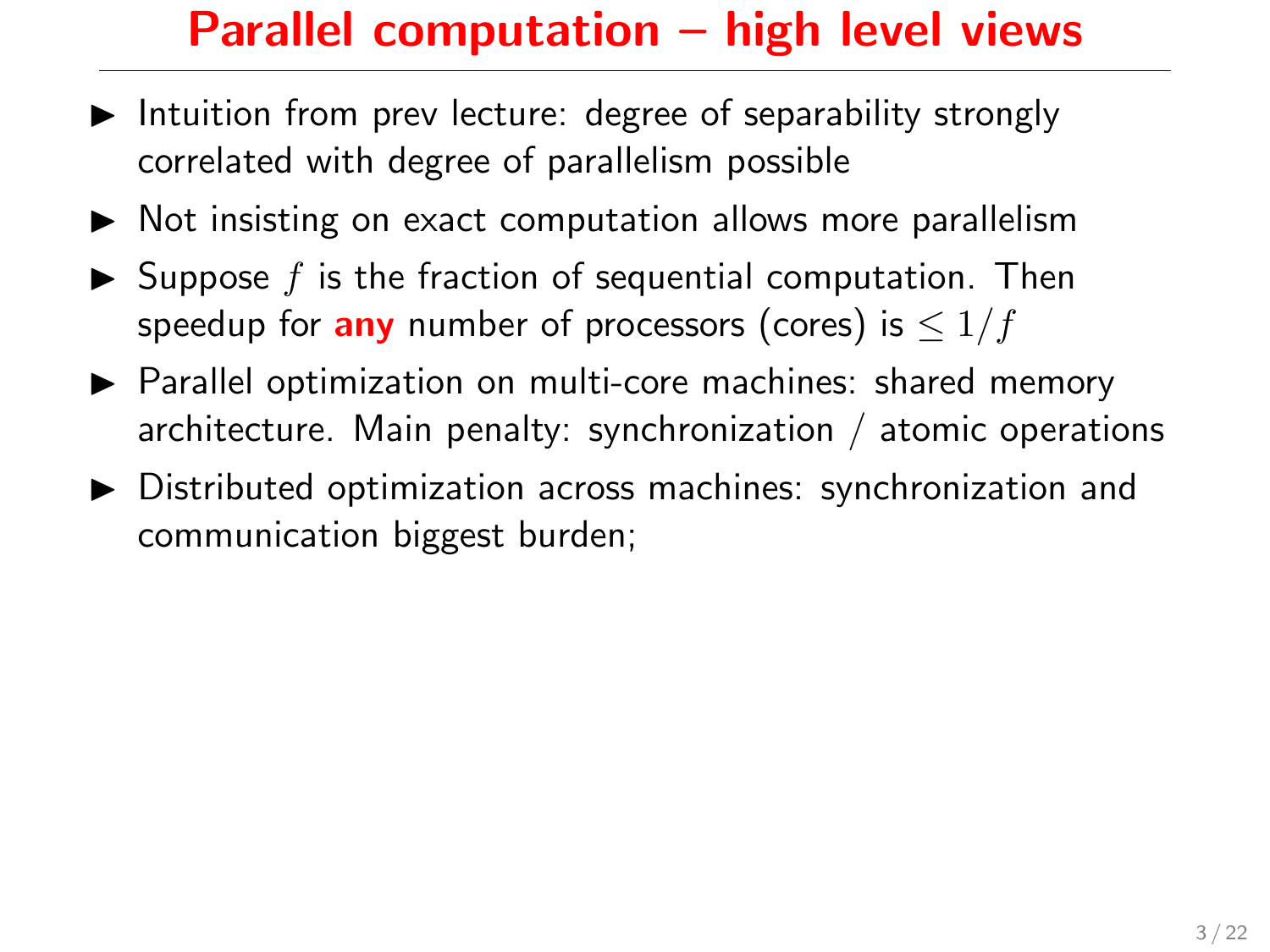- Intuition from prev lecture: degree of separability strongly correlated with degree of parallelism possible
- $\triangleright$  Not insisting on exact computation allows more parallelism
- $\triangleright$  Suppose f is the fraction of sequential computation. Then speedup for **any** number of processors (cores) is  $\leq 1/f$
- $\triangleright$  Parallel optimization on multi-core machines: shared memory architecture. Main penalty: synchronization / atomic operations
- $\triangleright$  Distributed optimization across machines: synchronization and communication biggest burden; node failure, network failure, load-balancing, etc.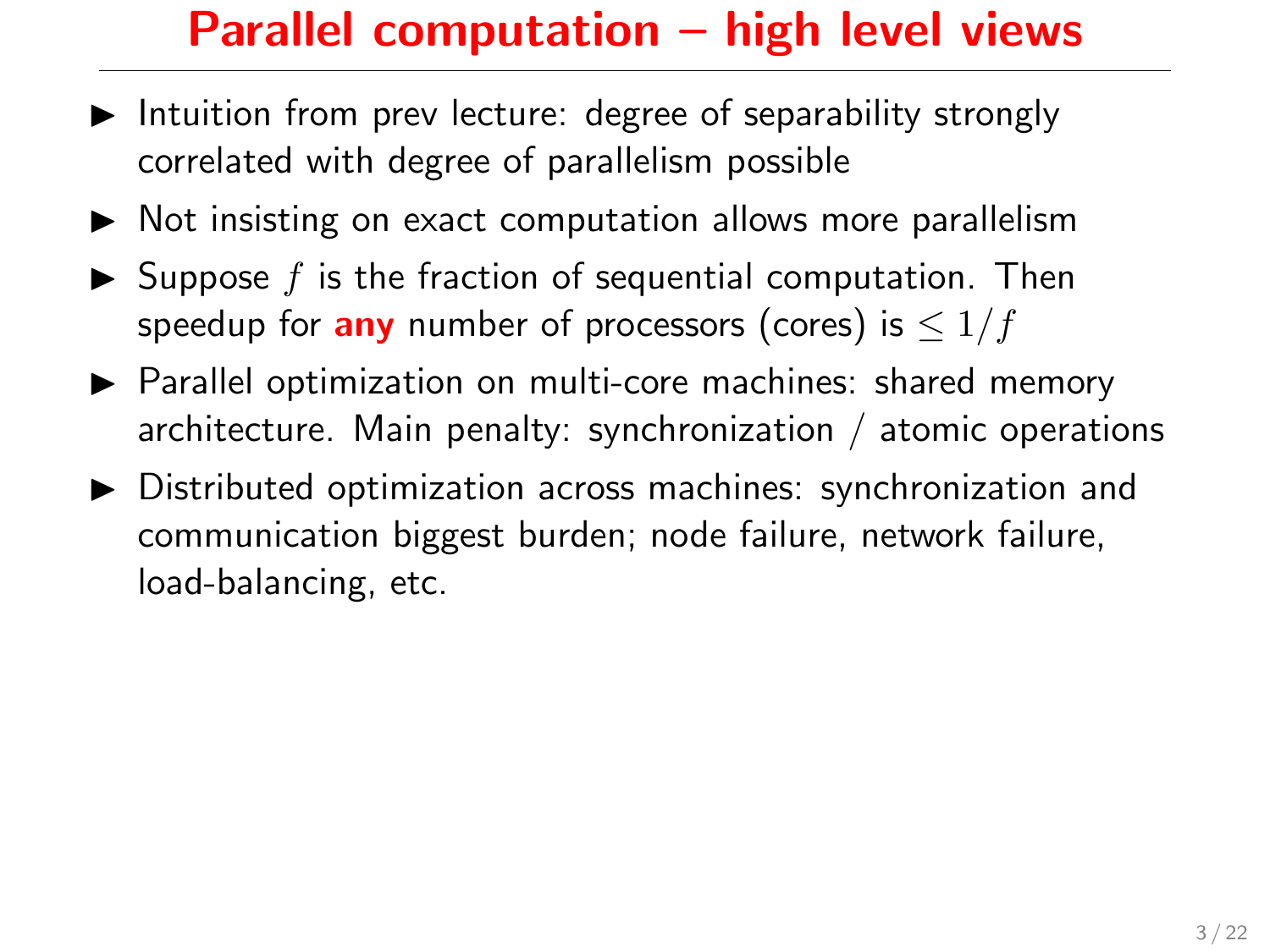- Intuition from prev lecture: degree of separability strongly correlated with degree of parallelism possible
- $\triangleright$  Not insisting on exact computation allows more parallelism
- $\triangleright$  Suppose f is the fraction of sequential computation. Then speedup for **any** number of processors (cores) is  $\leq 1/f$
- $\triangleright$  Parallel optimization on multi-core machines: shared memory architecture. Main penalty: synchronization / atomic operations
- $\triangleright$  Distributed optimization across machines: synchronization and communication biggest burden; node failure, network failure, load-balancing, etc.
- **>** Synchronous vs. asynchronous computation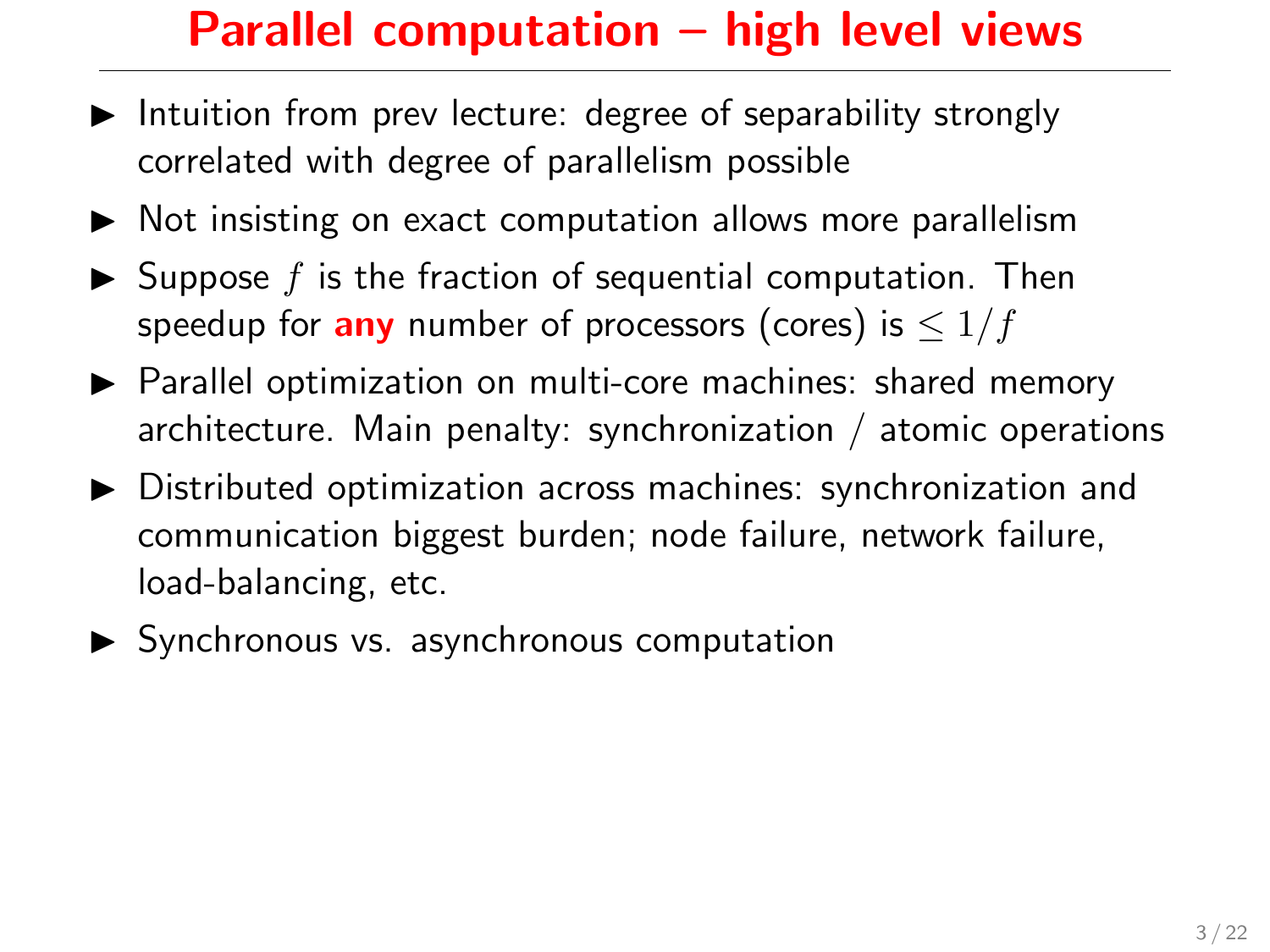# Poor man's parallelism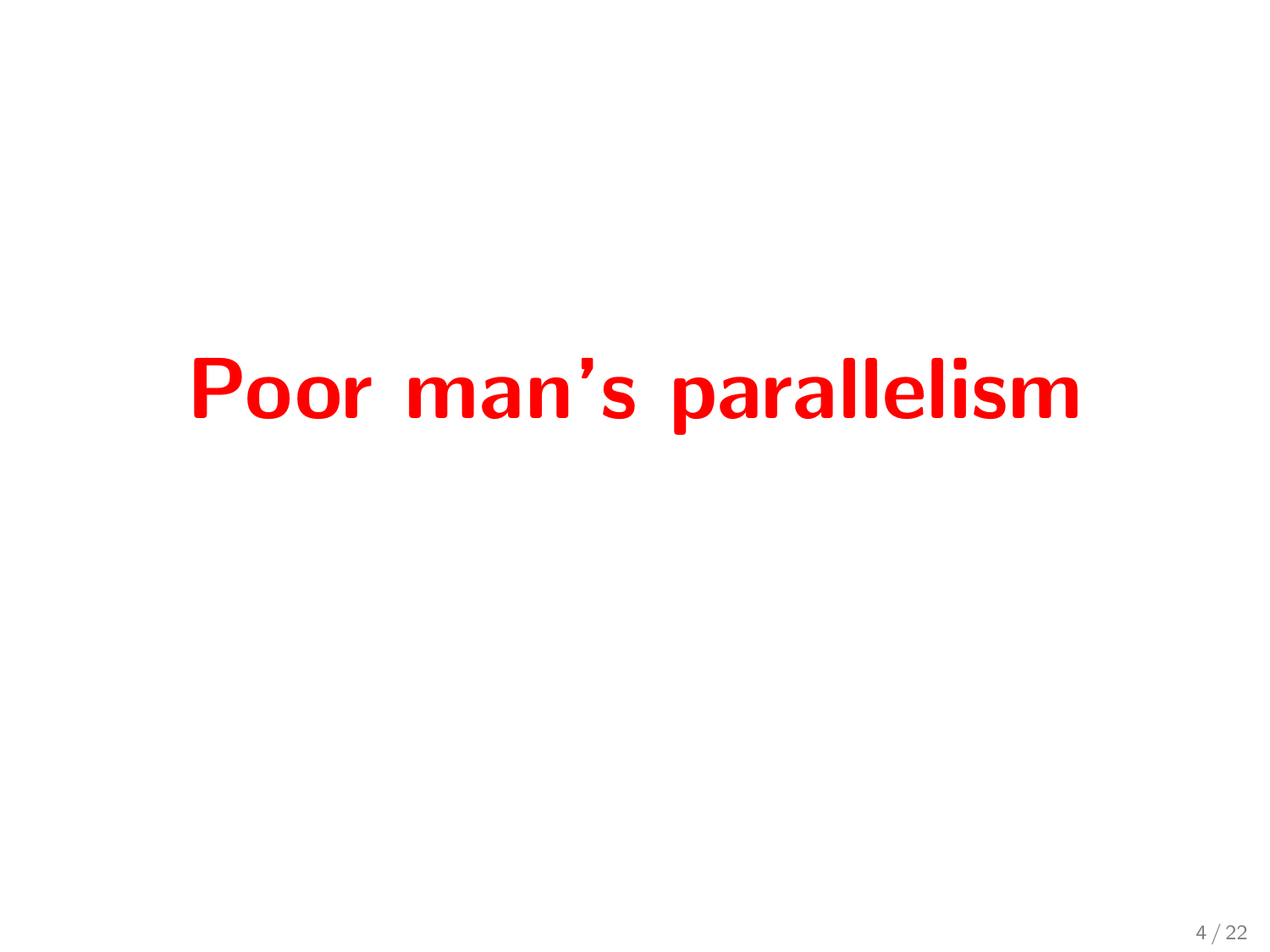$$
\min \quad f(x) := \sum_{i=1}^m f_i(x) \quad x \in \mathbb{R}^n.
$$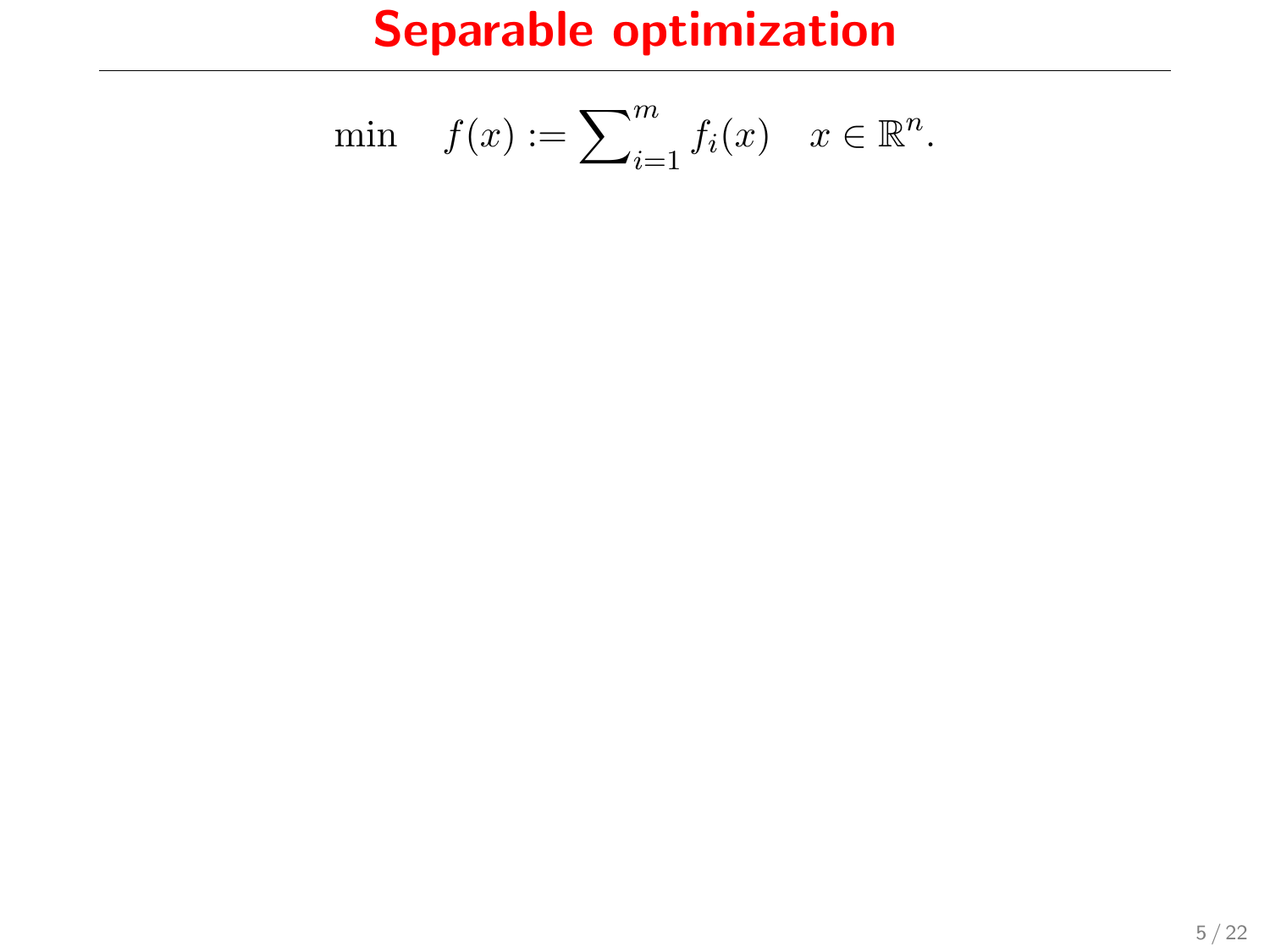$$
\min \quad f(x) := \sum_{i=1}^m f_i(x) \quad x \in \mathbb{R}^n.
$$

Product space trick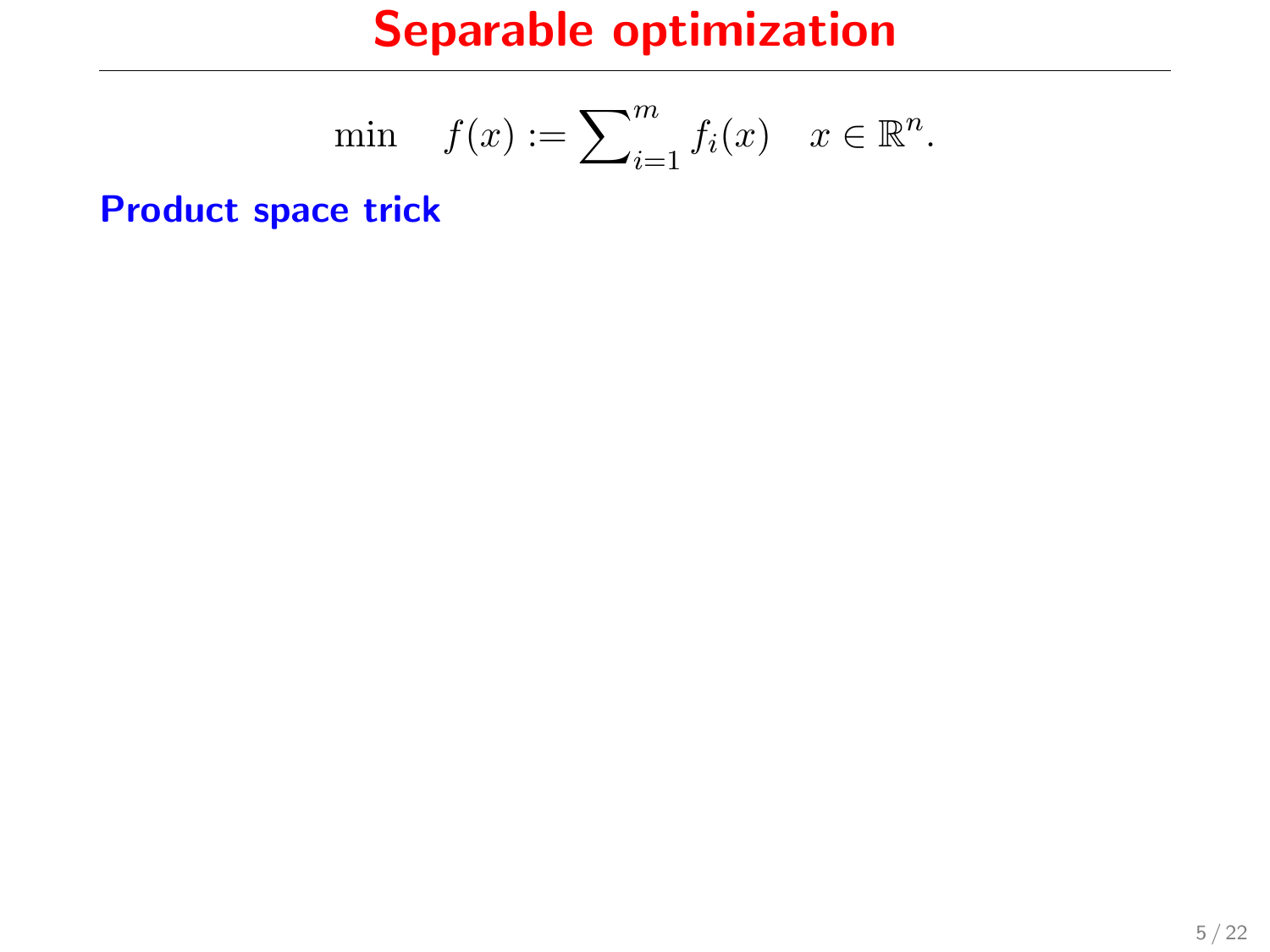$$
\min \quad f(x) := \sum_{i=1}^m f_i(x) \quad x \in \mathbb{R}^n.
$$

#### Product space trick

Introduce (local) variables  $(x_1, \ldots, x_m)$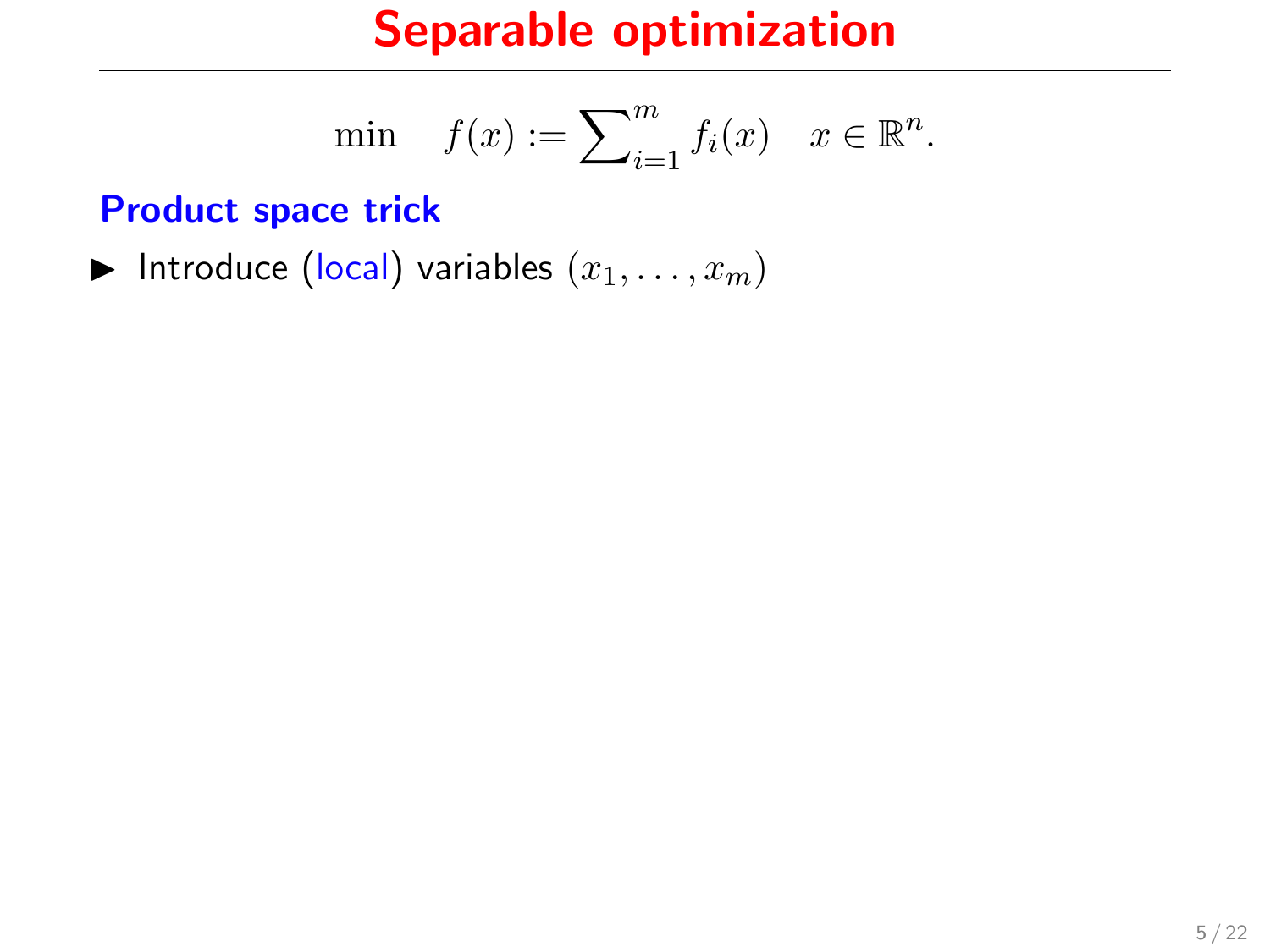$$
\min \quad f(x) := \sum_{i=1}^m f_i(x) \quad x \in \mathbb{R}^n.
$$

#### Product space trick

- Introduce (local) variables  $(x_1, \ldots, x_m)$
- Problem is now over  $\mathcal{H}^m := \mathcal{H} \times \mathcal{H} \times \cdots \times \mathcal{H}$  (*m*-times)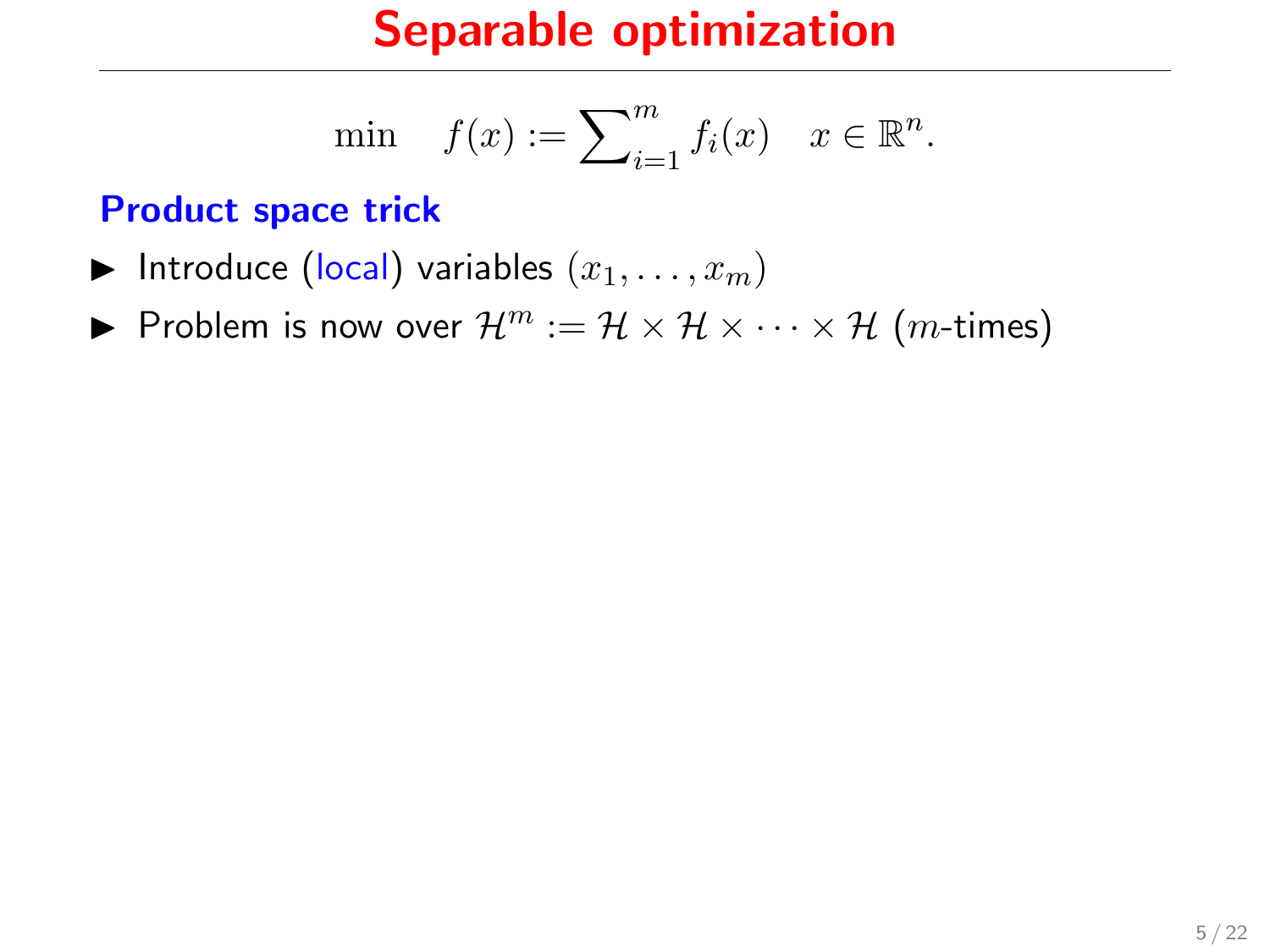$$
\min \quad f(x) := \sum_{i=1}^m f_i(x) \quad x \in \mathbb{R}^n.
$$

#### Product space trick

- Introduce (local) variables  $(x_1, \ldots, x_m)$
- Problem is now over  $\mathcal{H}^m := \mathcal{H} \times \mathcal{H} \times \cdots \times \mathcal{H}$  (*m*-times)

**Consensus** constraint:  $x_1 = x_2 = \ldots = x_m$ 

$$
\min_{(x_1,\ldots,x_m)} \sum_i f_i(x_i)
$$
  
s.t.  $x_1 = x_2 = \cdots = x_m$ .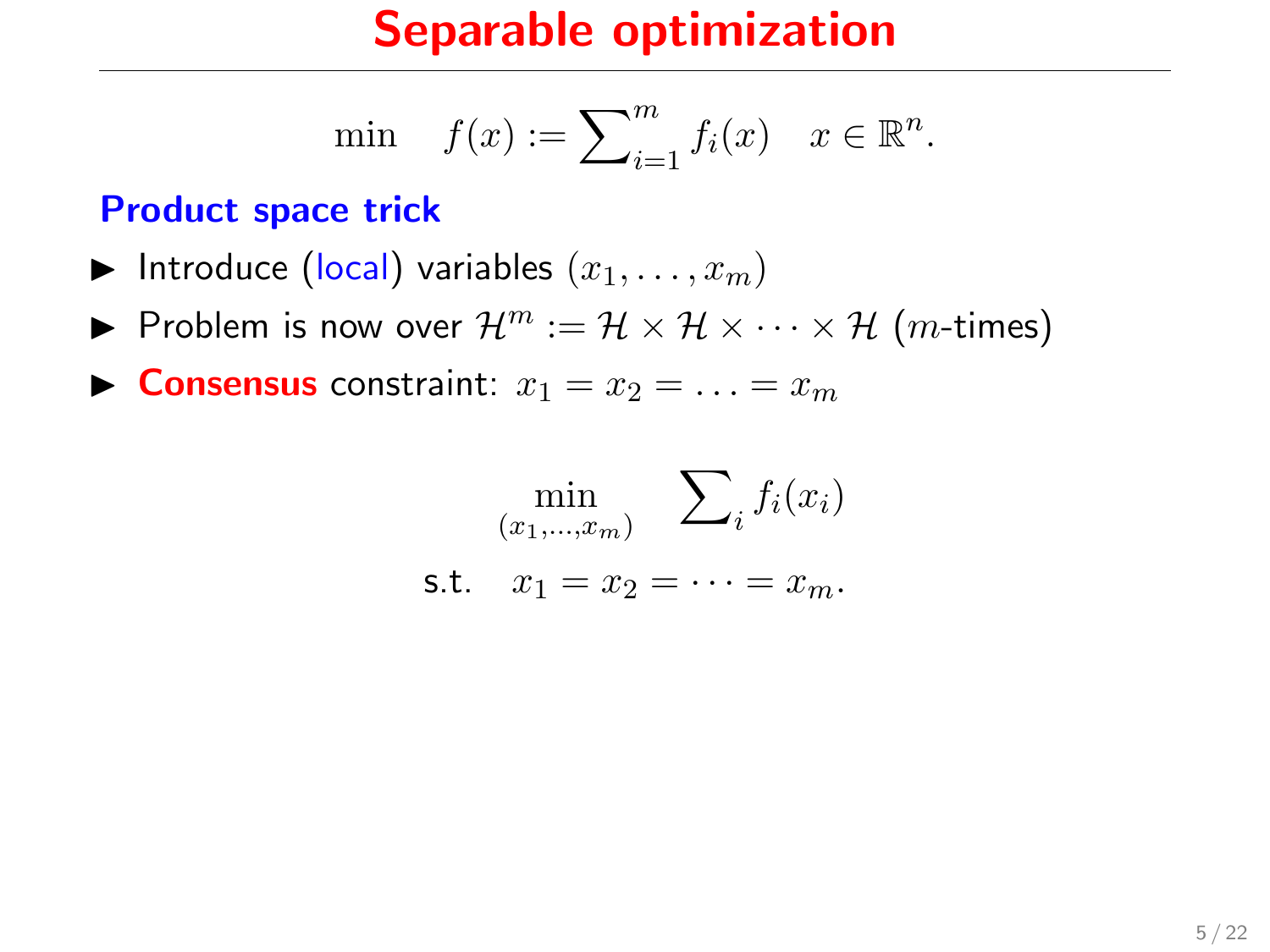$$
\min_{\mathbf{x}} f(\mathbf{x}) + \mathbb{I}_{\mathcal{B}}(\mathbf{x})
$$
  
where  $\mathbf{x} \in \mathcal{H}^m$  and  $\mathcal{B} = \{ \mathbf{z} \in \mathcal{H}^m \mid \mathbf{z} = (x, x, \dots, x) \}$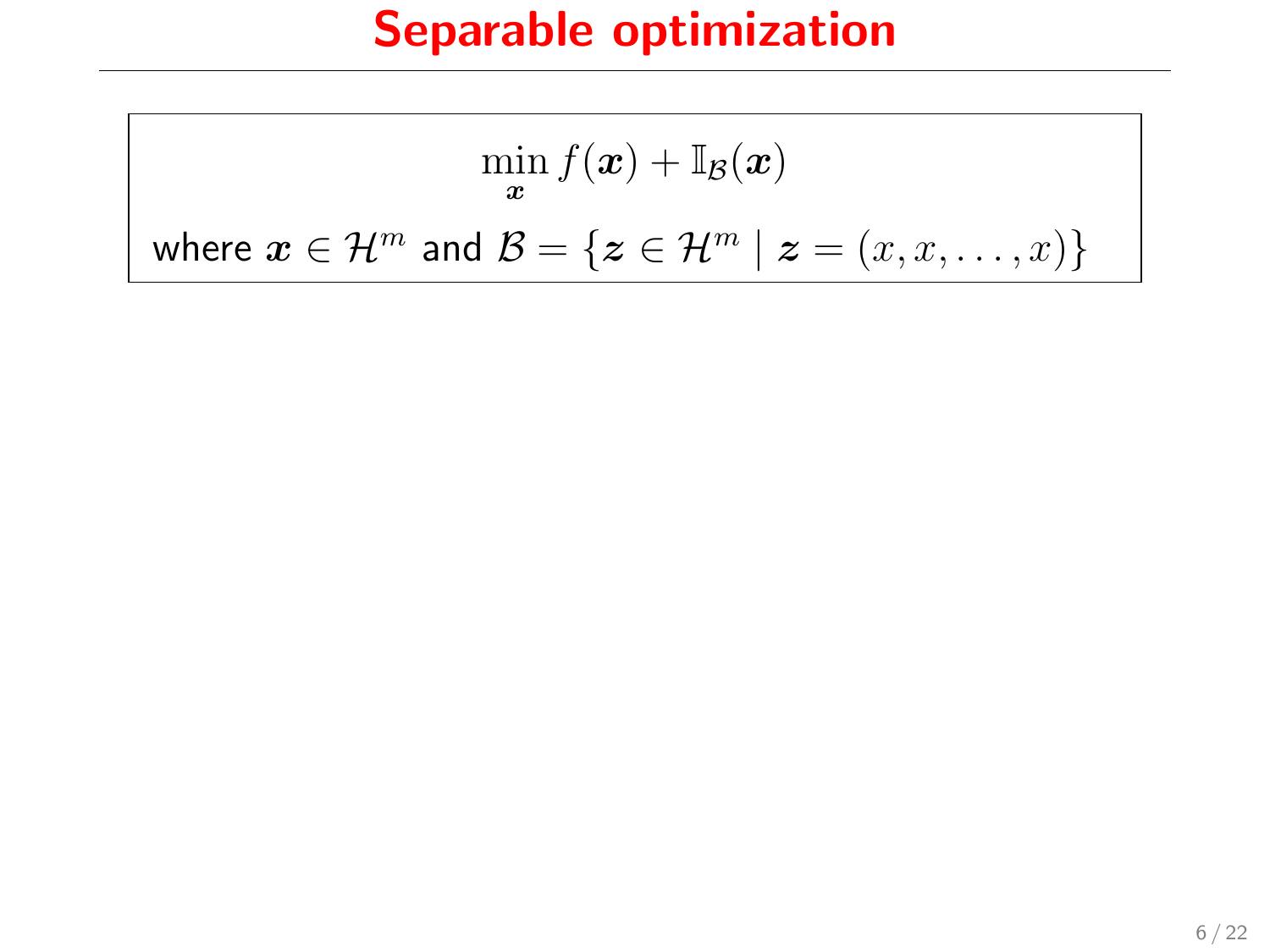$$
\min_{\mathbf{x}} f(\mathbf{x}) + \mathbb{I}_{\mathcal{B}}(\mathbf{x})
$$
  
where  $\mathbf{x} \in \mathcal{H}^m$  and  $\mathcal{B} = \{ \mathbf{z} \in \mathcal{H}^m \mid \mathbf{z} = (x, x, \dots, x) \}$ 

 $\blacktriangleright$  Can solve using DR method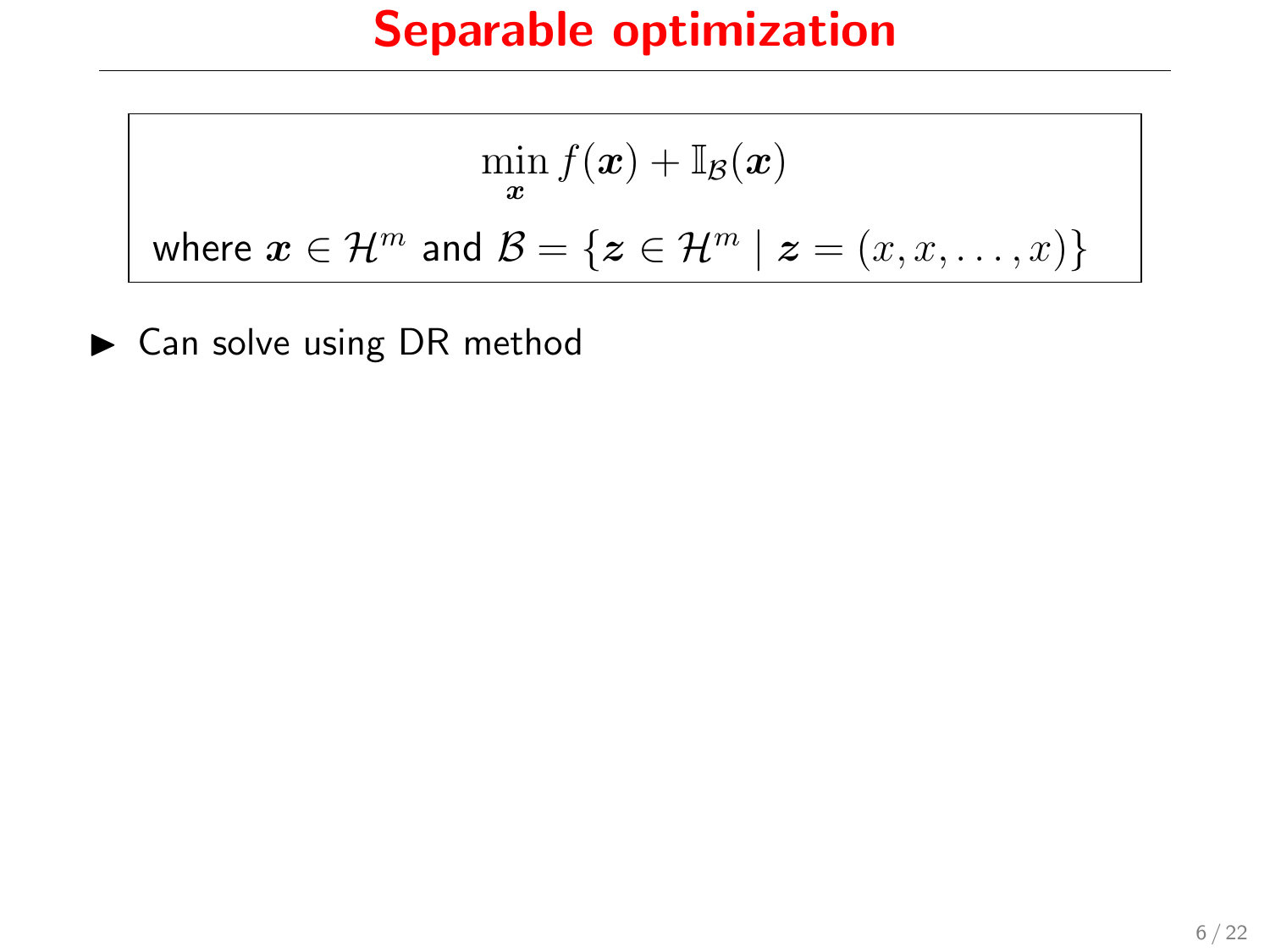$$
\min_{\bm{x}} f(\bm{x}) + \mathbb{I}_{\mathcal{B}}(\bm{x})
$$
  
where  $\bm{x} \in \mathcal{H}^m$  and  $\mathcal{B} = \{\bm{z} \in \mathcal{H}^m \mid \bm{z} = (x, x, \dots, x)\}$ 

- $\triangleright$  Can solve using DR method
- $\blacktriangleright$  Each component of  $f_i(x_i)$  independently in parallel
- $\triangleright$  Communicate / synchronize to ensure consensus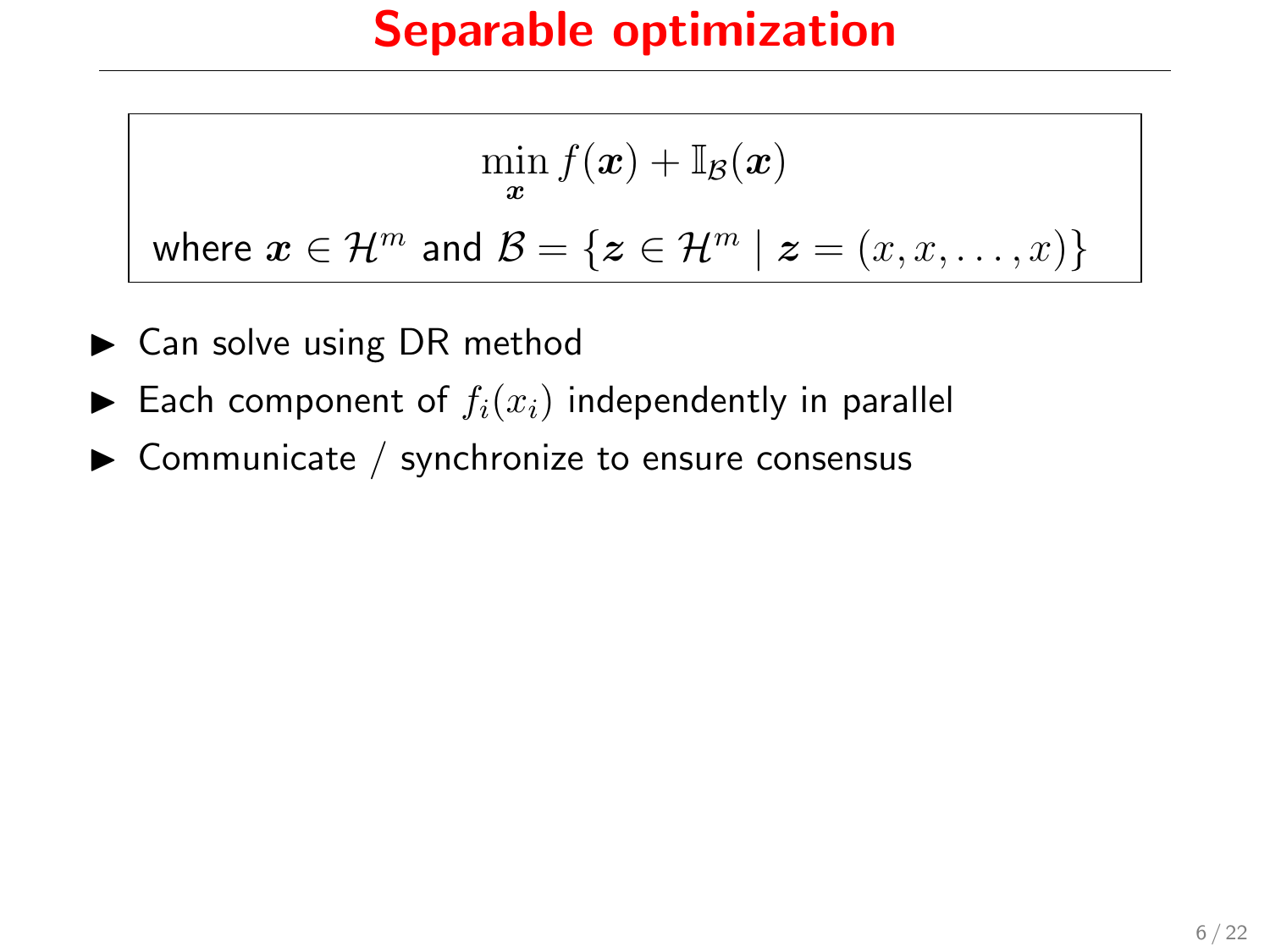Let us see separable objective with constraints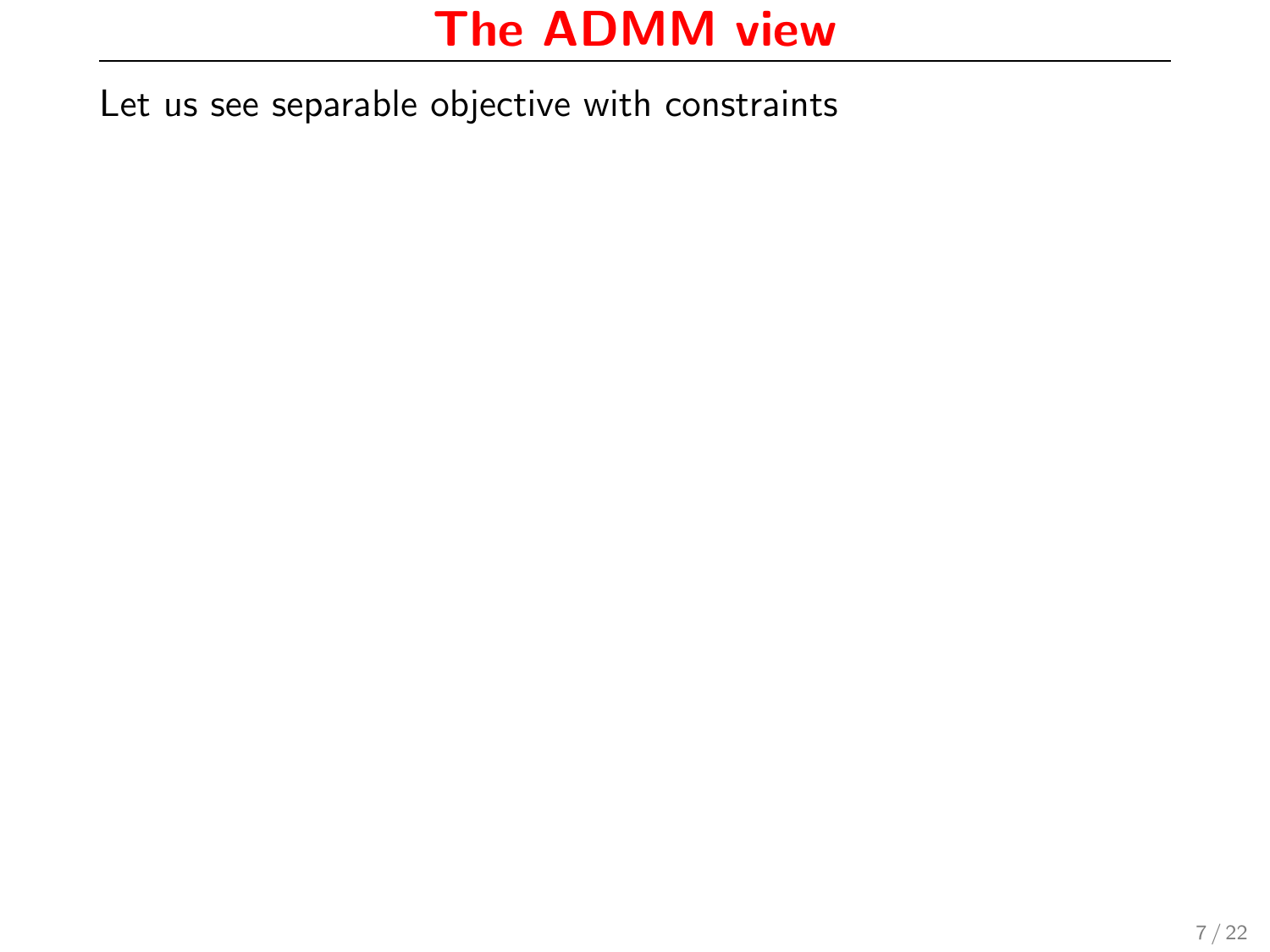Let us see separable objective with constraints

min  $f(x) + g(z)$ s.t.  $Ax + Bz = c$ .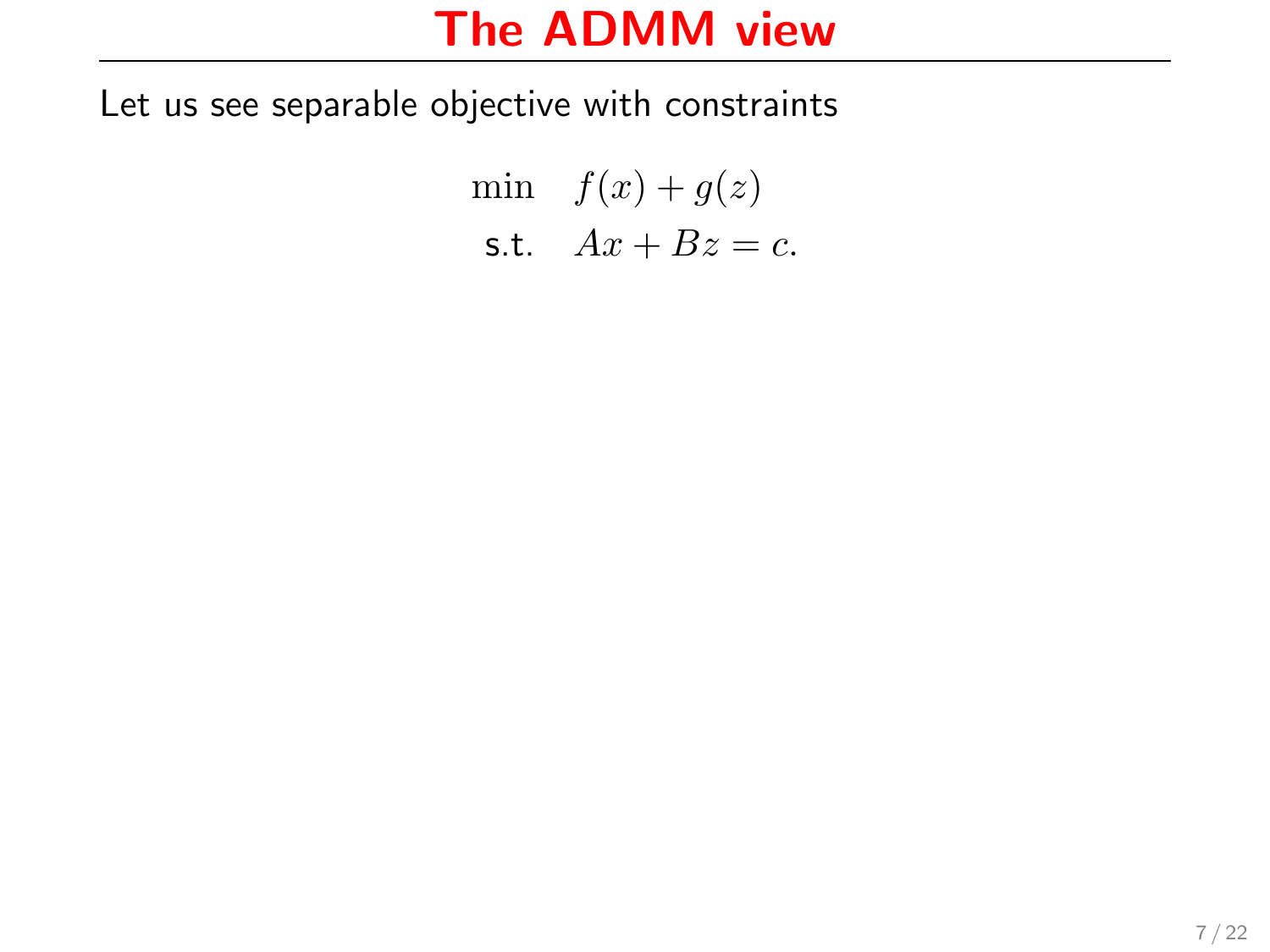Let us see separable objective with constraints

min  $f(x) + g(z)$ s.t.  $Ax + Bz = c$ .

- $\triangleright$  Objective function is separable into two sets x and z variables
- $\blacktriangleright$  The constraint prevents a trivial decoupling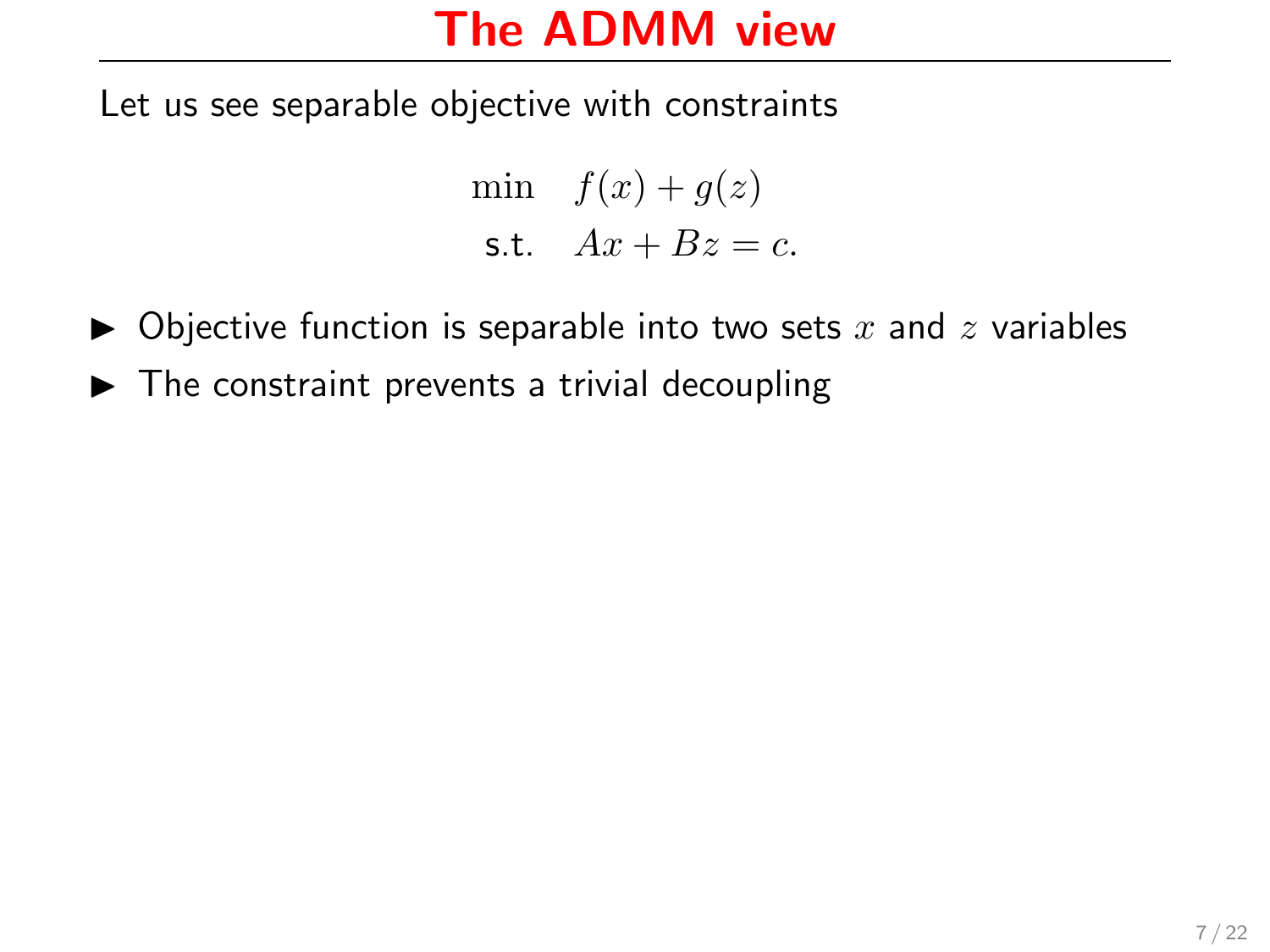Let us see separable objective with constraints

min  $f(x) + g(z)$ s.t.  $Ax + Bz = c$ .

- $\triangleright$  Objective function is separable into two sets x and z variables
- $\triangleright$  The constraint prevents a trivial decoupling
- $\blacktriangleright$  Introduce augmented lagrangian (AL)

$$
L_{\rho}(x, z, y) := f(x) + g(z) + y^{T}(Ax + Bz - c) + \frac{\rho}{2}||Ax + Bz - c||_{2}^{2}
$$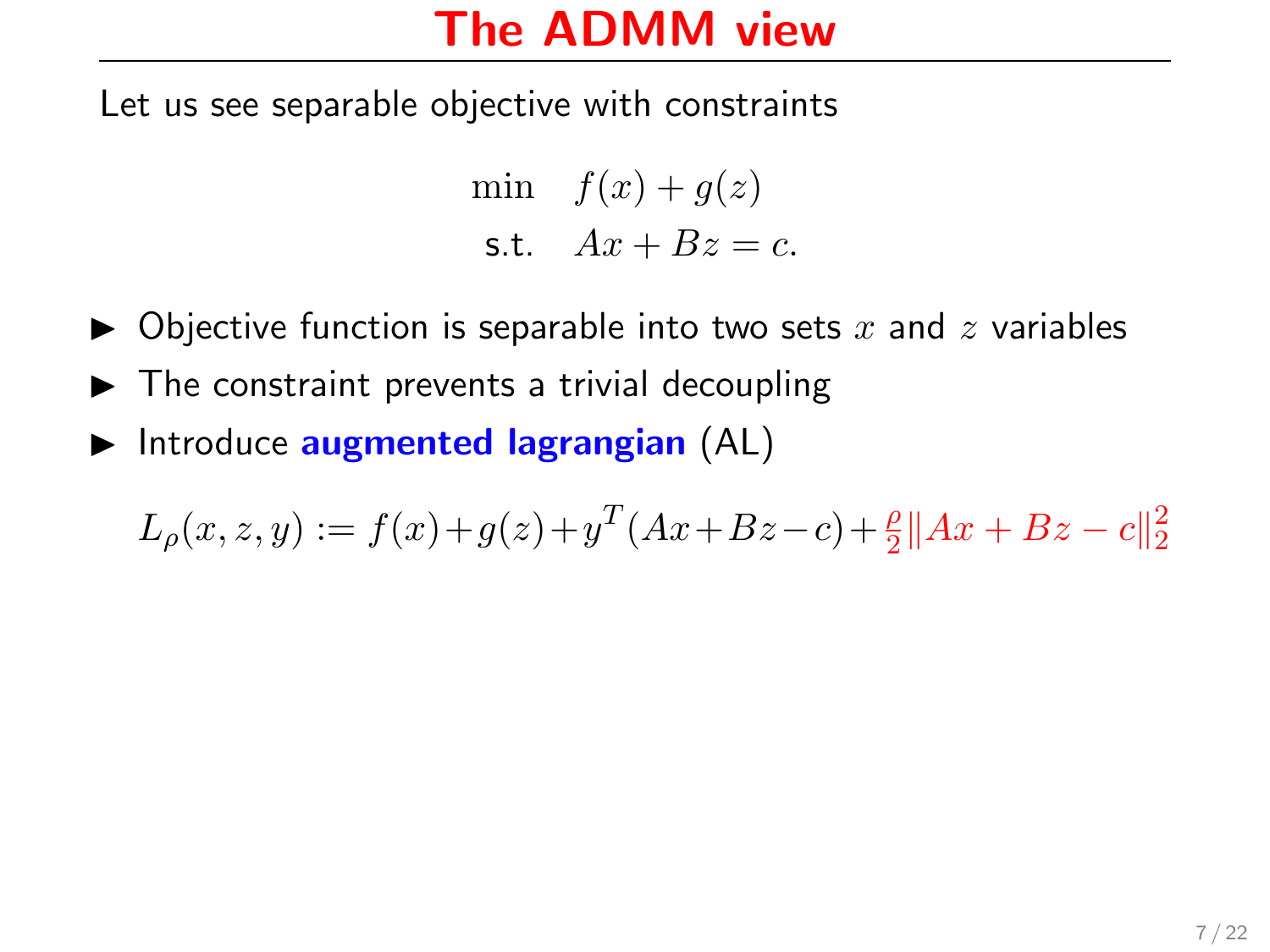Let us see separable objective with constraints

min  $f(x) + g(z)$ s.t.  $Ax + Bz = c$ .

- $\triangleright$  Objective function is separable into two sets x and z variables
- $\triangleright$  The constraint prevents a trivial decoupling
- Introduce augmented lagrangian  $(AL)$

 $L_{\rho}(x, z, y) := f(x) + g(z) + y^{T}(Ax + Bz - c) + \frac{\rho}{2}||Ax + Bz - c||_2^2$ 

▶ Now, a Gauss-Seidel style update to the AL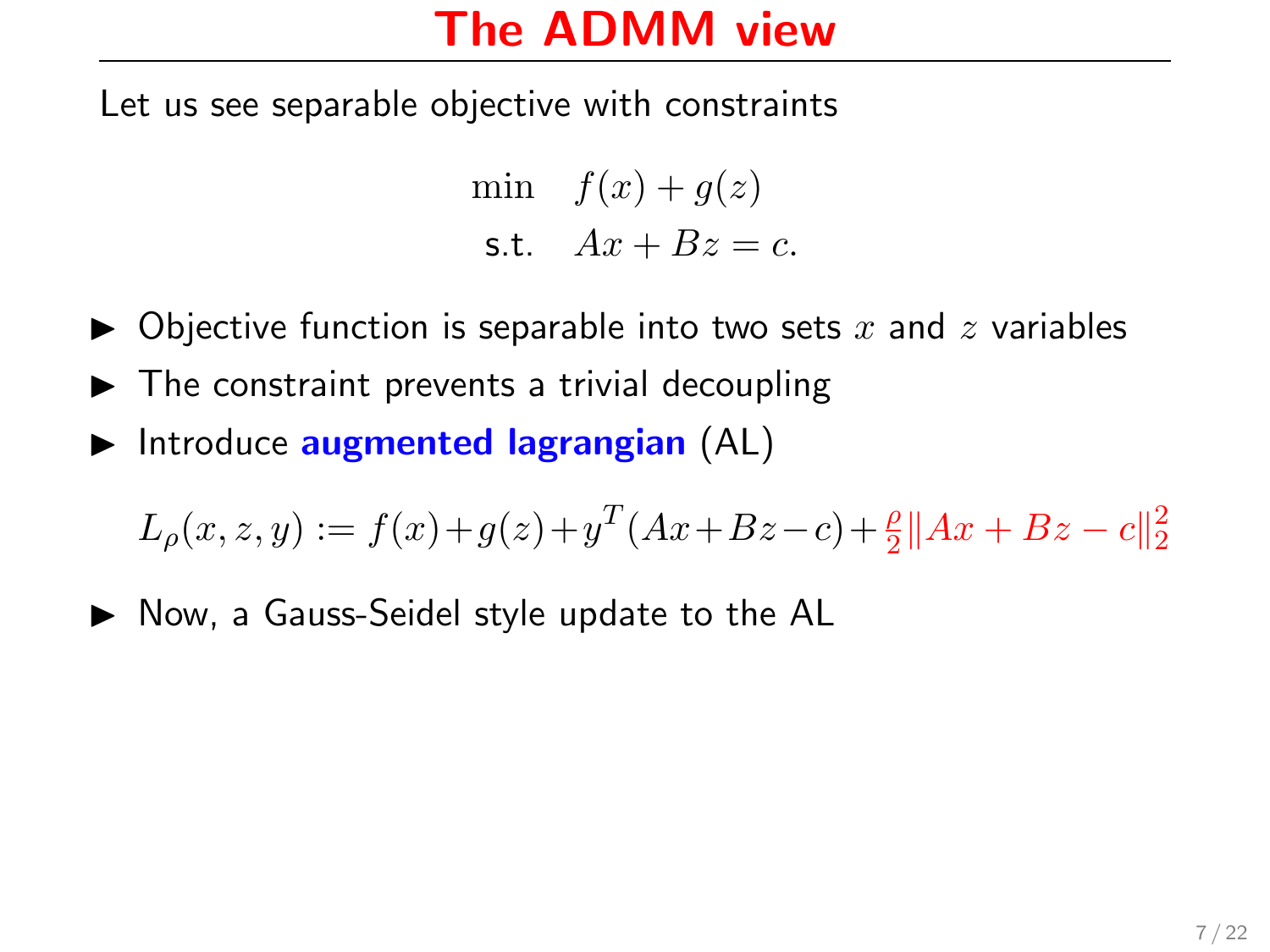Let us see separable objective with constraints

min  $f(x) + g(z)$ s.t.  $Ax + Bz = c$ .

- $\triangleright$  Objective function is separable into two sets x and z variables
- $\triangleright$  The constraint prevents a trivial decoupling
- Introduce augmented lagrangian  $(AL)$

$$
L_{\rho}(x, z, y) := f(x) + g(z) + y^{T}(Ax + Bz - c) + \frac{\rho}{2}||Ax + Bz - c||_{2}^{2}
$$

 $\triangleright$  Now, a Gauss-Seidel style update to the AL

$$
x_{k+1} = \operatorname{argmin}_x L_\rho(x, z_k, y_k)
$$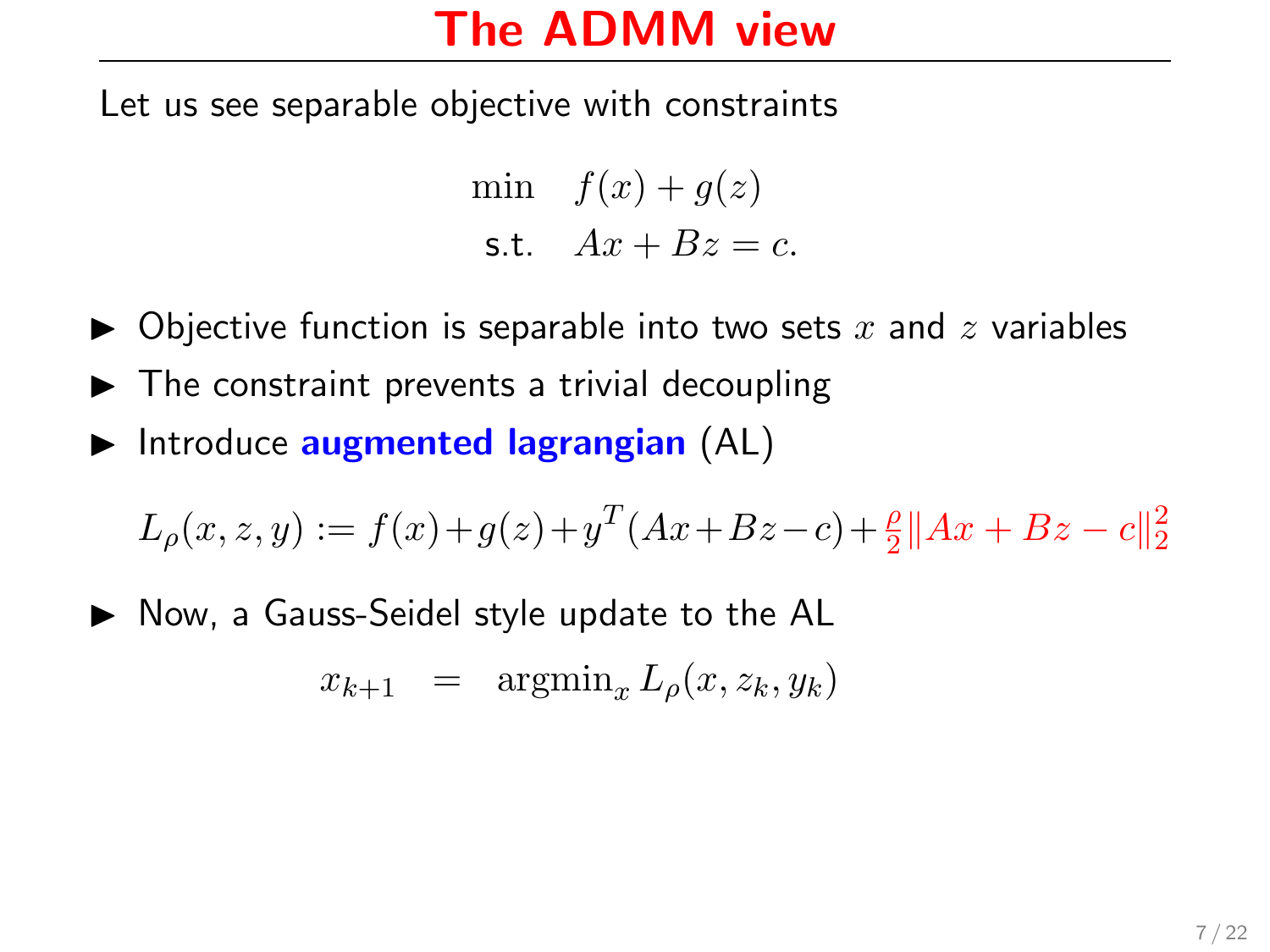Let us see separable objective with constraints

min  $f(x) + g(z)$ s.t.  $Ax + Bz = c$ .

- $\triangleright$  Objective function is separable into two sets x and z variables
- $\triangleright$  The constraint prevents a trivial decoupling
- Introduce augmented lagrangian  $(AL)$

$$
L_{\rho}(x, z, y) := f(x) + g(z) + y^{T}(Ax + Bz - c) + \frac{\rho}{2}||Ax + Bz - c||_{2}^{2}
$$

 $\triangleright$  Now, a Gauss-Seidel style update to the AL

$$
x_{k+1} = \operatorname{argmin}_{x} L_{\rho}(x, z_k, y_k)
$$
  

$$
z_{k+1} = \operatorname{argmin}_{z} L_{\rho}(x_{k+1}, z, y_k)
$$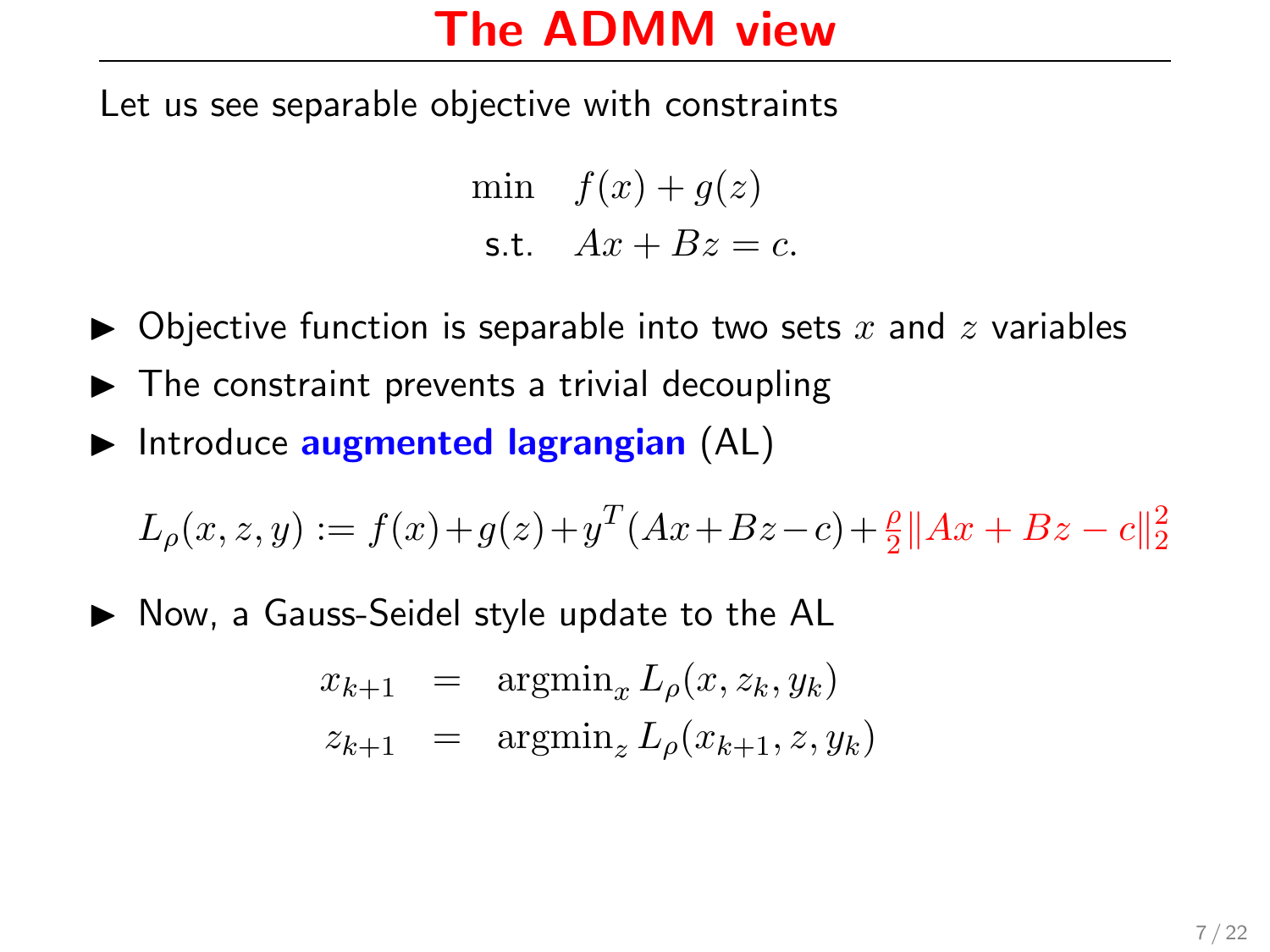Let us see separable objective with constraints

min  $f(x) + g(z)$ s.t.  $Ax + Bz = c$ .

- $\triangleright$  Objective function is separable into two sets x and z variables
- $\triangleright$  The constraint prevents a trivial decoupling
- Introduce augmented lagrangian  $(AL)$

$$
L_{\rho}(x, z, y) := f(x) + g(z) + y^{T}(Ax + Bz - c) + \frac{\rho}{2}||Ax + Bz - c||_{2}^{2}
$$

 $\triangleright$  Now, a Gauss-Seidel style update to the AL

$$
x_{k+1} = \operatorname{argmin}_{x} L_{\rho}(x, z_k, y_k)
$$
  
\n
$$
z_{k+1} = \operatorname{argmin}_{z} L_{\rho}(x_{k+1}, z, y_k)
$$
  
\n
$$
y_{k+1} = y_k + \rho(Ax_{k+1} + Bz_{k+1} - c)
$$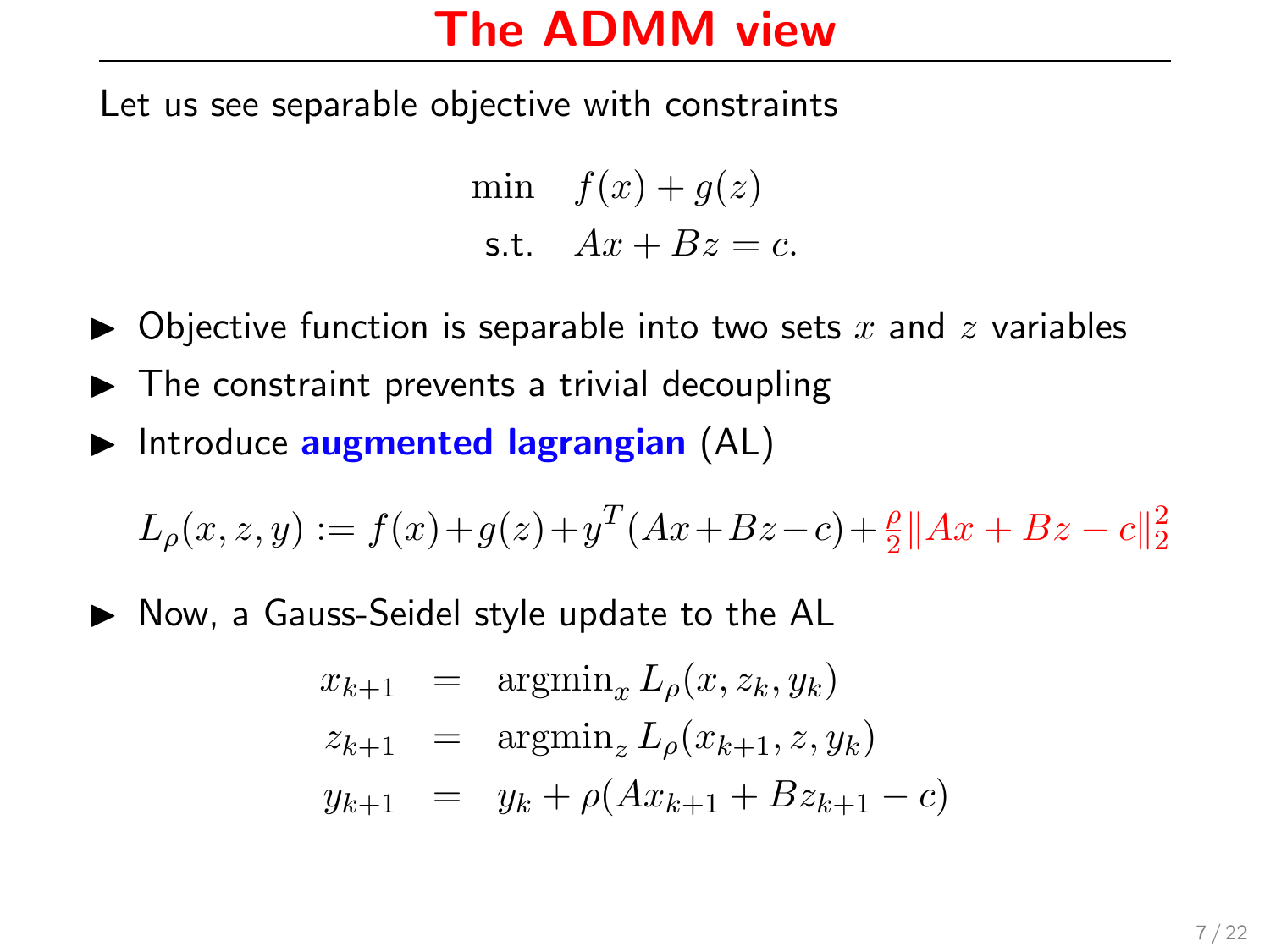$\blacktriangleright$  The AL is

 $L_{\rho}(x, z, y) := f(x) + g(z) + y^T (Ax + Bz - c) + \frac{\rho}{2} ||Ax + Bz - c||_2^2$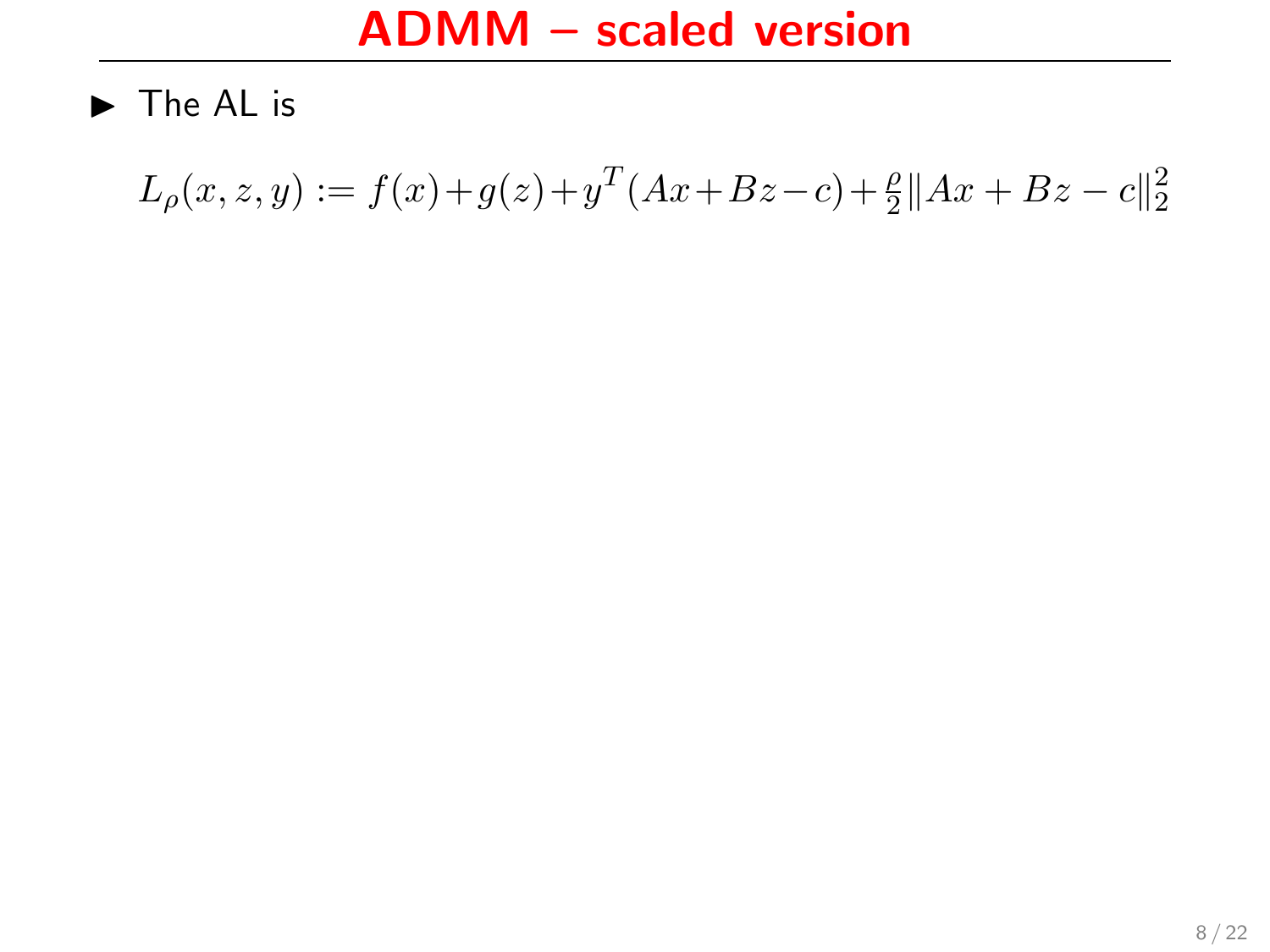$\blacktriangleright$  The AL is

$$
L_{\rho}(x, z, y) := f(x) + g(z) + y^{T}(Ax + Bz - c) + \frac{\rho}{2}||Ax + Bz - c||_{2}^{2}
$$

 $\blacktriangleright$  Combine linear and quadratic terms in  $L_{\rho}$ , so we have

$$
L_{\rho}(x, z, y) = f(x) + g(z) + \frac{\rho}{2} ||Ax + Bz - c + d||_2^2 + \text{constants}
$$

where we use  $d_k = (1/\rho)y_k$  as a new variable.

 $\triangleright$  Exercise: Verify above algebra.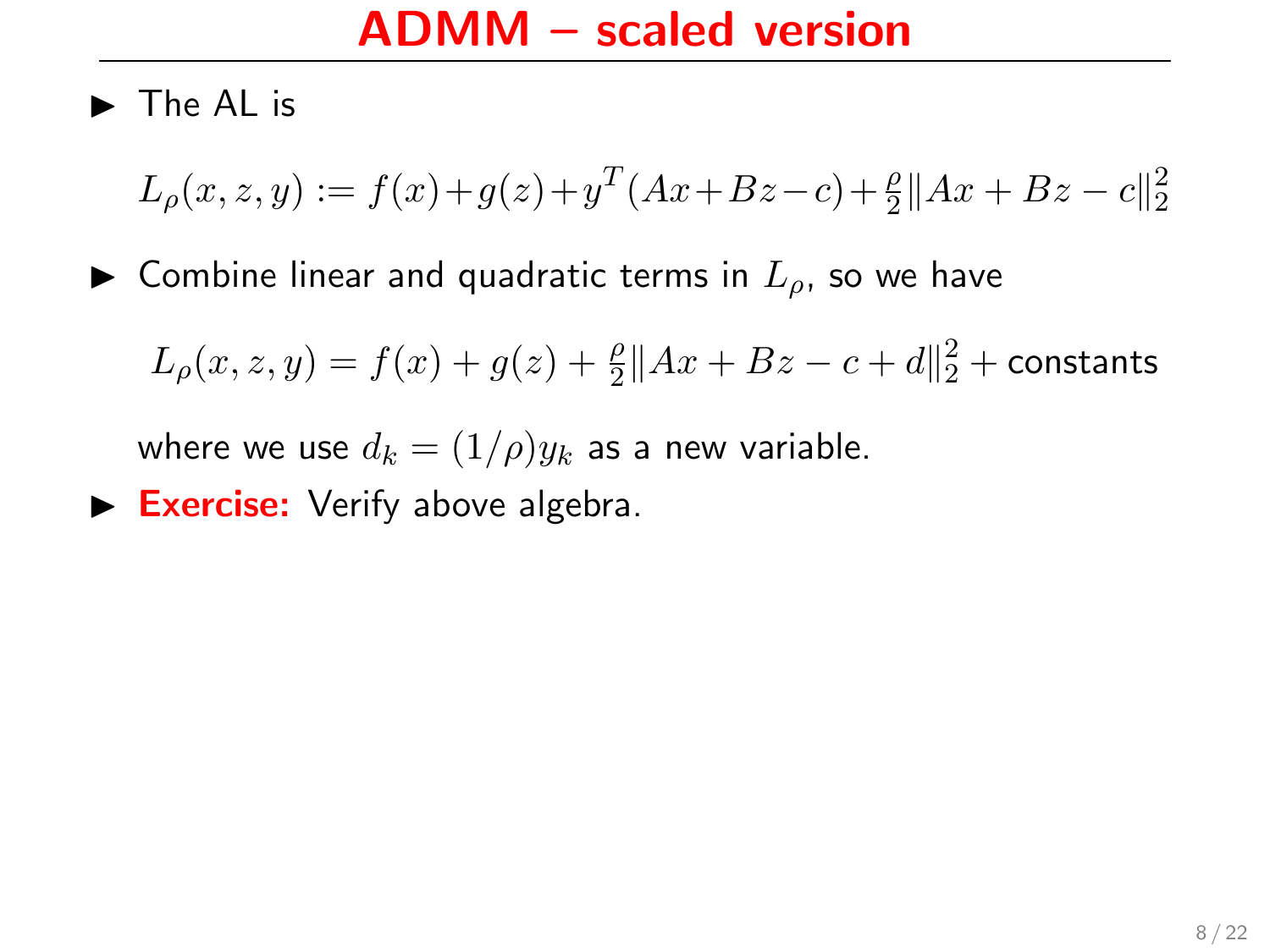$\blacktriangleright$  The AL is

$$
L_{\rho}(x, z, y) := f(x) + g(z) + y^{T}(Ax + Bz - c) + \frac{\rho}{2}||Ax + Bz - c||_{2}^{2}
$$

 $\blacktriangleright$  Combine linear and quadratic terms in  $L_{\rho}$ , so we have

 $L_{\rho}(x,z,y) = f(x) + g(z) + \frac{\rho}{2} \|Ax + Bz - c + d\|_2^2 + \text{constants}$ 

where we use  $d_k = (1/\rho)y_k$  as a new variable.

 $\triangleright$  Exercise: Verify above algebra.

#### Scaled ADMM

 $x_{k+1} = \operatorname{argmin}_x f(x) + \frac{\rho}{2} ||Ax + Bz_k - c + d_k||_2^2$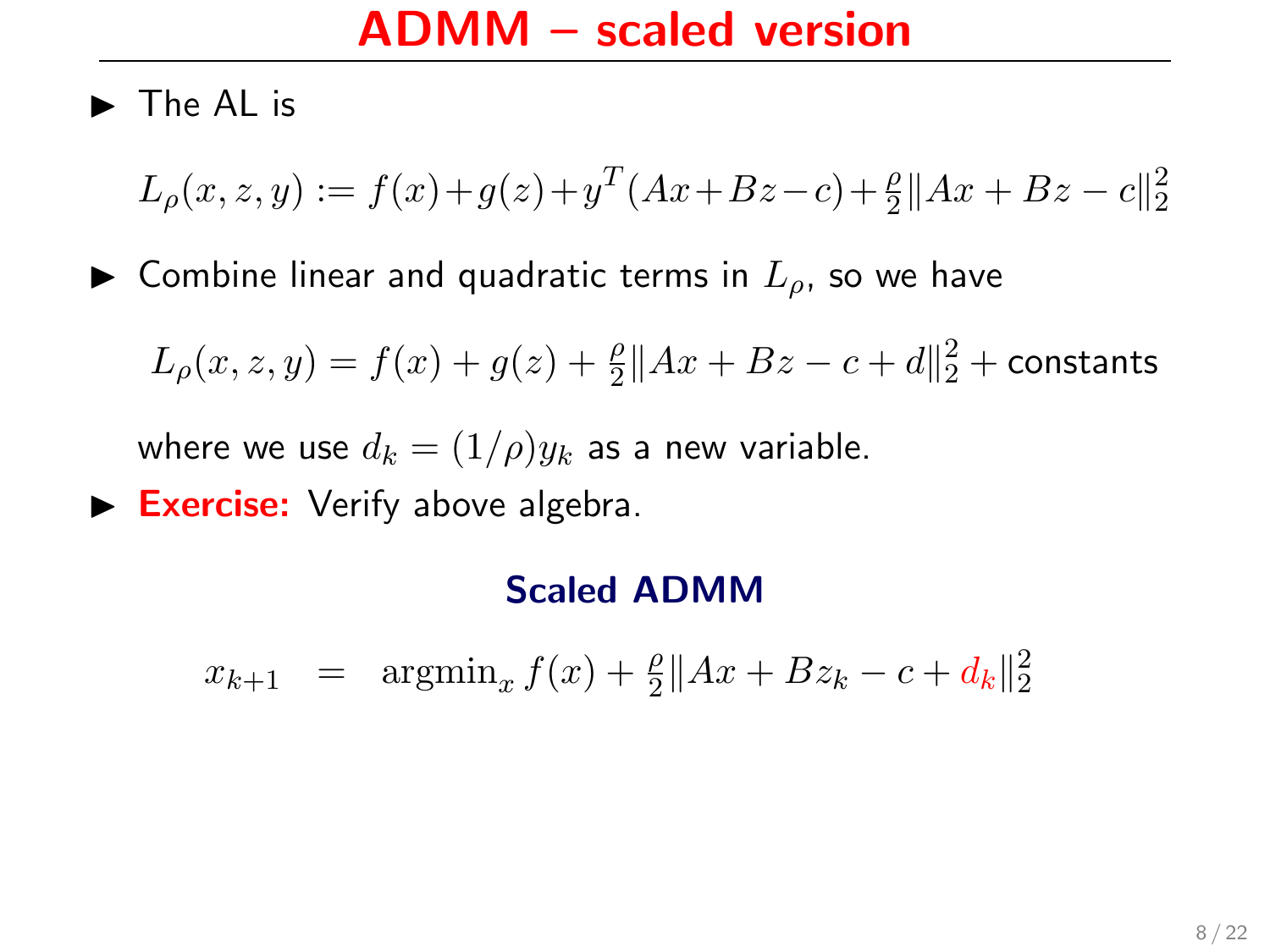$\blacktriangleright$  The AL is

$$
L_{\rho}(x, z, y) := f(x) + g(z) + y^{T}(Ax + Bz - c) + \frac{\rho}{2}||Ax + Bz - c||_{2}^{2}
$$

 $\blacktriangleright$  Combine linear and quadratic terms in  $L_{\rho}$ , so we have

 $L_{\rho}(x,z,y) = f(x) + g(z) + \frac{\rho}{2} \|Ax + Bz - c + d\|_2^2 + \text{constants}$ 

where we use  $d_k = (1/\rho)y_k$  as a new variable.

 $\triangleright$  Exercise: Verify above algebra.

#### Scaled ADMM

$$
x_{k+1} = \operatorname{argmin}_{x} f(x) + \frac{\rho}{2} ||Ax + Bz_k - c + d_k||_2^2
$$
  

$$
z_{k+1} = \operatorname{argmin}_{z} g(z) + \frac{\rho}{2} ||Ax_{k+1} + Bz - c + d_k||_2^2
$$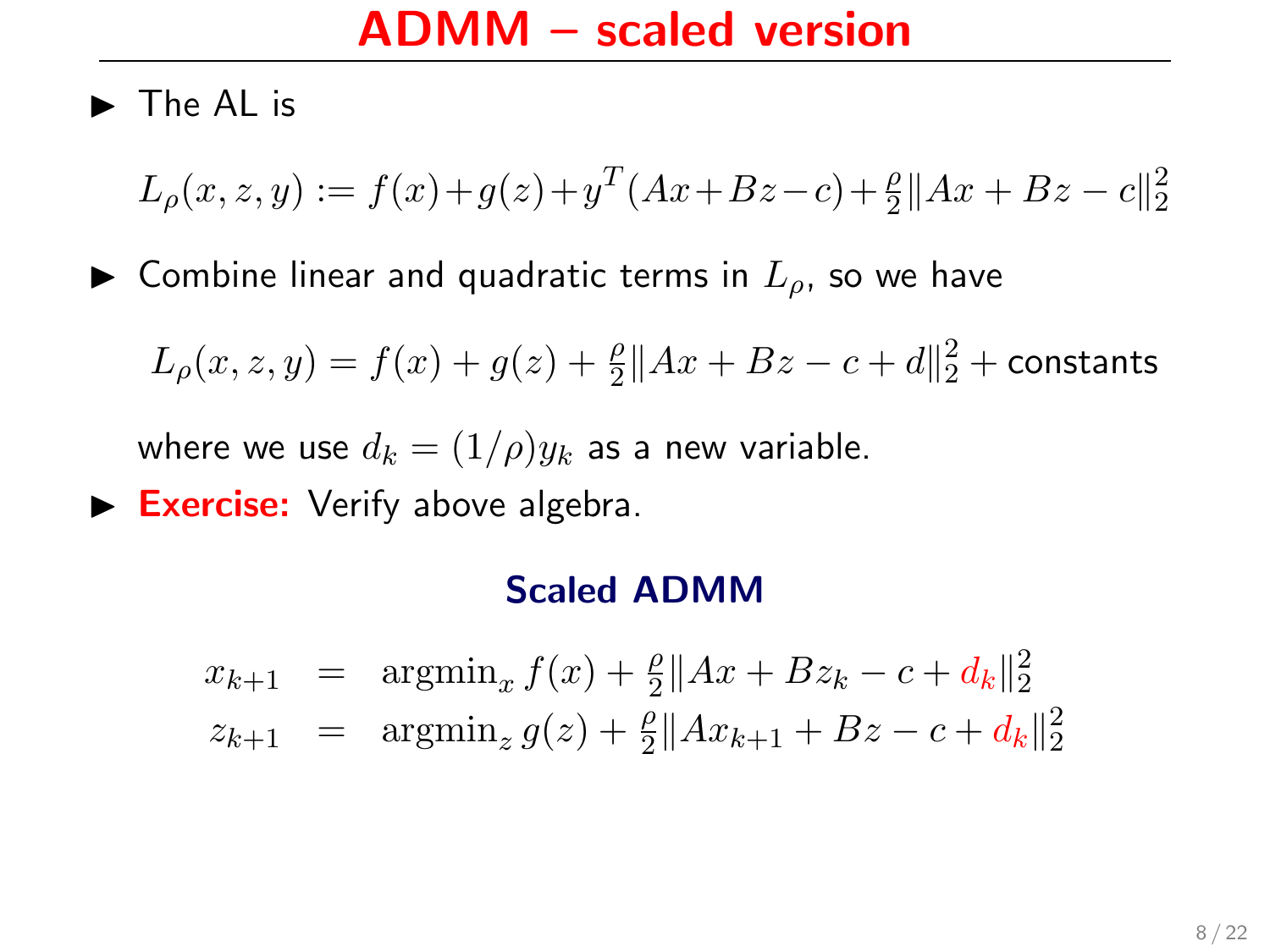$\blacktriangleright$  The AL is

$$
L_{\rho}(x, z, y) := f(x) + g(z) + y^{T}(Ax + Bz - c) + \frac{\rho}{2}||Ax + Bz - c||_{2}^{2}
$$

 $\blacktriangleright$  Combine linear and quadratic terms in  $L_{\rho}$ , so we have

 $L_{\rho}(x,z,y) = f(x) + g(z) + \frac{\rho}{2} \|Ax + Bz - c + d\|_2^2 + \text{constants}$ 

where we use  $d_k = (1/\rho)y_k$  as a new variable.

 $\triangleright$  Exercise: Verify above algebra.

#### Scaled ADMM

$$
x_{k+1} = \underset{z_{k+1}}{\operatorname{argmin}} f(x) + \frac{\rho}{2} \|Ax + Bz_k - c + d_k\|_2^2
$$
  
\n
$$
z_{k+1} = \underset{z_{k+1}}{\operatorname{argmin}} g(z) + \frac{\rho}{2} \|Ax_{k+1} + Bz - c + d_k\|_2^2
$$
  
\n
$$
d_{k+1} = d_k + (Ax_{k+1} + Bz_{k+1} - c)
$$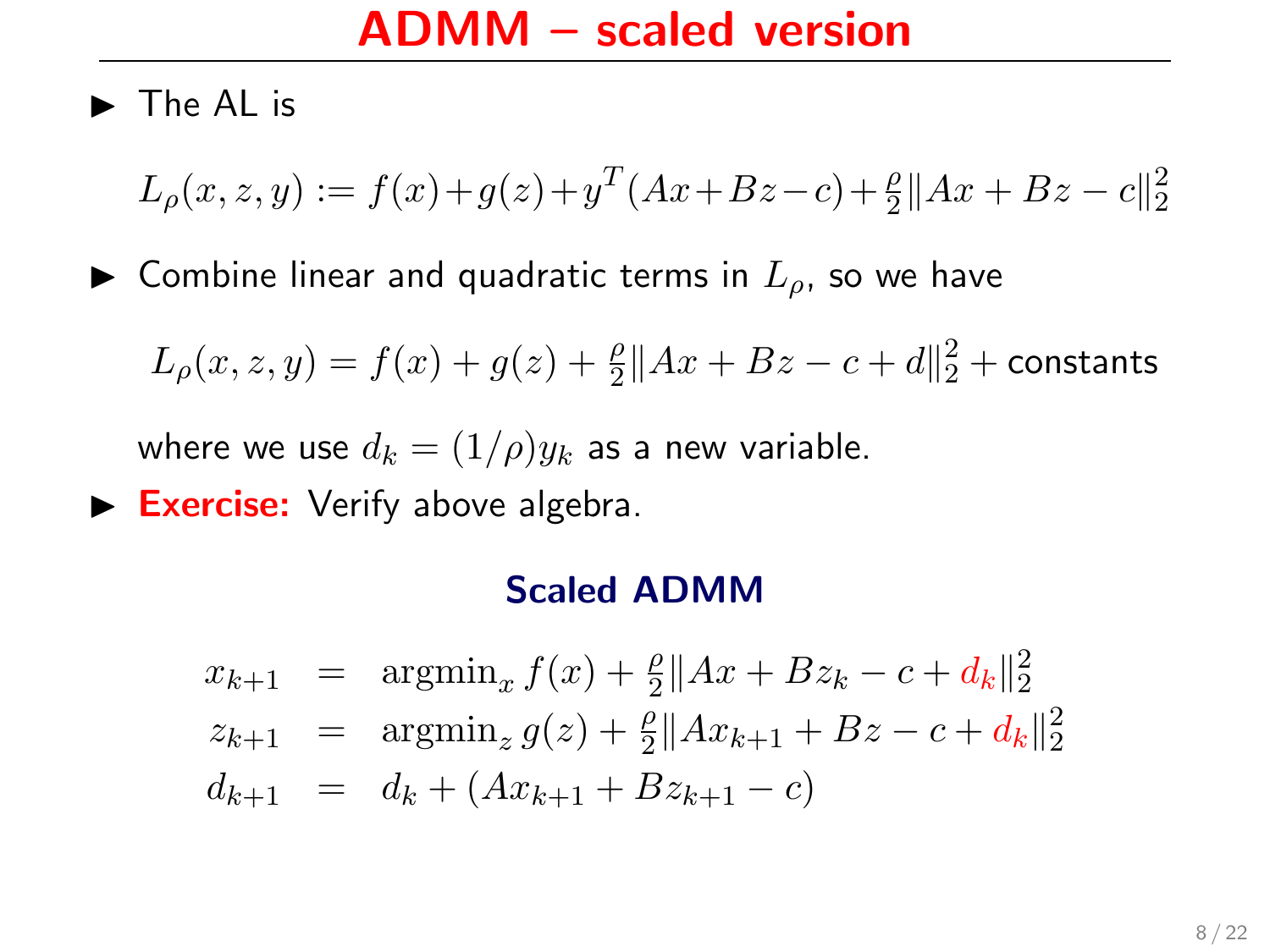# ADMM – Parallel / distributed version

$$
\min f(x) = \sum_{i} f_i(x)
$$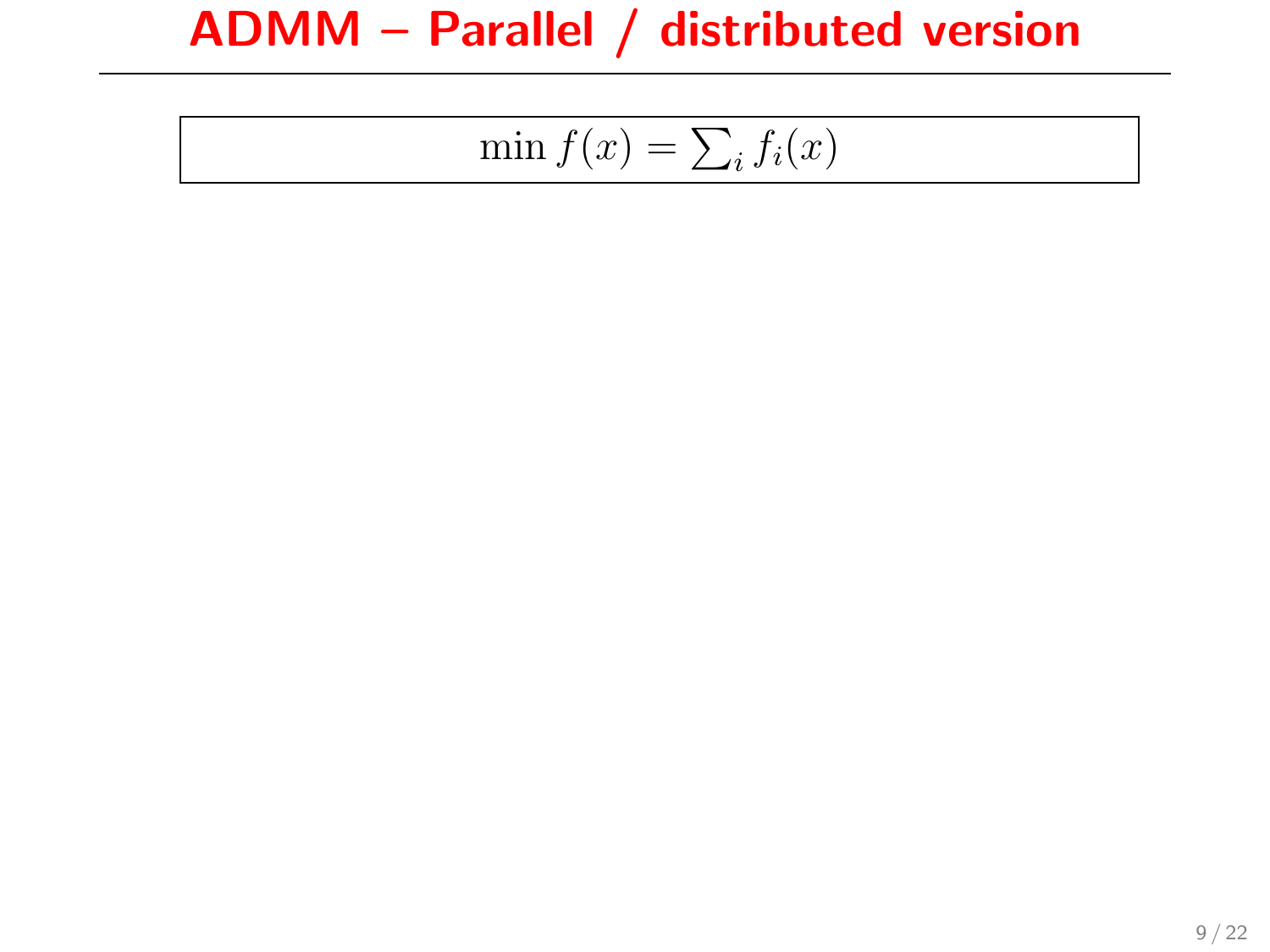# ADMM – Parallel / distributed version

$$
\min f(x) = \sum_{i} f_i(x)
$$

#### Product space form for ADMM

 $\min_{x_1,\ldots,x_m,z}$  $\sum_{m}$  $\sum_{i=1}^f f_i(x_i)$ s.t.  $x_i - z = 0$ ,  $i = 1, ..., m$ .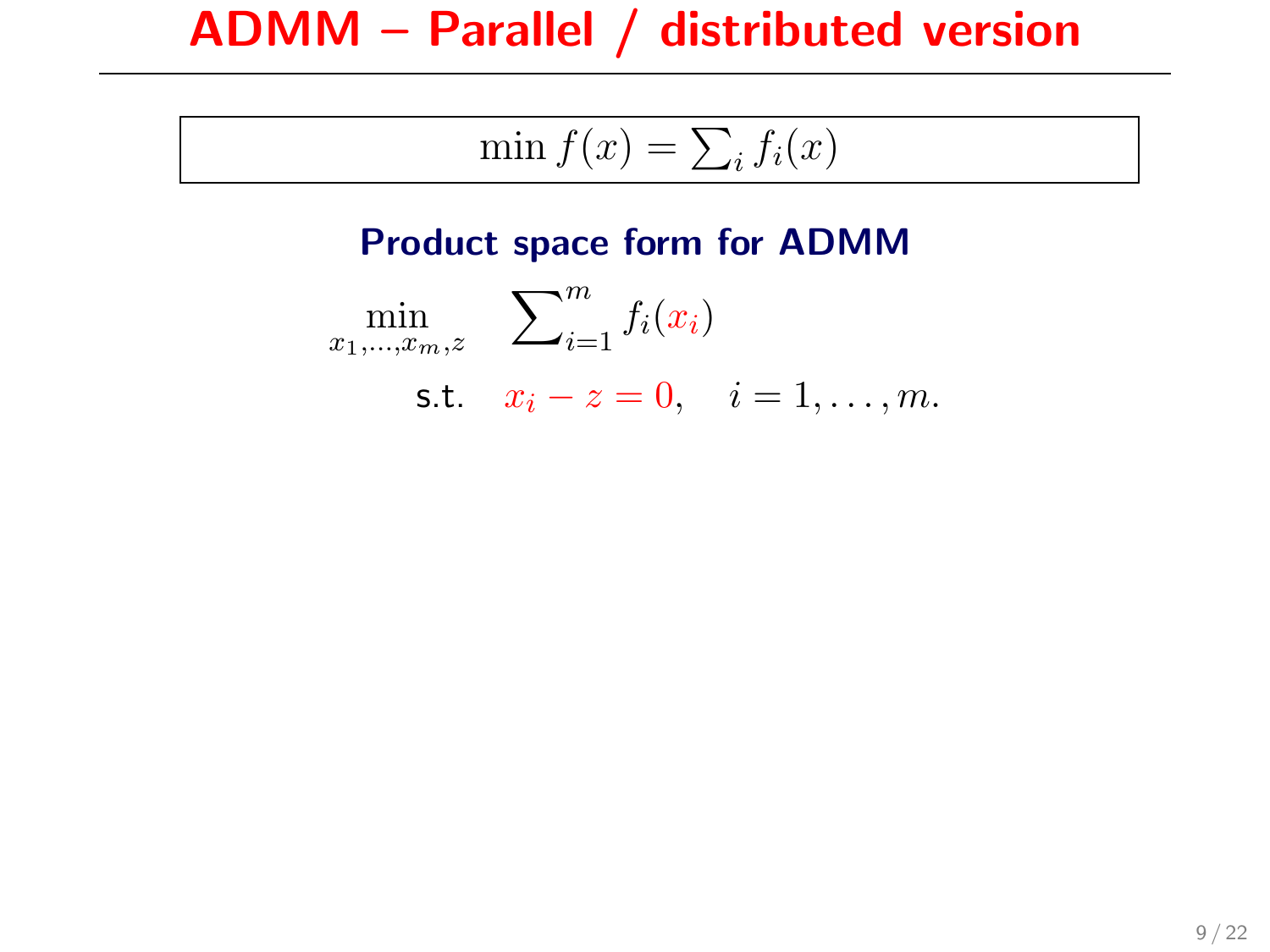$$
\min f(x) = \sum_{i} f_i(x)
$$

#### Product space form for ADMM

 $\min_{x_1,\ldots,x_m,z}$  $\sum_{m}$  $\sum_{i=1}^f f_i(x_i)$ s.t.  $x_i - z = 0$ ,  $i = 1, ..., m$ .

 $\triangle$  Local variables  $x_i$  – one vector per processor / cluster node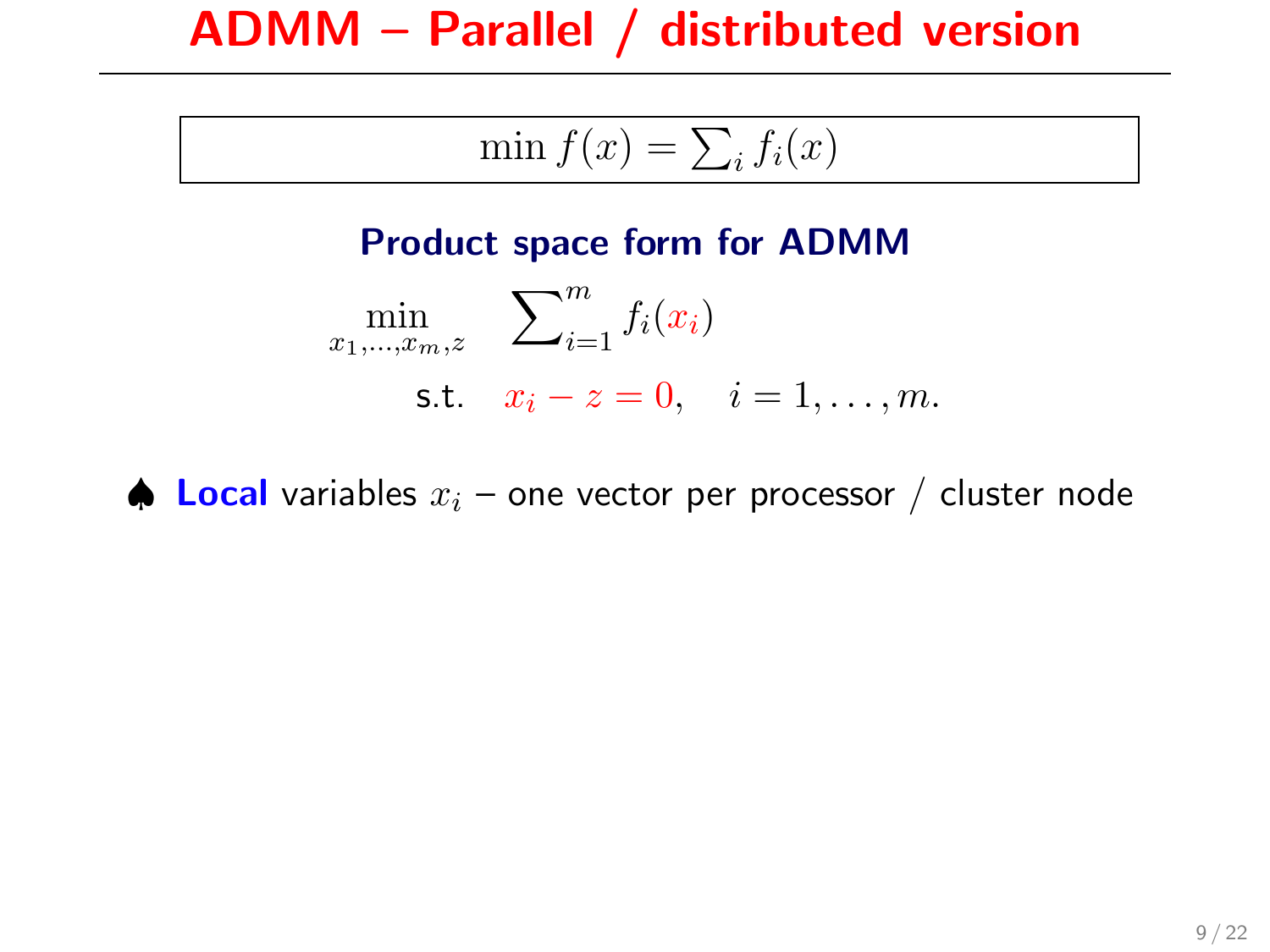$$
\min f(x) = \sum_{i} f_i(x)
$$

#### Product space form for ADMM

 $\min_{x_1,\ldots,x_m,z}$  $\sum_{m}$  $\sum_{i=1}^f f_i(x_i)$ s.t.  $x_i - z = 0$ ,  $i = 1, ..., m$ .

 $\spadesuit$  Local variables  $x_i$  – one vector per processor / cluster node  $\bullet$  z is the **global**, shared variable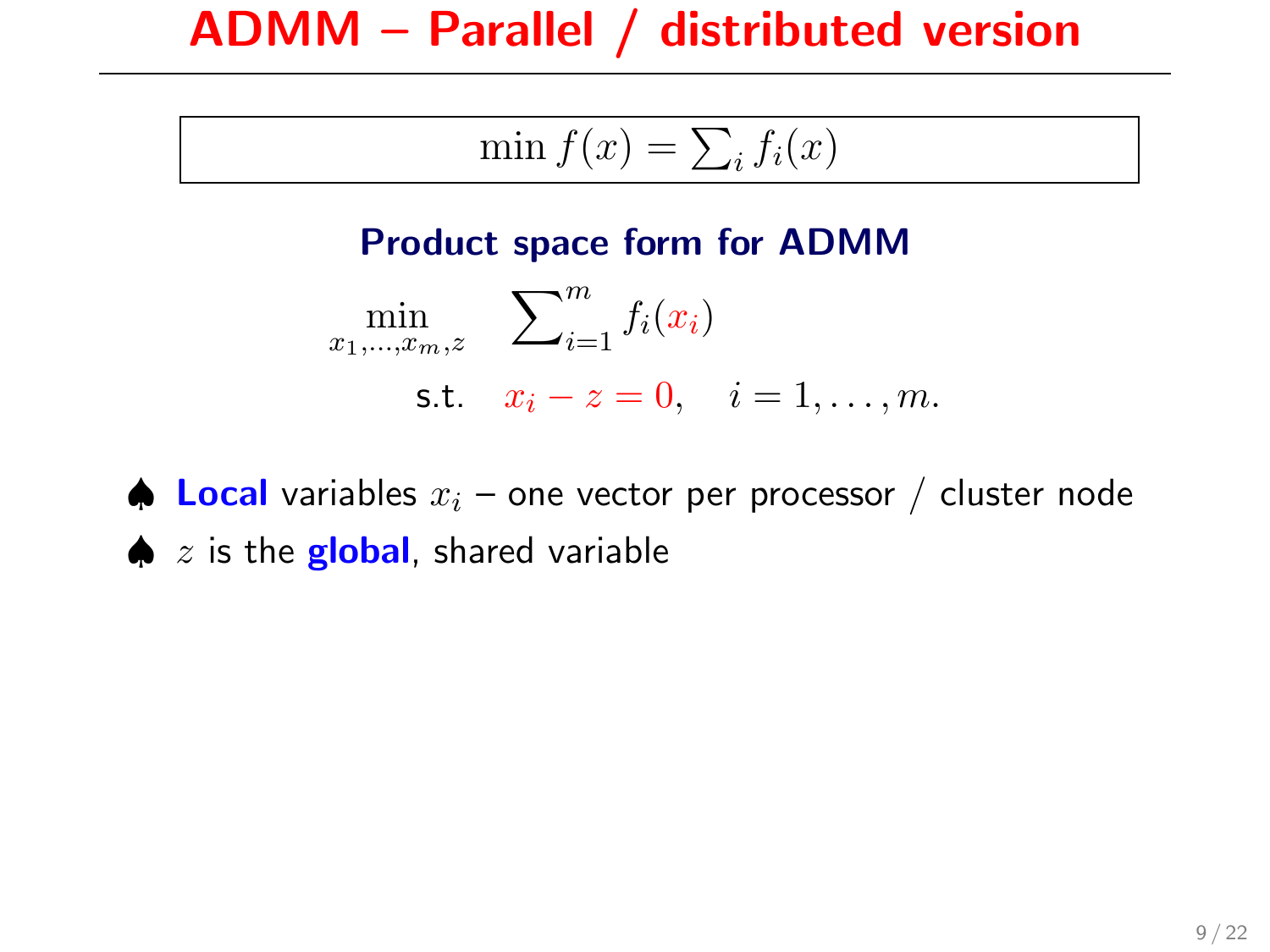$$
\min f(x) = \sum_{i} f_i(x)
$$

#### Product space form for ADMM

 $\min_{x_1,\ldots,x_m,z}$  $\sum_{m}$  $\sum_{i=1}^f f_i(x_i)$ s.t.  $x_i - z = 0, \quad i = 1, \ldots, m$ .

 $\spadesuit$  Local variables  $x_i$  – one vector per processor / cluster node

- $\bullet$  z is the **global**, shared variable
- $\bullet x_i z = 0$  is called *consensus constraint*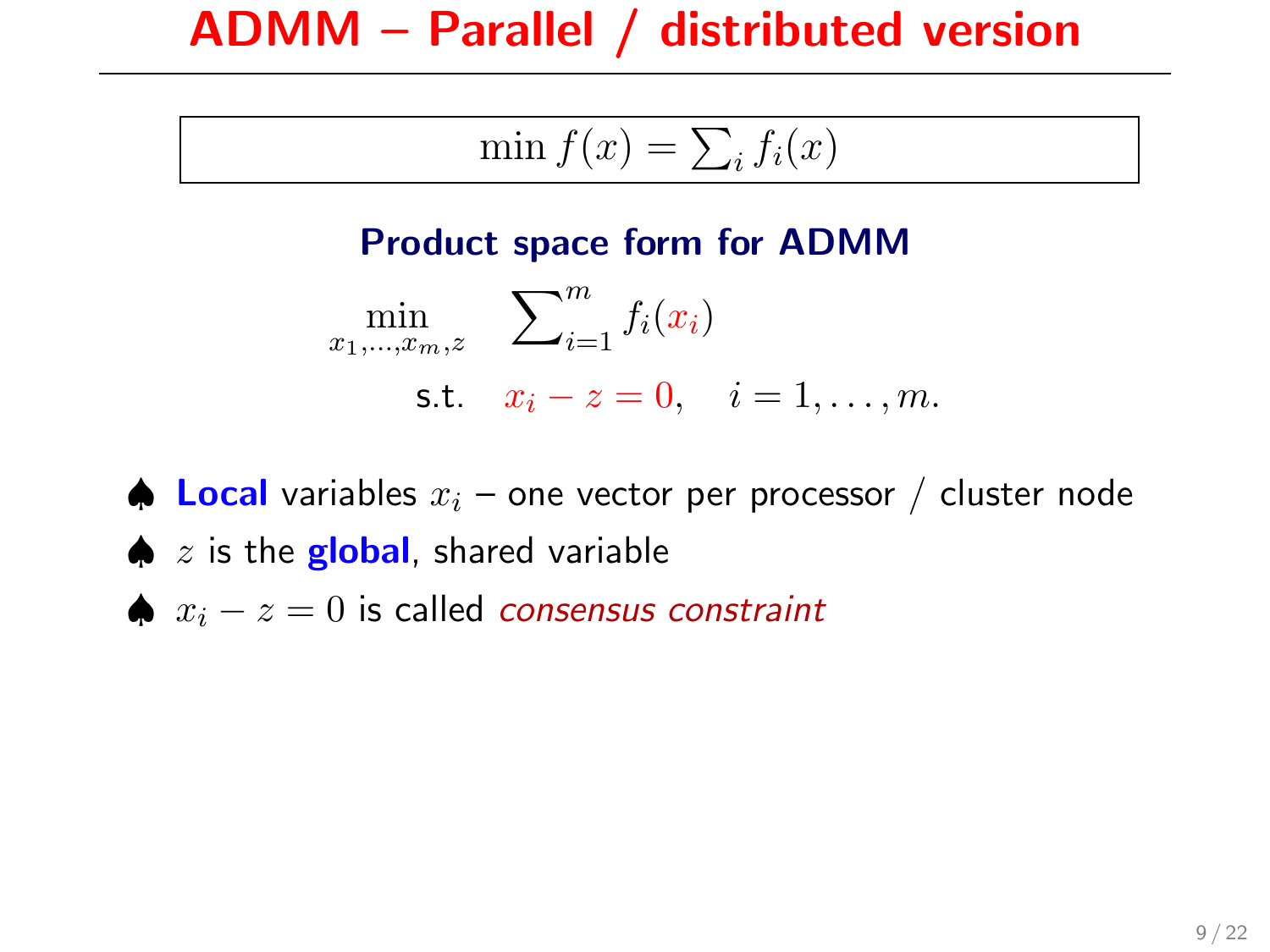#### Augmented Lagrangian

$$
L_{\rho}(\boldsymbol{x}, z, y) := \sum_{i=1}^{m} \bigl( f_i(x_i) + y_i^T(x_i - z) + \frac{\rho}{2} ||x_i - z||_2^2 \bigr)
$$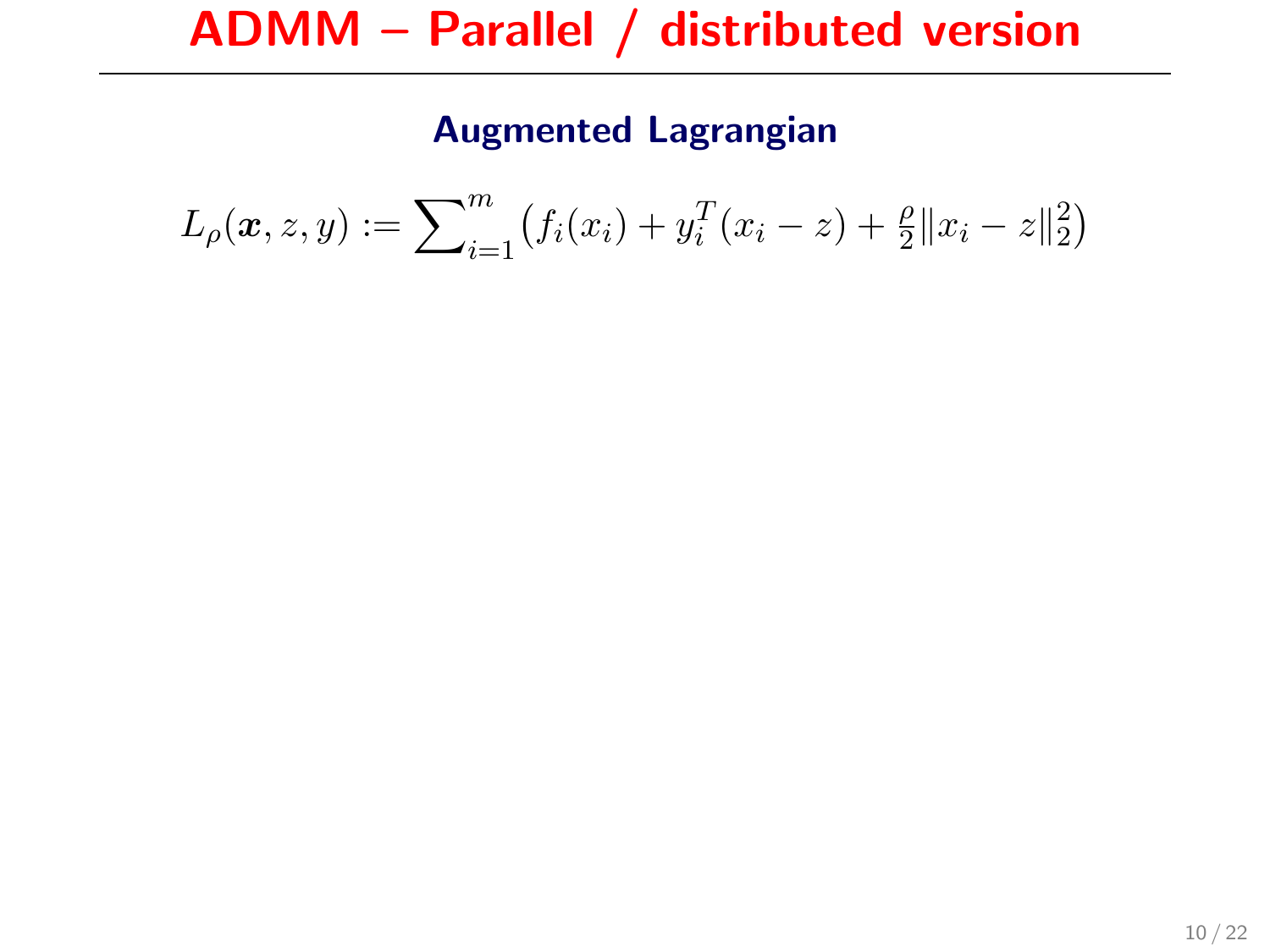#### Augmented Lagrangian

$$
L_{\rho}(\boldsymbol{x}, z, y) := \sum_{i=1}^{m} \bigl( f_i(x_i) + y_i^T(x_i - z) + \frac{\rho}{2} ||x_i - z||_2^2 \bigr)
$$

ADMM updates

$$
[x_i]_{k+1} = \operatorname{argmin}_{x_i} f_i(x_i) + [y_i]_k^T (x_i - z_k) + \frac{\rho}{2} ||x_i - z_k||_2^2
$$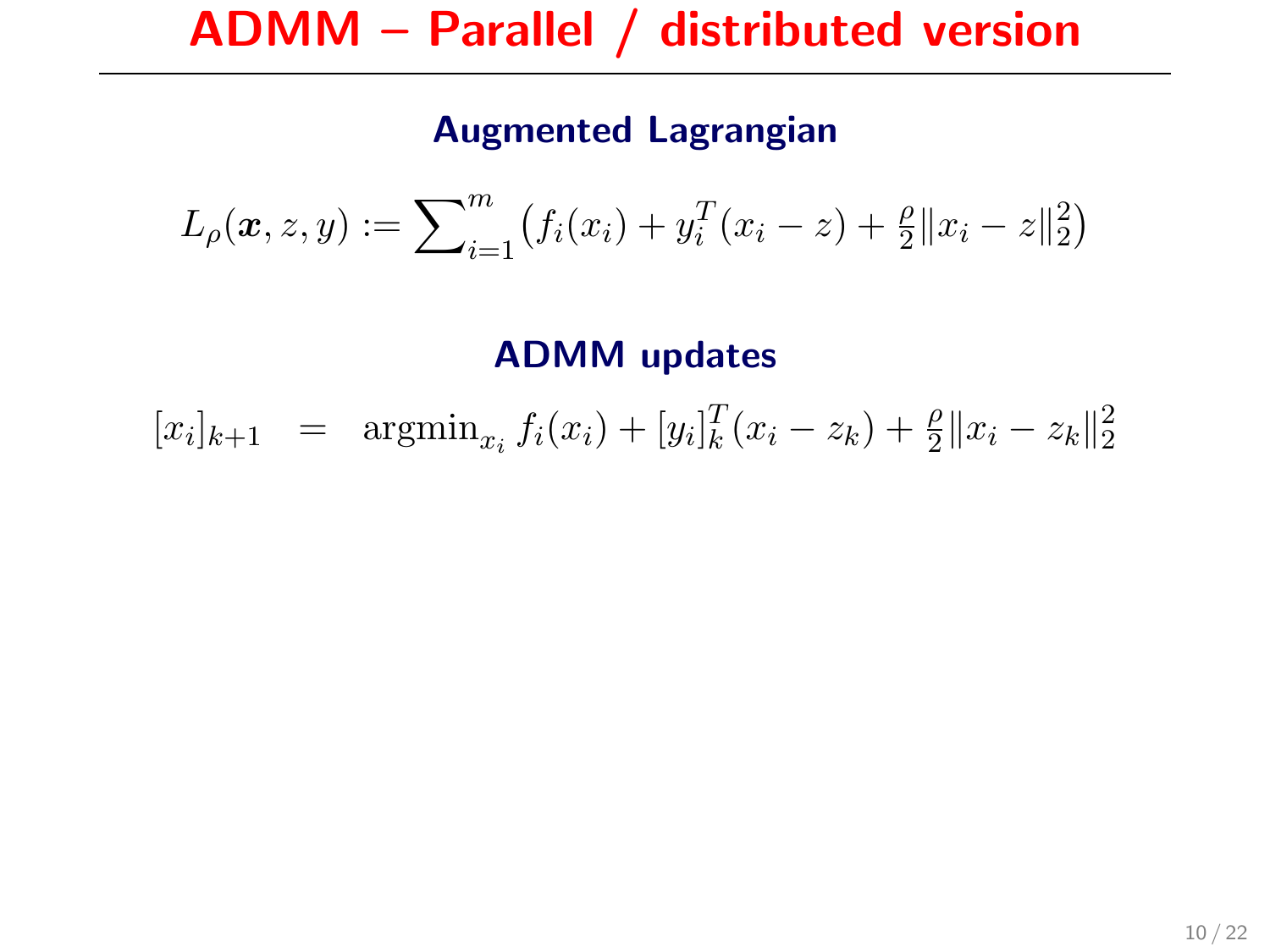#### Augmented Lagrangian

$$
L_{\rho}(\boldsymbol{x}, z, y) := \sum_{i=1}^{m} \bigl( f_i(x_i) + y_i^T(x_i - z) + \frac{\rho}{2} ||x_i - z||_2^2 \bigr)
$$

#### ADMM updates

$$
[x_i]_{k+1} = \underset{\pi}{\text{argmin}} \, f_i(x_i) + [y_i]_k^T (x_i - z_k) + \frac{\rho}{2} \|x_i - z_k\|_2^2
$$
  

$$
z_{k+1} = \frac{1}{m} \sum_i \left( [x_i]_{k+1} + \frac{1}{\rho} [y_i]_k \right)
$$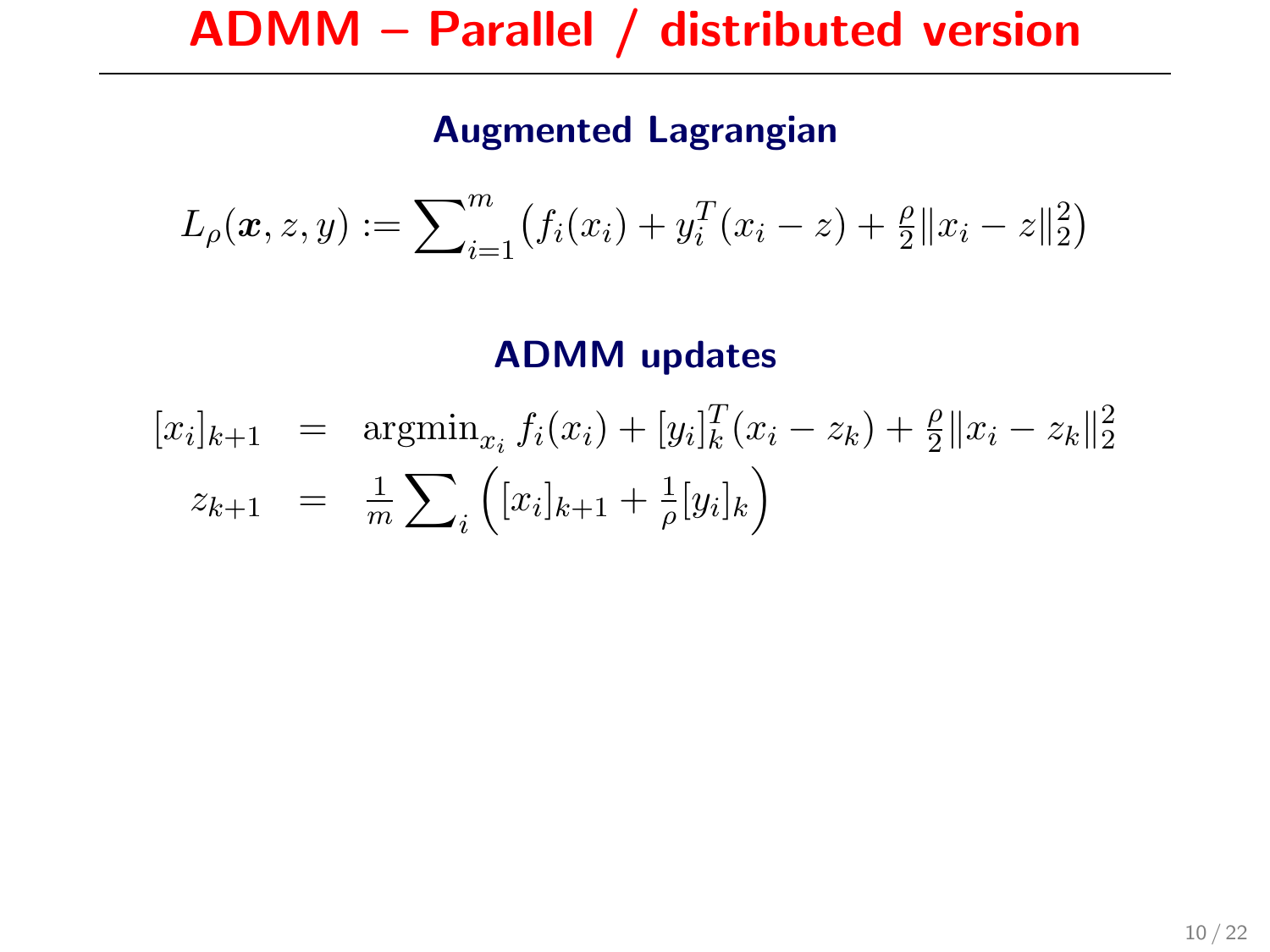#### Augmented Lagrangian

$$
L_{\rho}(\boldsymbol{x}, z, y) := \sum_{i=1}^{m} \bigl( f_i(x_i) + y_i^T(x_i - z) + \frac{\rho}{2} ||x_i - z||_2^2 \bigr)
$$

#### ADMM updates

$$
[x_i]_{k+1} = \underset{m}{\text{argmin}_{x_i}} f_i(x_i) + [y_i]_k^T (x_i - z_k) + \frac{\rho}{2} ||x_i - z_k||_2^2
$$
  

$$
z_{k+1} = \frac{1}{m} \sum_i \left( [x_i]_{k+1} + \frac{1}{\rho} [y_i]_k \right)
$$
  

$$
[y_i]_{k+1} = [y_i]_k + \rho([x_i]_{k+1} - z_{k+1})
$$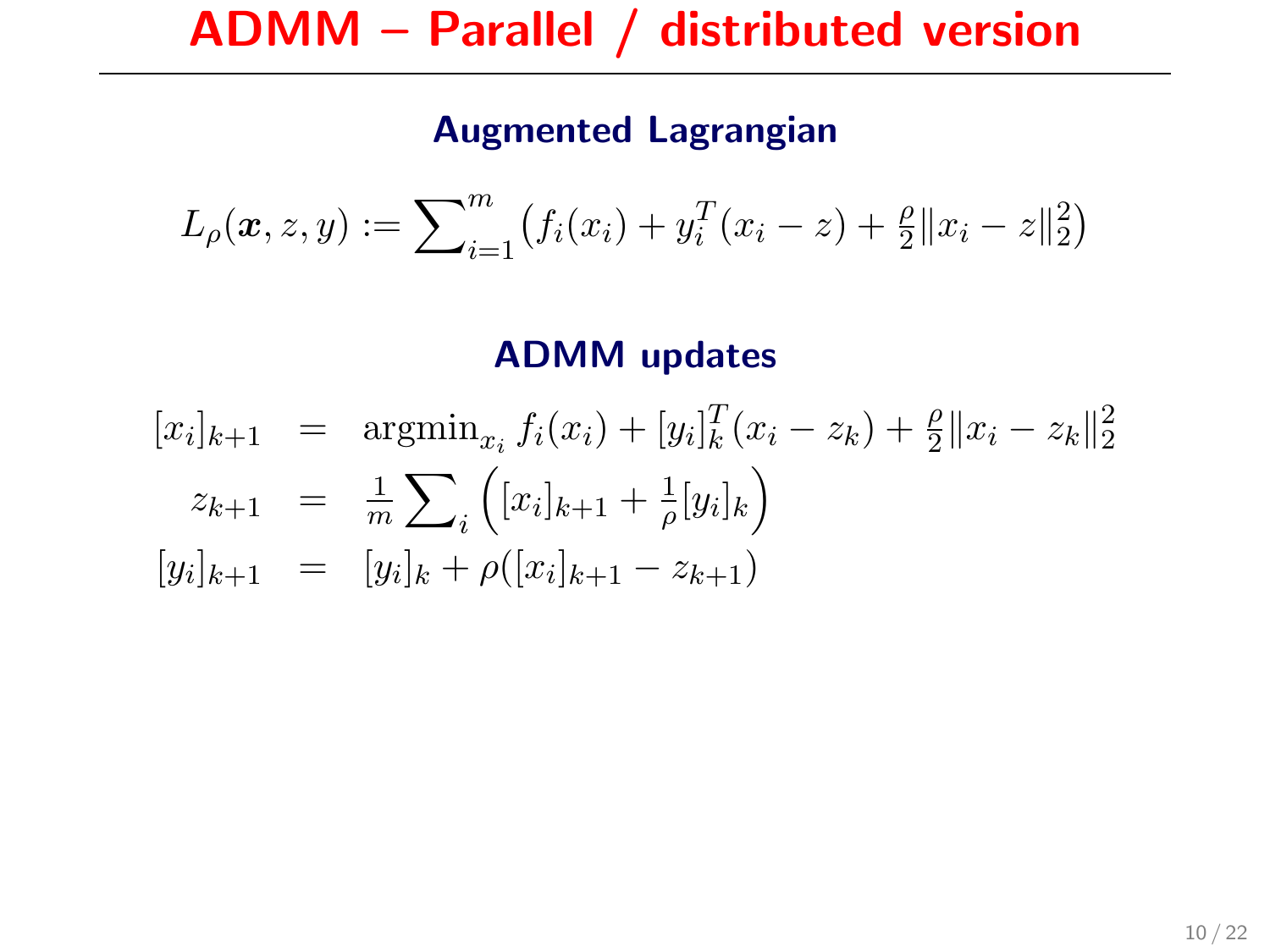#### Augmented Lagrangian

$$
L_{\rho}(\boldsymbol{x}, z, y) := \sum_{i=1}^{m} \bigl( f_i(x_i) + y_i^T(x_i - z) + \frac{\rho}{2} ||x_i - z||_2^2 \bigr)
$$

#### ADMM updates

$$
[x_i]_{k+1} = \underset{m}{\text{argmin}_{x_i}} f_i(x_i) + [y_i]_k^T (x_i - z_k) + \frac{\rho}{2} ||x_i - z_k||_2^2
$$
  

$$
z_{k+1} = \frac{1}{m} \sum_i \left( [x_i]_{k+1} + \frac{1}{\rho} [y_i]_k \right)
$$
  

$$
[y_i]_{k+1} = [y_i]_k + \rho([x_i]_{k+1} - z_{k+1})
$$

**Exercise:** Verify the above updates (use unscaled ADMM)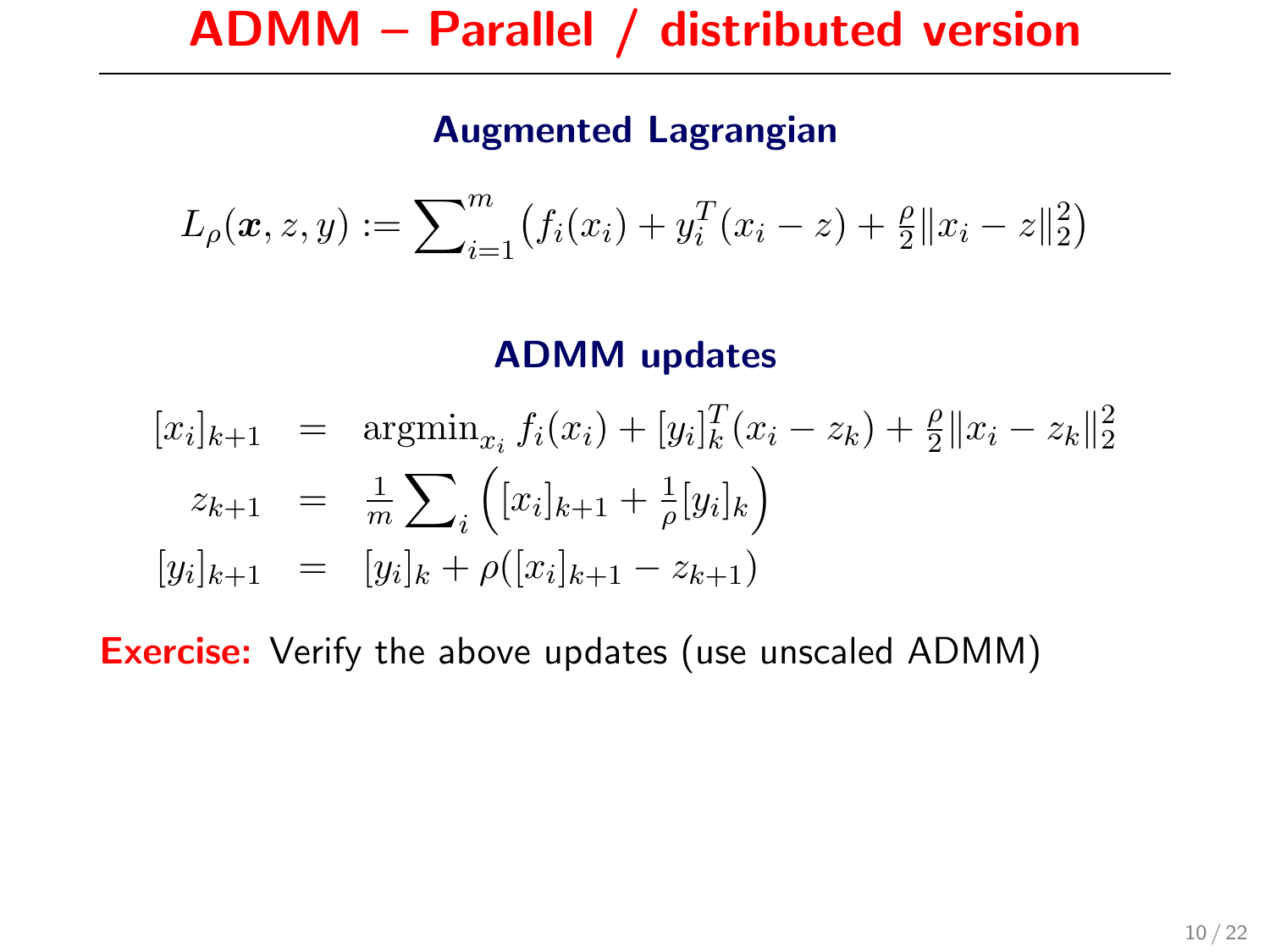#### Augmented Lagrangian

$$
L_{\rho}(\boldsymbol{x}, z, y) := \sum_{i=1}^{m} \bigl( f_i(x_i) + y_i^T(x_i - z) + \frac{\rho}{2} ||x_i - z||_2^2 \bigr)
$$

#### ADMM updates

$$
[x_i]_{k+1} = \underset{m}{\text{argmin}_{x_i}} f_i(x_i) + [y_i]_k^T (x_i - z_k) + \frac{\rho}{2} ||x_i - z_k||_2^2
$$
  

$$
z_{k+1} = \frac{1}{m} \sum_i \left( [x_i]_{k+1} + \frac{1}{\rho} [y_i]_k \right)
$$
  

$$
[y_i]_{k+1} = [y_i]_k + \rho([x_i]_{k+1} - z_{k+1})
$$

**Exercise:** Verify the above updates (use unscaled ADMM)

 $\blacktriangleright$  The  $x_i$  updates in parallel; synchronize to update z and y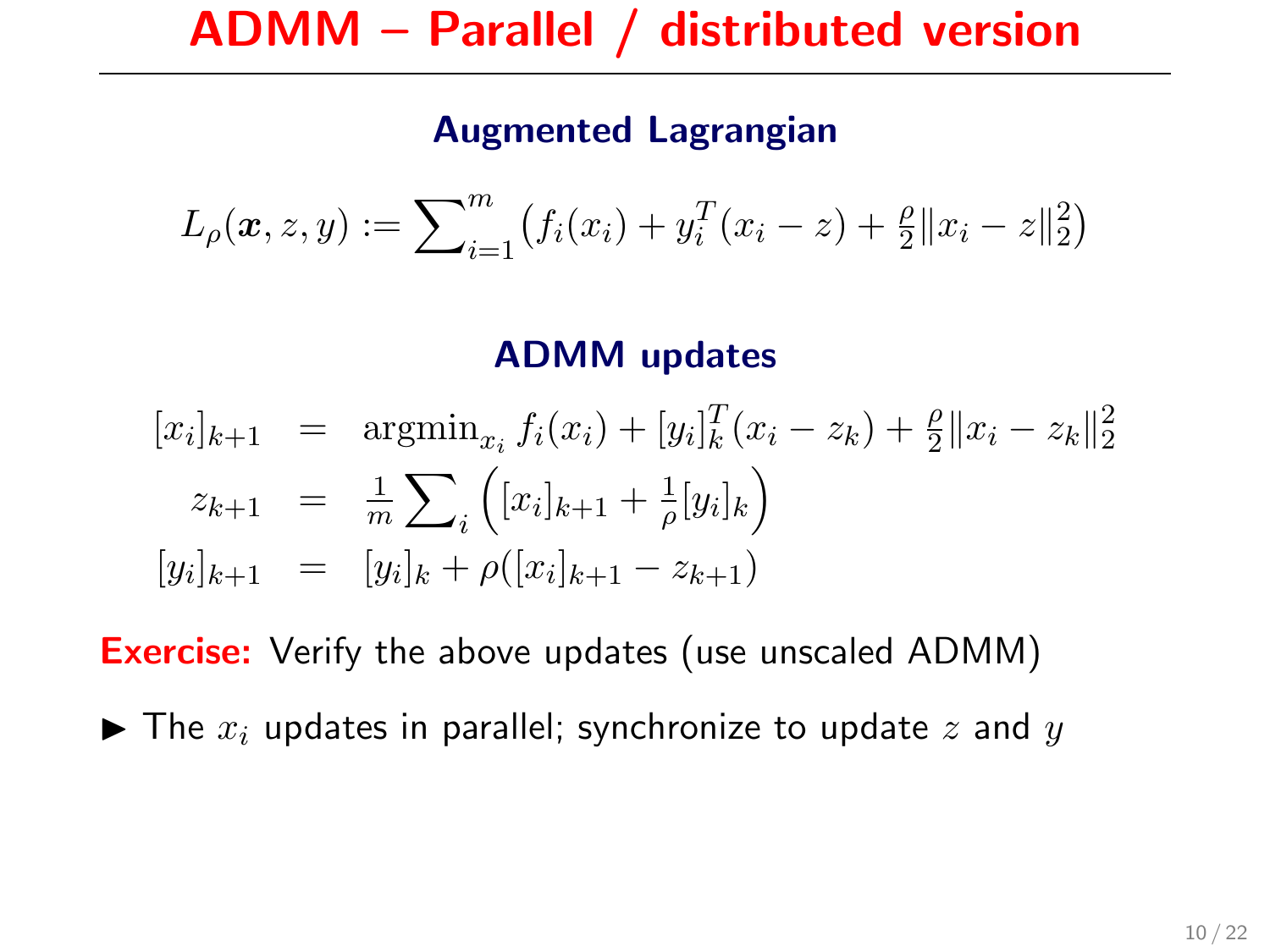# Asynchronous methods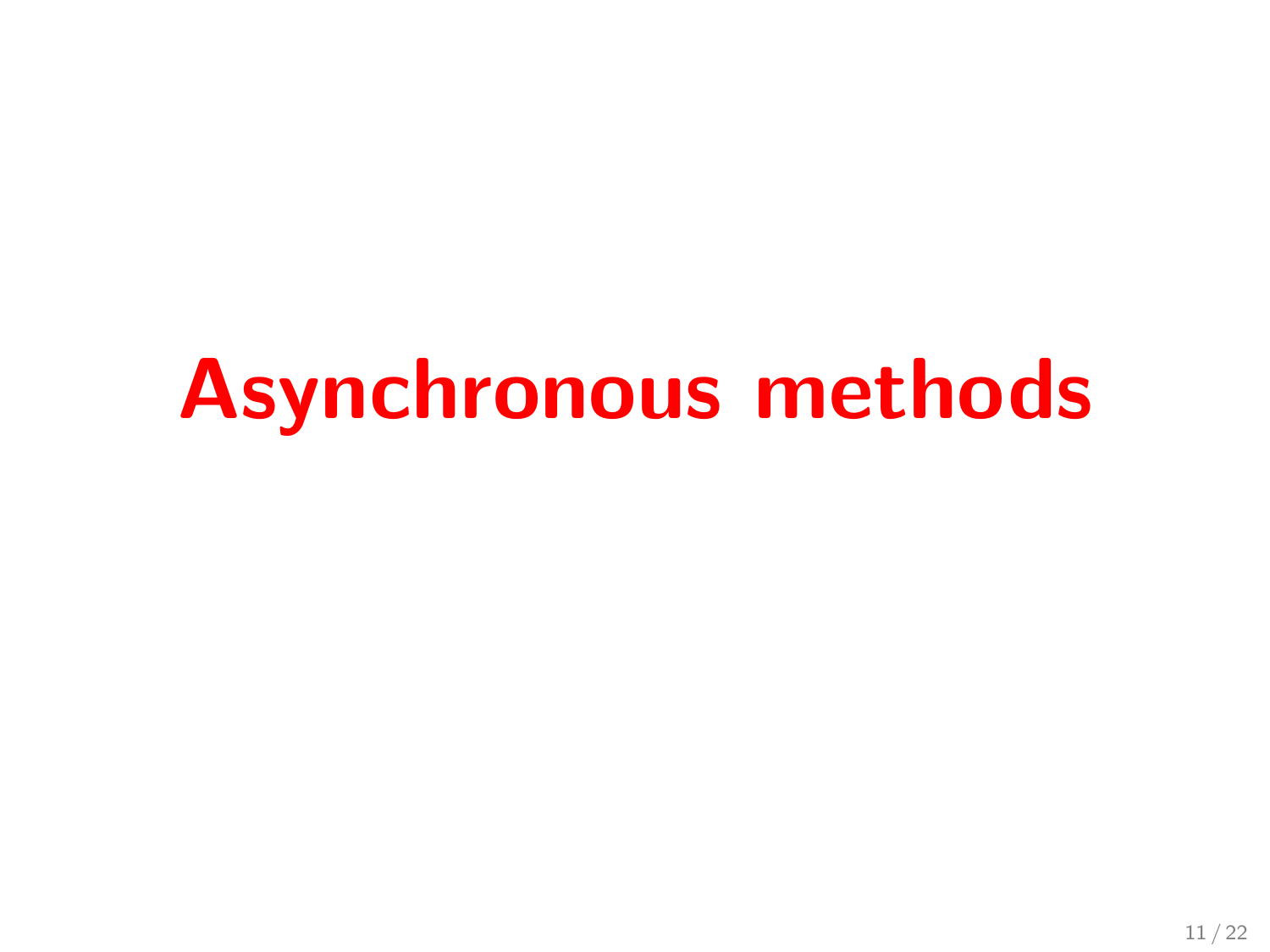$$
\min \quad f(x) = \sum_{i=1}^{m} f_i(x) \quad x \in \mathcal{X}
$$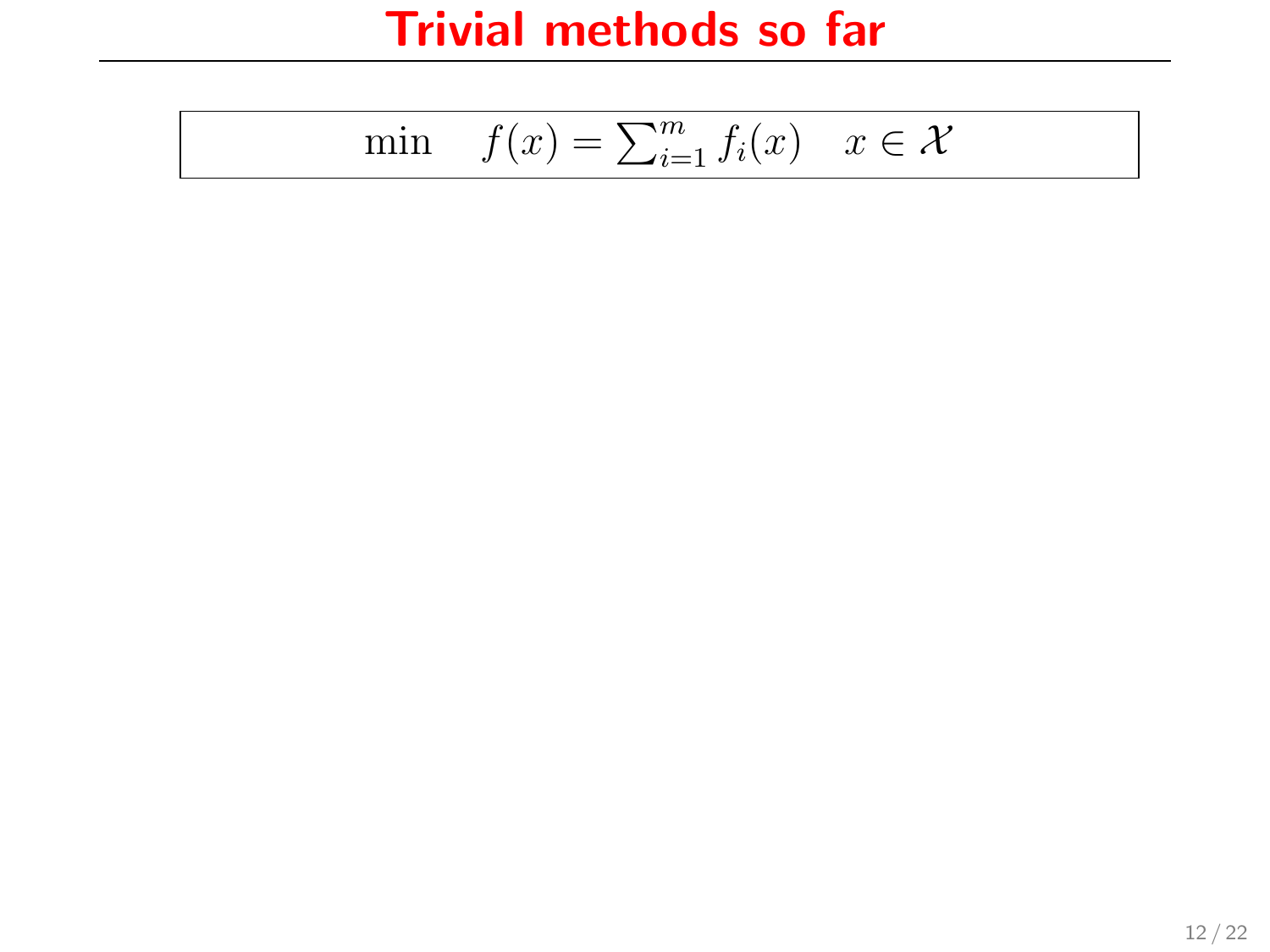$$
\min \quad f(x) = \sum_{i=1}^{m} f_i(x) \quad x \in \mathcal{X}
$$

$$
x_{k+1} = P_{\mathcal{X}}(x_k - \alpha_k \sum_{i=1}^m g_i(x_k)),
$$
  
where  $g_i \in \partial f_i(x_k)$  — so that  $\sum_i g_i \in \partial f(x_k)$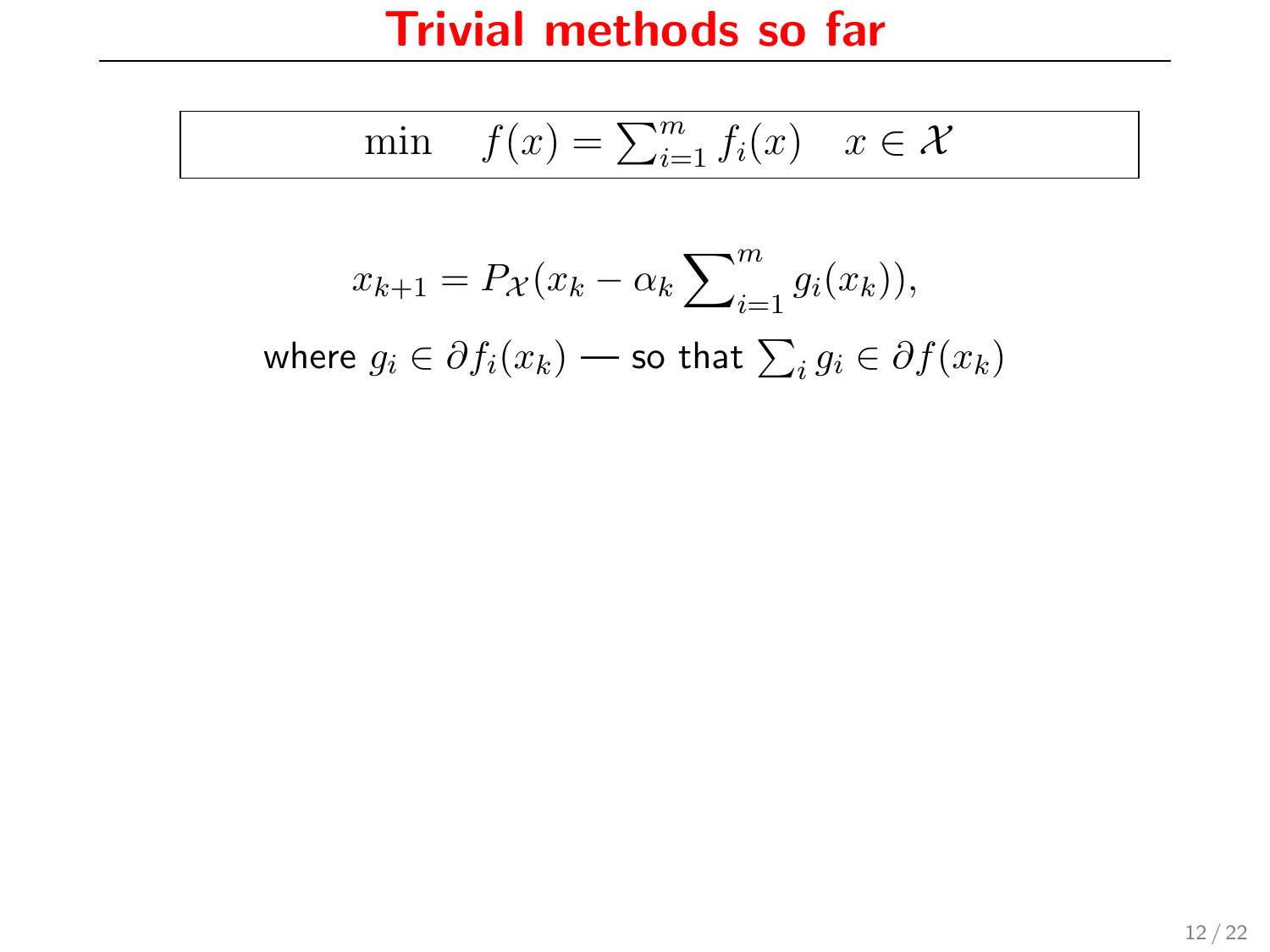$$
\min \quad f(x) = \sum_{i=1}^{m} f_i(x) \quad x \in \mathcal{X}
$$

$$
x_{k+1} = P_{\mathcal{X}}(x_k - \alpha_k \sum_{i=1}^m g_i(x_k)),
$$
  
where  $g_i \in \partial f_i(x_k)$  — so that  $\sum_i g_i \in \partial f(x_k)$ 

 $\clubsuit$  The sum has m components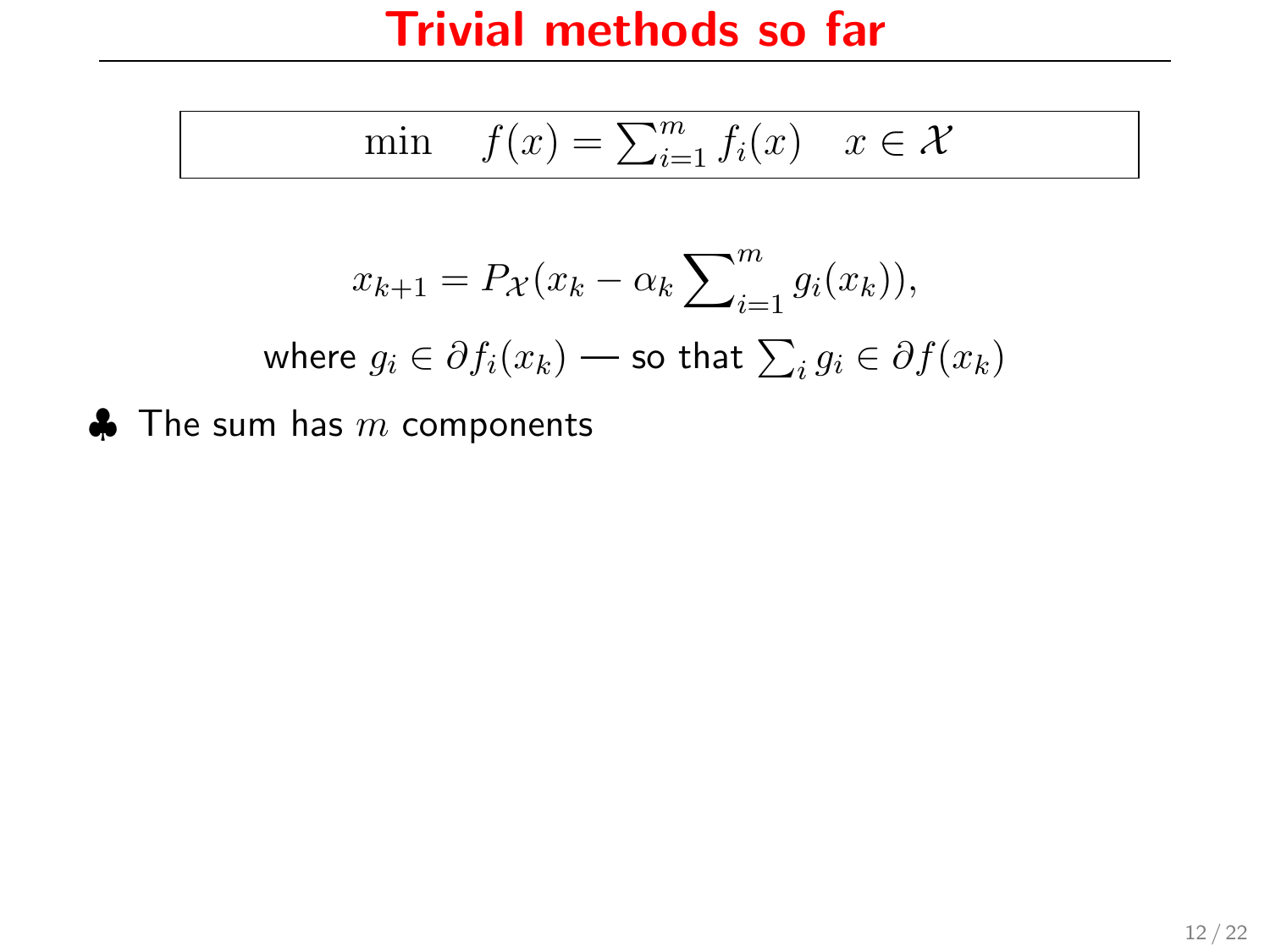$$
\min \quad f(x) = \sum_{i=1}^{m} f_i(x) \quad x \in \mathcal{X}
$$

$$
x_{k+1} = P_{\mathcal{X}}(x_k - \alpha_k \sum_{i=1}^m g_i(x_k)),
$$
  
where  $g_i \in \partial f_i(x_k)$  — so that  $\sum_i g_i \in \partial f(x_k)$ 

- $\clubsuit$  The sum has m components
- $\clubsuit$  Trivial parallelization: compute each  $g_i(x_k)$  on diff. processor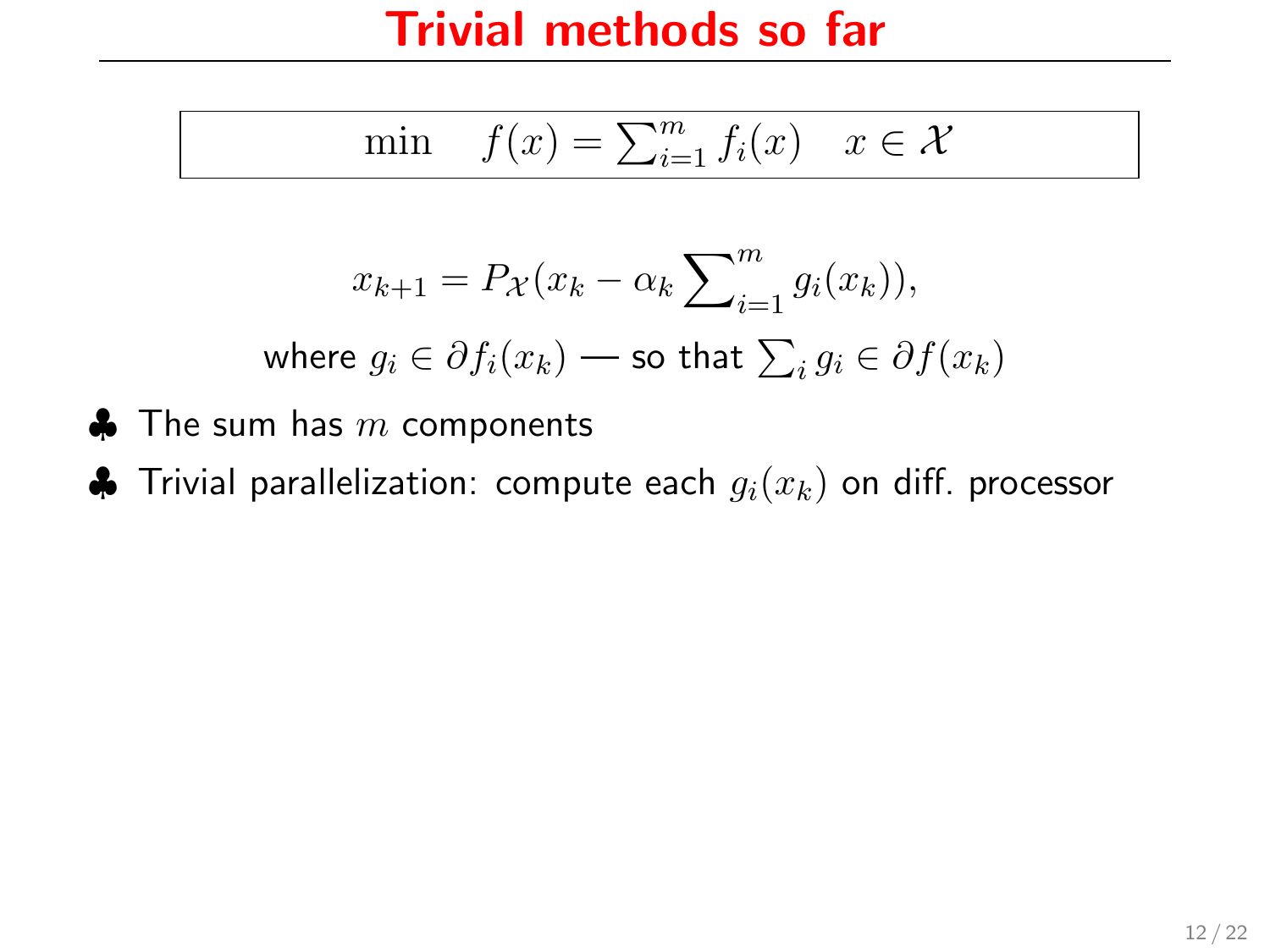$$
\min \quad f(x) = \sum_{i=1}^{m} f_i(x) \quad x \in \mathcal{X}
$$

$$
x_{k+1} = P_{\mathcal{X}}(x_k - \alpha_k \sum_{i=1}^m g_i(x_k)),
$$
  
where  $g_i \in \partial f_i(x_k)$  — so that  $\sum_i g_i \in \partial f(x_k)$ 

- $\clubsuit$  The sum has m components
- $\clubsuit$  Trivial parallelization: compute each  $g_i(x_k)$  on diff. processor
- ♣ Then collect the answers on a master node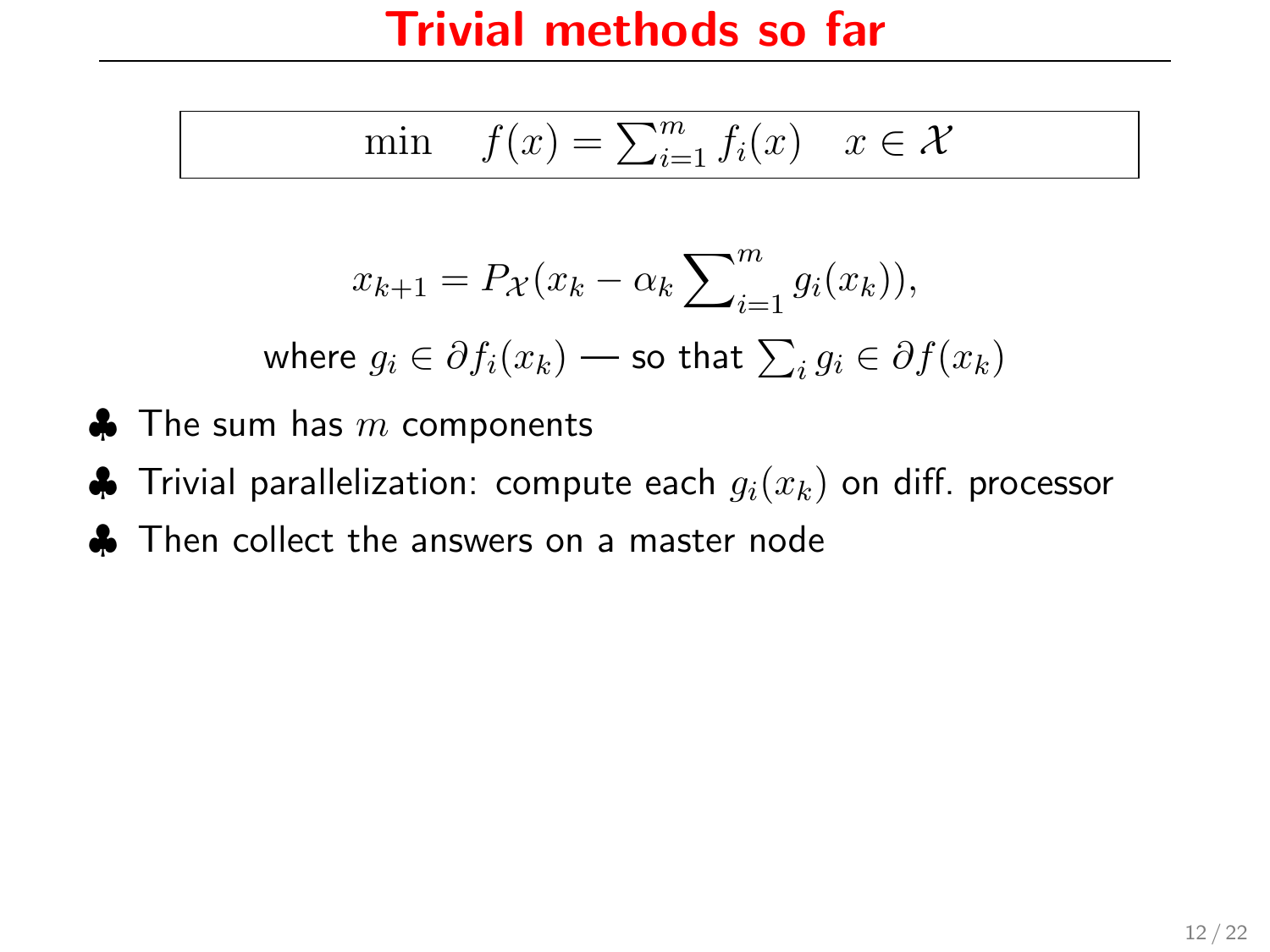$$
\min \quad f(x) = \sum_{i=1}^{m} f_i(x) \quad x \in \mathcal{X}
$$

$$
x_{k+1} = P_{\mathcal{X}}(x_k - \alpha_k \sum_{i=1}^m g_i(x_k)),
$$
  
where  $g_i \in \partial f_i(x_k)$  — so that  $\sum_i g_i \in \partial f(x_k)$ 

- $\clubsuit$  The sum has  $m$  components
- $\clubsuit$  Trivial parallelization: compute each  $g_i(x_k)$  on diff. processor
- ♣ Then collect the answers on a master node
- $\clubsuit$  Update  $\alpha_k$  and  $x_{k+1}$  in serial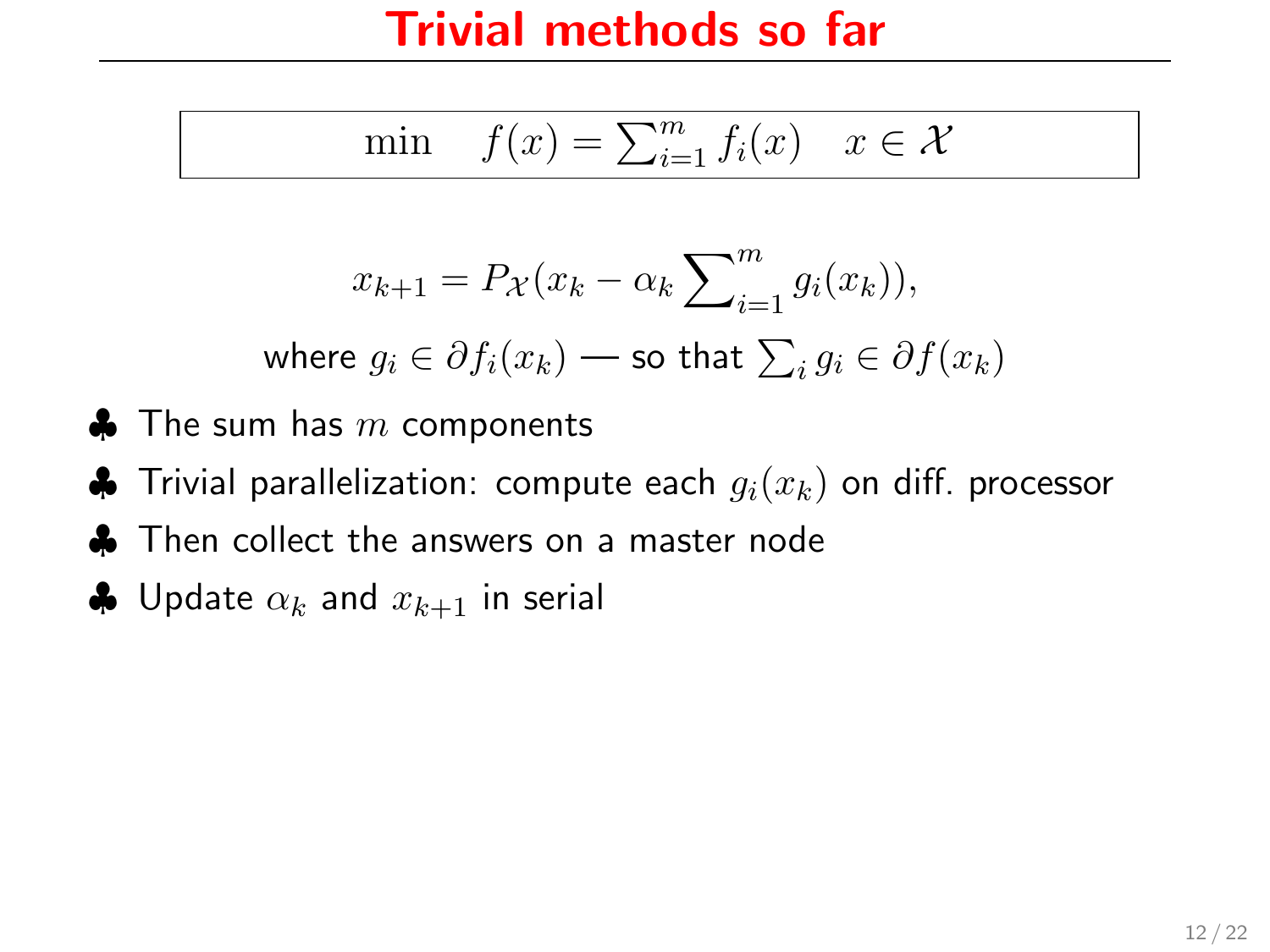$$
\min \quad f(x) = \sum_{i=1}^{m} f_i(x) \quad x \in \mathcal{X}
$$

$$
x_{k+1} = P_{\mathcal{X}}(x_k - \alpha_k \sum_{i=1}^m g_i(x_k)),
$$
  
where  $g_i \in \partial f_i(x_k)$  — so that  $\sum_i g_i \in \partial f(x_k)$ 

- $\clubsuit$  The sum has  $m$  components
- $\clubsuit$  Trivial parallelization: compute each  $g_i(x_k)$  on diff. processor
- ♣ Then collect the answers on a master node
- $\clubsuit$  Update  $\alpha_k$  and  $x_{k+1}$  in serial
- ♣ Share / Broadcast  $x_{k+1}$  and repeat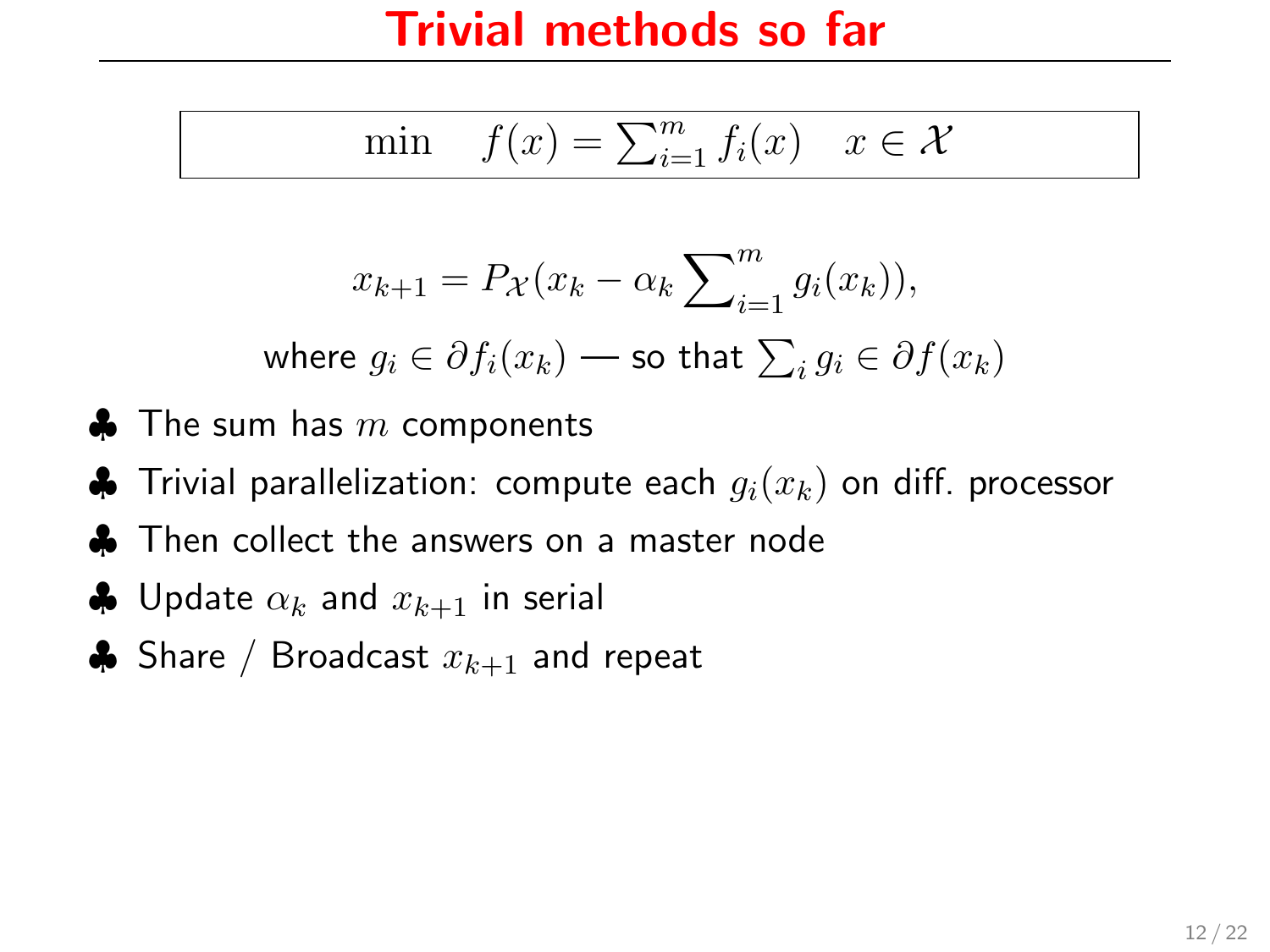$$
\min \quad f(x) = \sum_{i=1}^{m} f_i(x) \quad x \in \mathcal{X}
$$

$$
x_{k+1} = P_{\mathcal{X}}(x_k - \alpha_k \sum_{i=1}^m g_i(x_k)),
$$
  
where  $g_i \in \partial f_i(x_k)$  — so that  $\sum_i g_i \in \partial f(x_k)$ 

- $\clubsuit$  The sum has  $m$  components
- $\clubsuit$  Trivial parallelization: compute each  $g_i(x_k)$  on diff. processor
- ♣ Then collect the answers on a master node
- $\clubsuit$  Update  $\alpha_k$  and  $x_{k+1}$  in serial
- ♣ Share / Broadcast  $x_{k+1}$  and repeat
- **A** Highly **synchronized** computation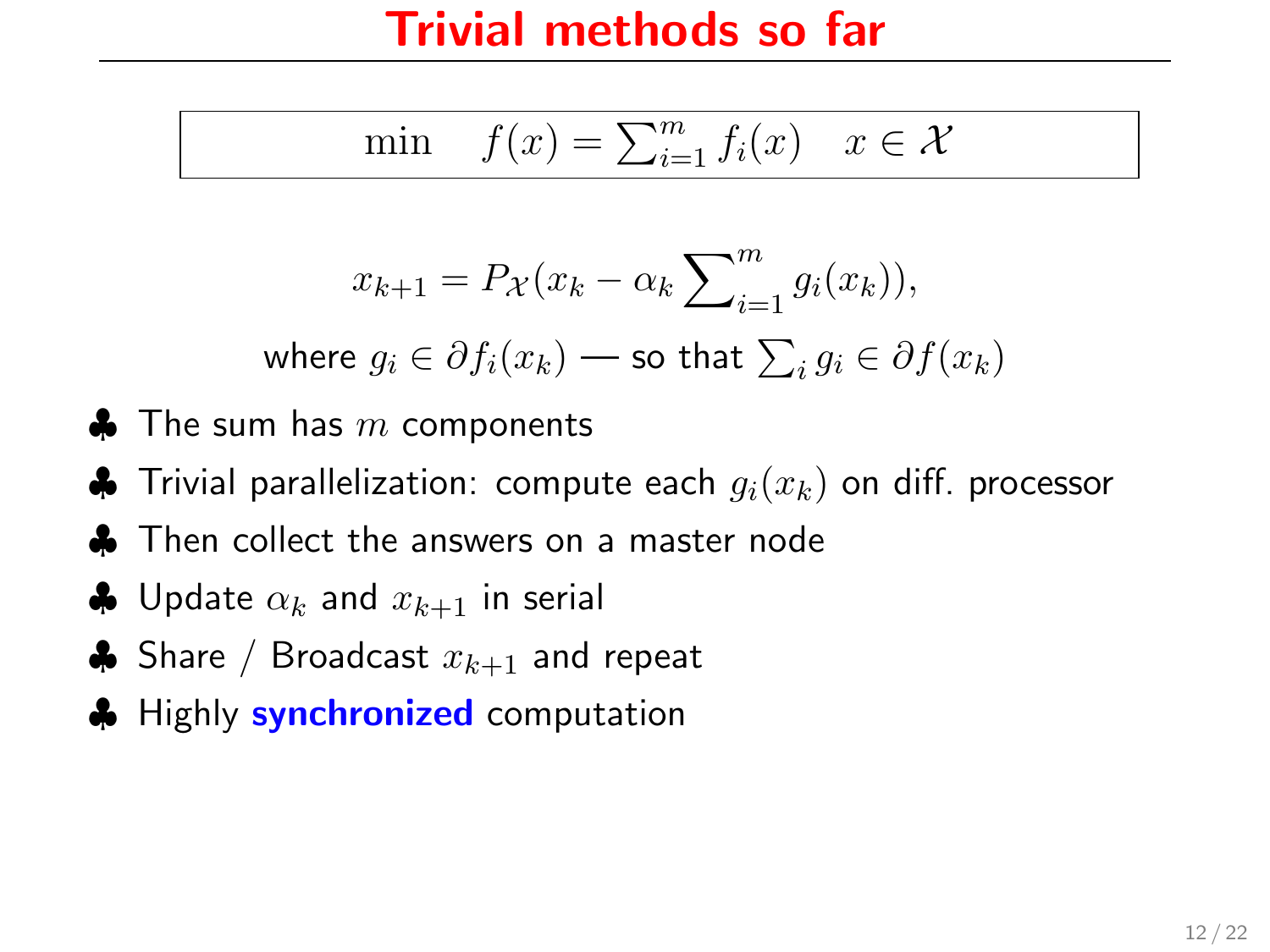$$
\min \quad f(x) = \sum_{i=1}^{m} f_i(x) \quad x \in \mathcal{X}
$$

$$
x_{k+1} = P_{\mathcal{X}}(x_k - \alpha_k \sum_{i=1}^m g_i(x_k)),
$$

where  $g_i \in \partial f_i(x_k)$  — so that  $\sum_i g_i \in \partial f(x_k)$ 

- $\clubsuit$  The sum has  $m$  components
- $\clubsuit$  Trivial parallelization: compute each  $g_i(x_k)$  on diff. processor
- ♣ Then collect the answers on a master node
- $\clubsuit$  Update  $\alpha_k$  and  $x_{k+1}$  in serial
- ♣ Share / Broadcast  $x_{k+1}$  and repeat
- **A** Highly **synchronized** computation
- ♣ Makes sense if computing a single subgradient takes much longer than the involved costs of *synchronization*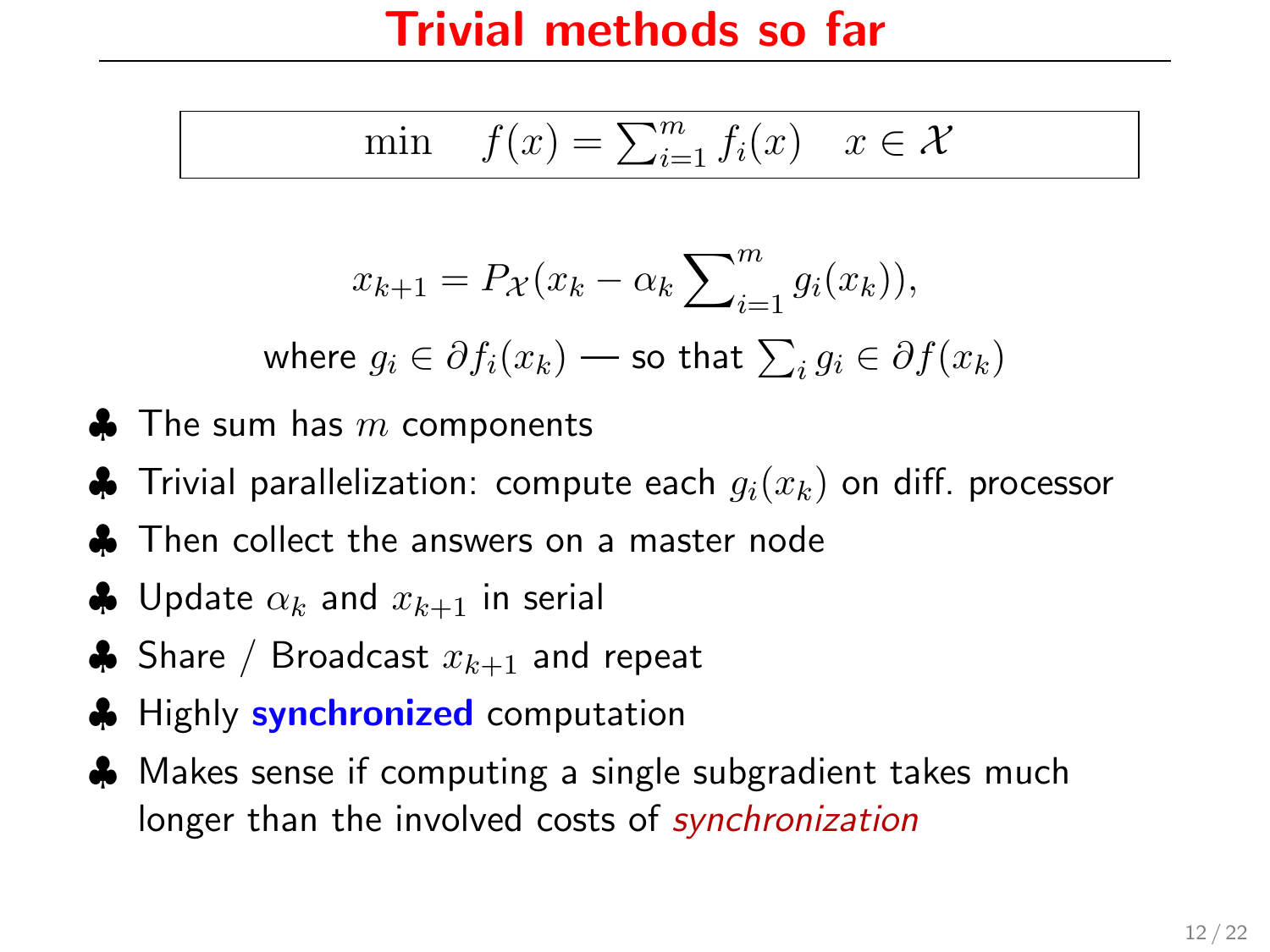If even one of the processors is slow in computing its subgradient  $g_i(x_k)$ , the whole update gets blocked due to synchronization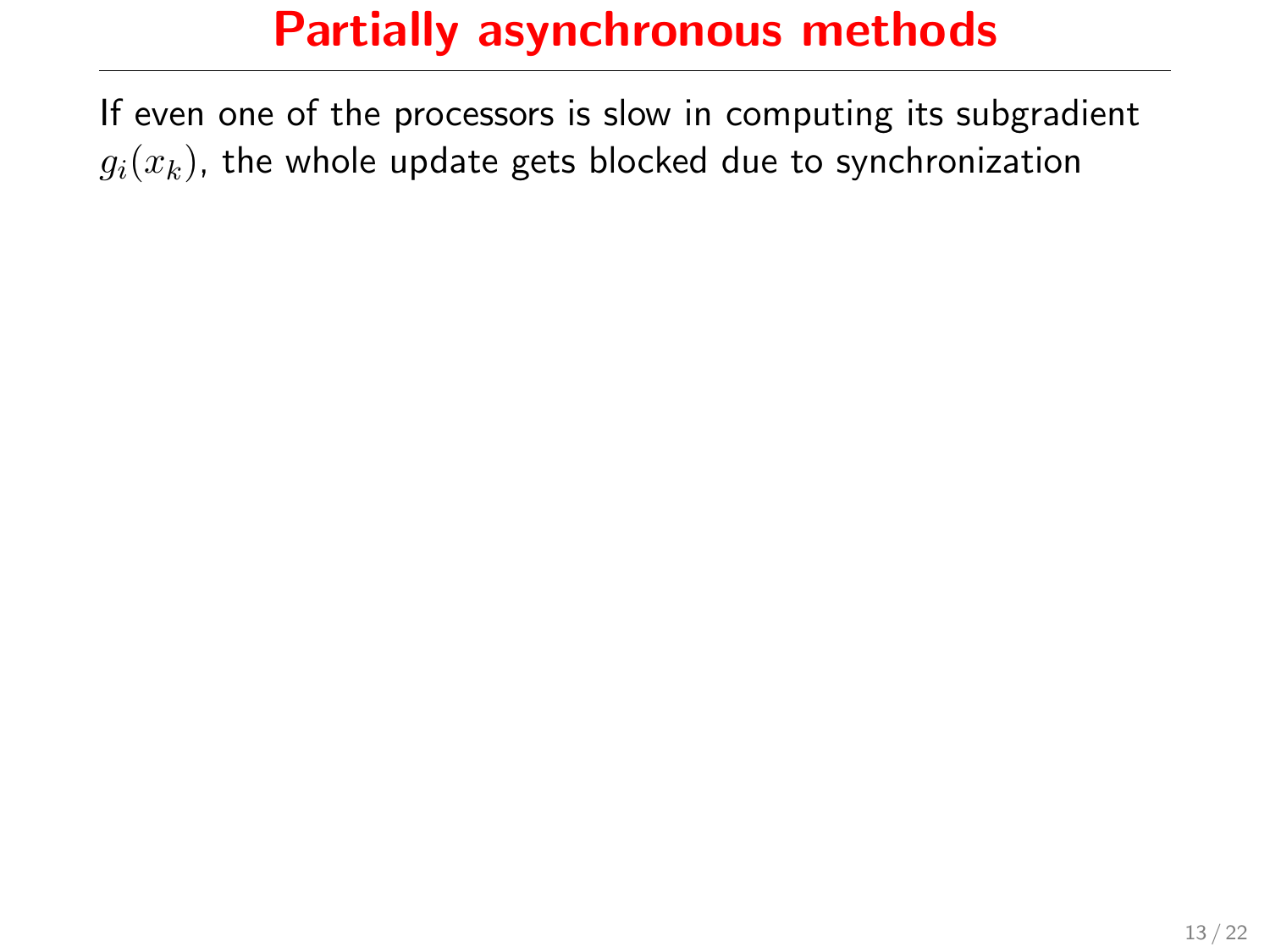If even one of the processors is slow in computing its subgradient  $g_i(x_k)$ , the whole update gets blocked due to synchronization

#### Asynchronous updates

$$
x_{k+1} = x_k - \alpha_k \sum_{i=1}^{m} g_i (k - \tau_i)
$$

where  $g_i(k - \tau_i)$  is a **delayed subgradient**.

**Notation:** We write  $g_i(k) \equiv g_i(x_k)$ 

 $\blacktriangleright$  Master slave architecture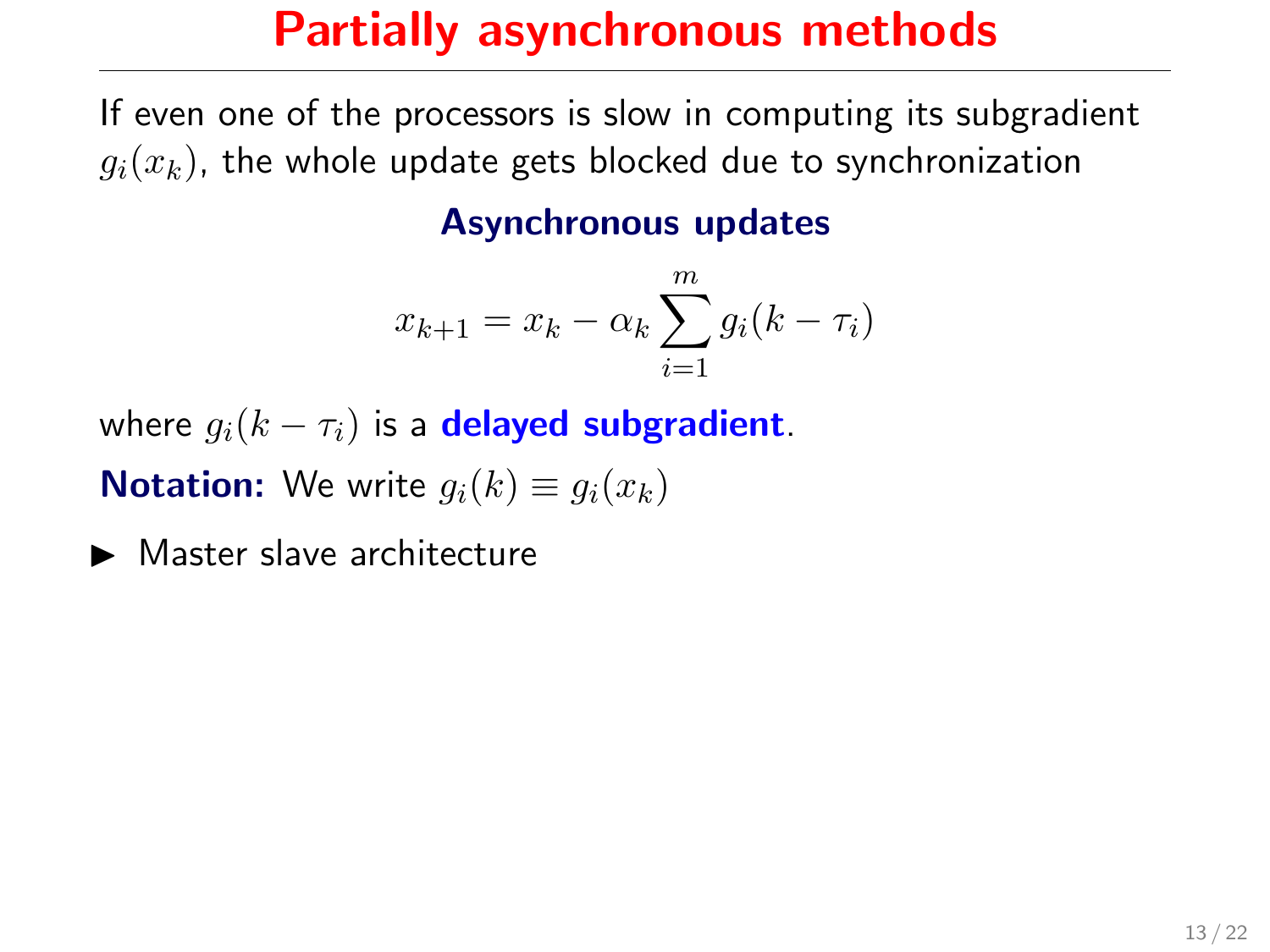$\clubsuit$  If no delay, then  $\tau_i = 0$  — synchronized case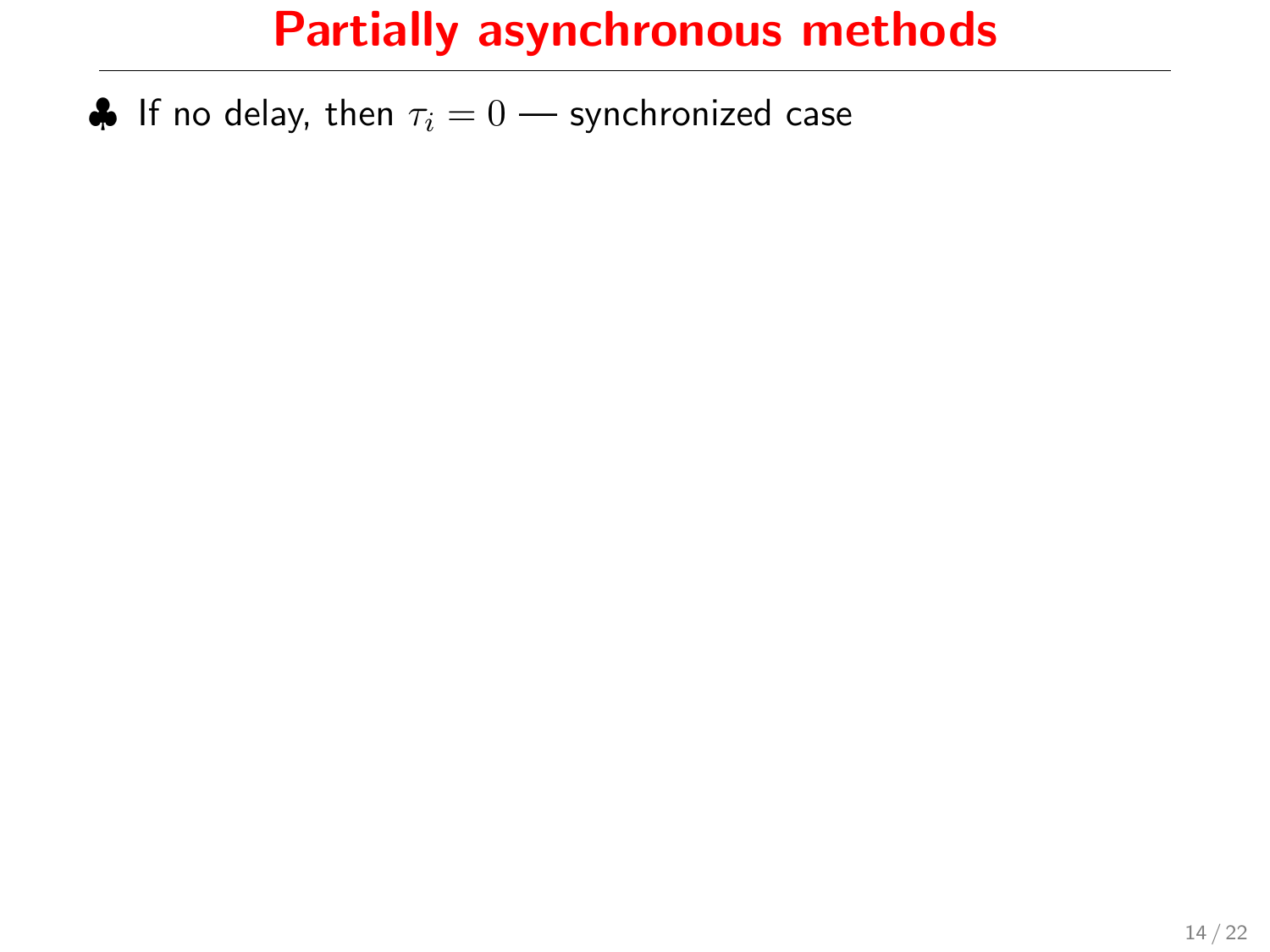- $\clubsuit$  If no delay, then  $\tau_i = 0$  synchronized case
- $\clubsuit$  Each processor can have its own arbitrary delay  $\tau_i$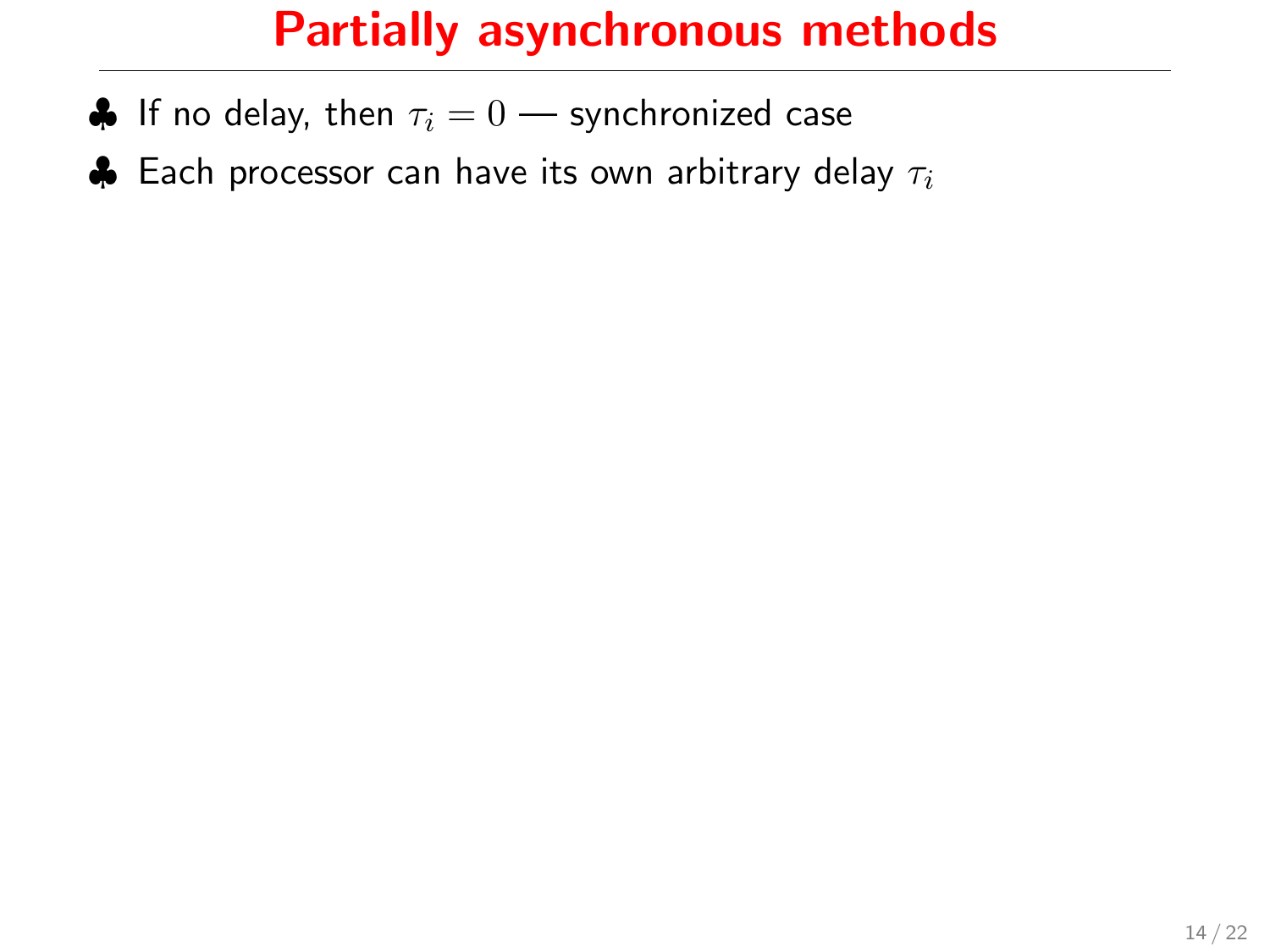- $\bullet$  If no delay, then  $\tau_i = 0$  synchronized case
- $\clubsuit$  Each processor can have its own arbitrary delay  $\tau_i$
- $\clubsuit$  If  $g_i(k)$  not available from node i, don't block the update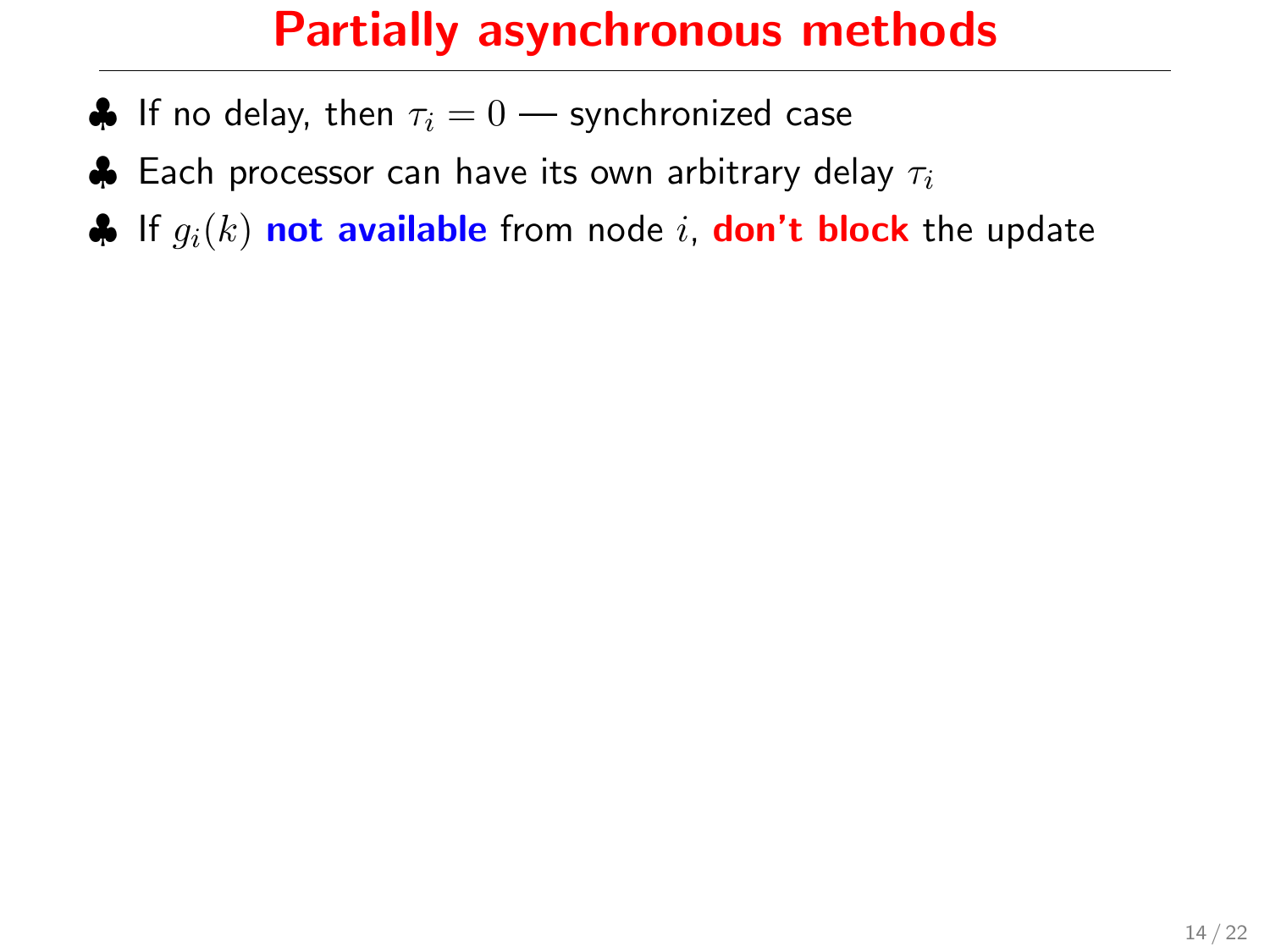- $\bullet$  If no delay, then  $\tau_i = 0$  synchronized case
- $\clubsuit$  Each processor can have its own arbitrary delay  $\tau_i$
- $\clubsuit$  If  $g_i(k)$  not available from node i, don't block the update
- **A** instead we go ahead and use the **most recently available** subgradient  $q_i(k - \tau_i)$  from processor i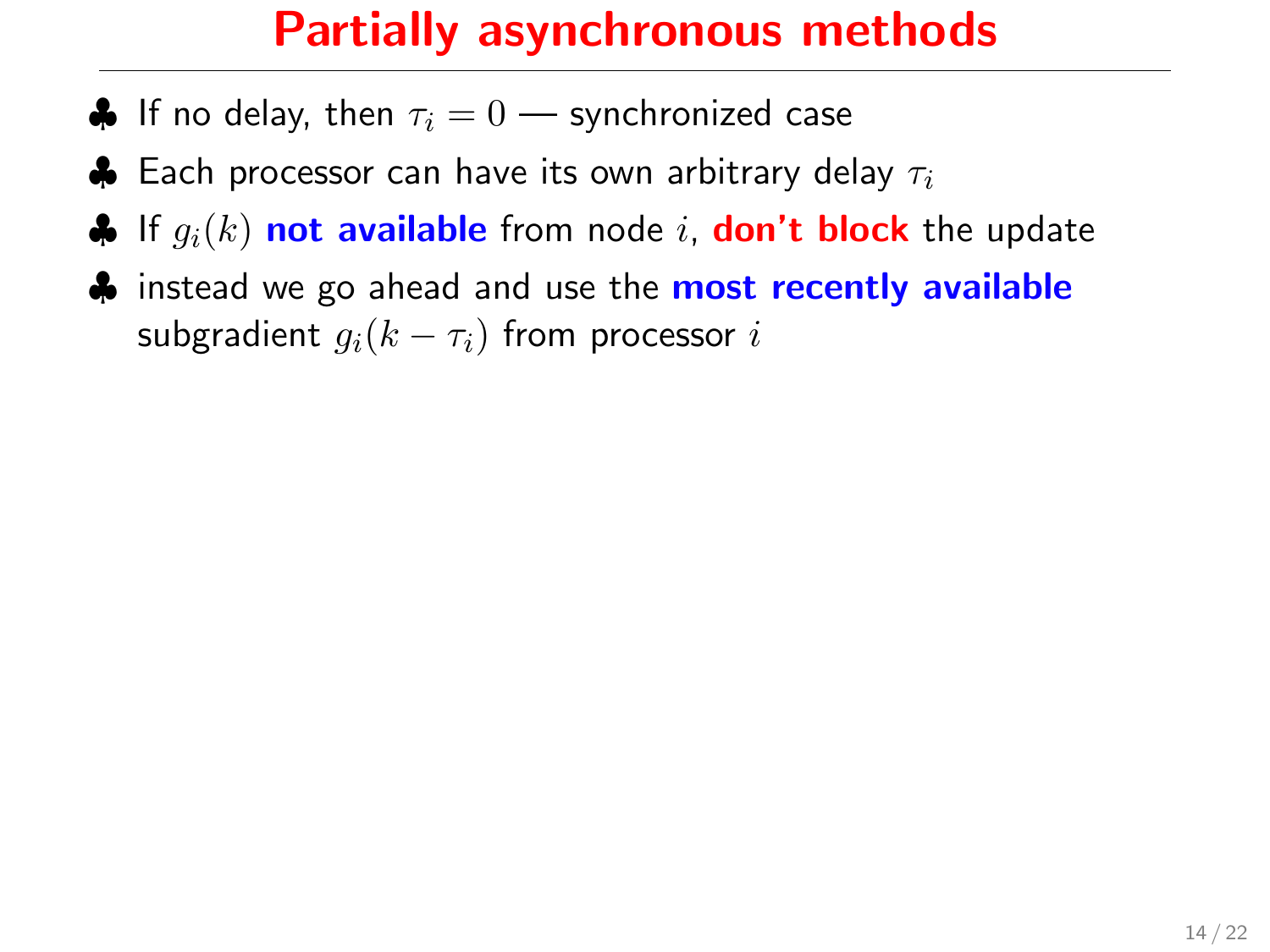- $\clubsuit$  If no delay, then  $\tau_i = 0$  synchronized case
- $\clubsuit$  Each processor can have its own arbitrary delay  $\tau_i$
- $\clubsuit$  If  $q_i(k)$  not available from node i, don't block the update
- **A** instead we go ahead and use the **most recently available** subgradient  $q_i(k - \tau_i)$  from processor i
- **A** Partial asynchrony: delays can be arbitrary but **bounded**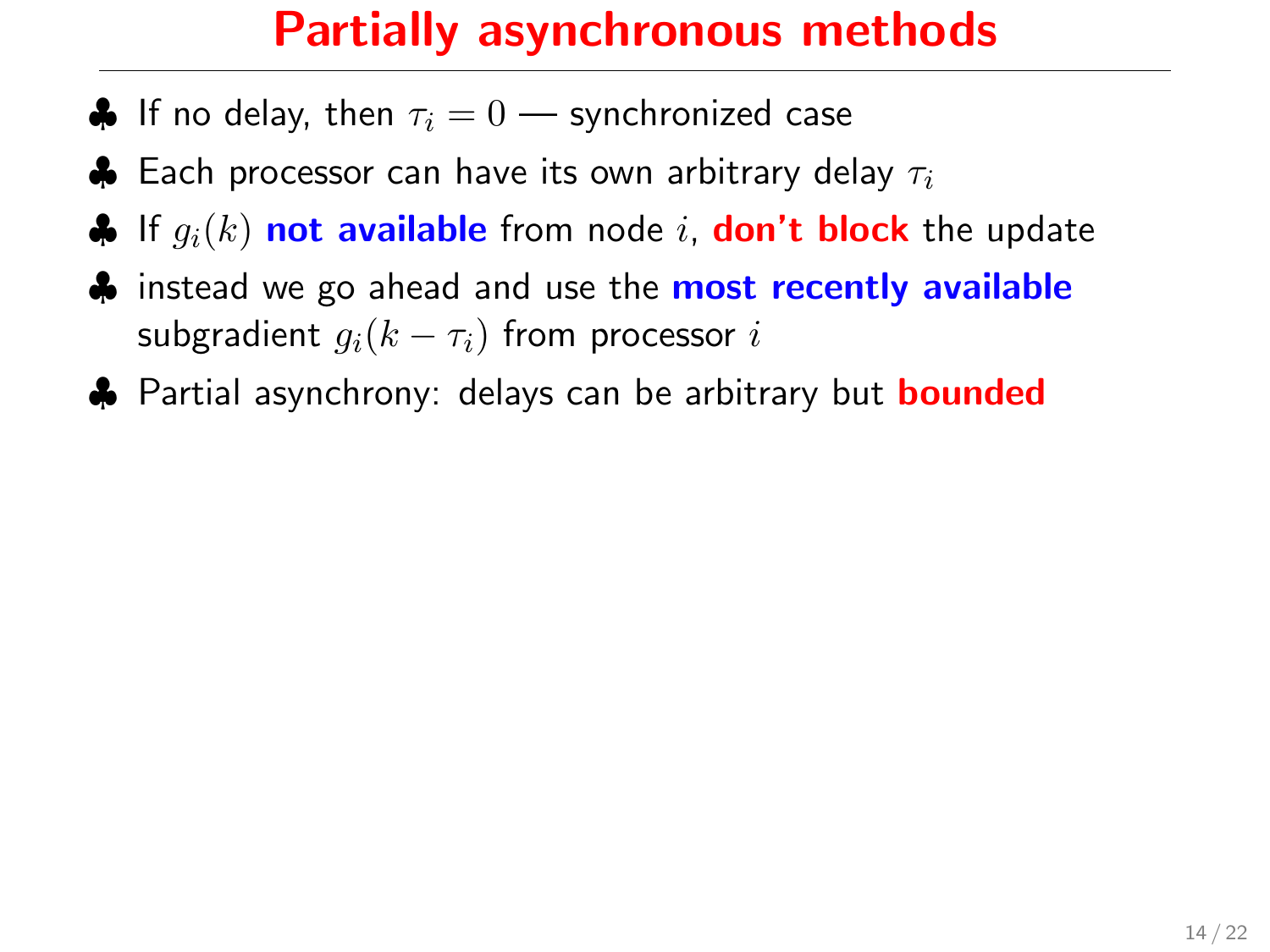- $\clubsuit$  If no delay, then  $\tau_i = 0$  synchronized case
- $\clubsuit$  Each processor can have its own arbitrary delay  $\tau_i$
- $\clubsuit$  If  $q_i(k)$  not available from node i, don't block the update
- ♦ instead we go ahead and use the **most recently available** subgradient  $q_i(k - \tau_i)$  from processor i
- **♦** Partial asynchrony: delays can be arbitrary but **bounded**
- ♣ Key idea to analyze: view asynchronous method as an iterative gradient-method with deterministic or stochastic errors.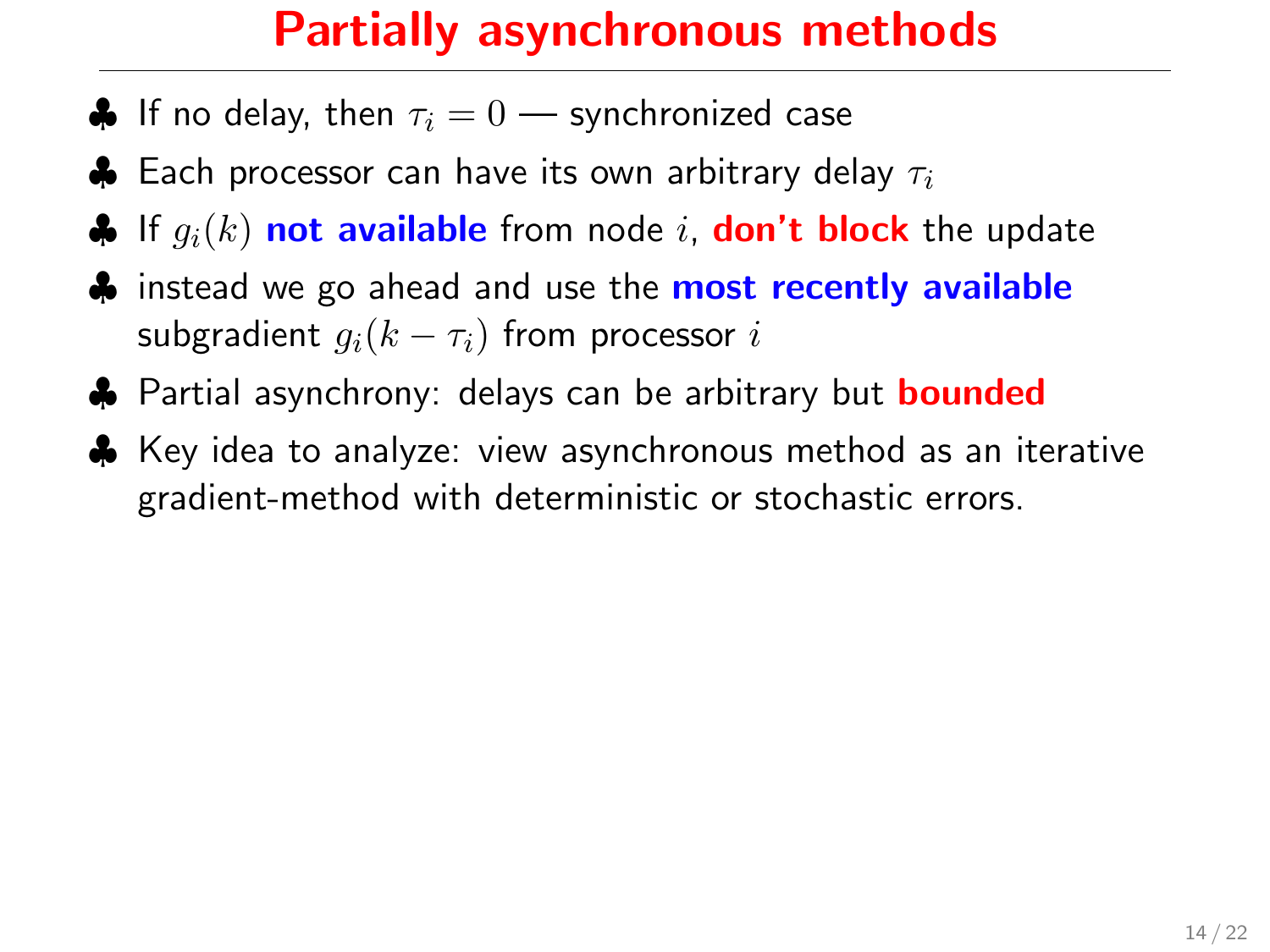- $\clubsuit$  If no delay, then  $\tau_i = 0$  synchronized case
- $\clubsuit$  Each processor can have its own arbitrary delay  $\tau_i$
- $\clubsuit$  If  $q_i(k)$  not available from node i, don't block the update
- ♦ instead we go ahead and use the **most recently available** subgradient  $q_i(k - \tau_i)$  from processor i
- **♦** Partial asynchrony: delays can be arbitrary but **bounded**
- ♣ Key idea to analyze: view asynchronous method as an iterative gradient-method with deterministic or stochastic errors.

Delays impact speed of convergence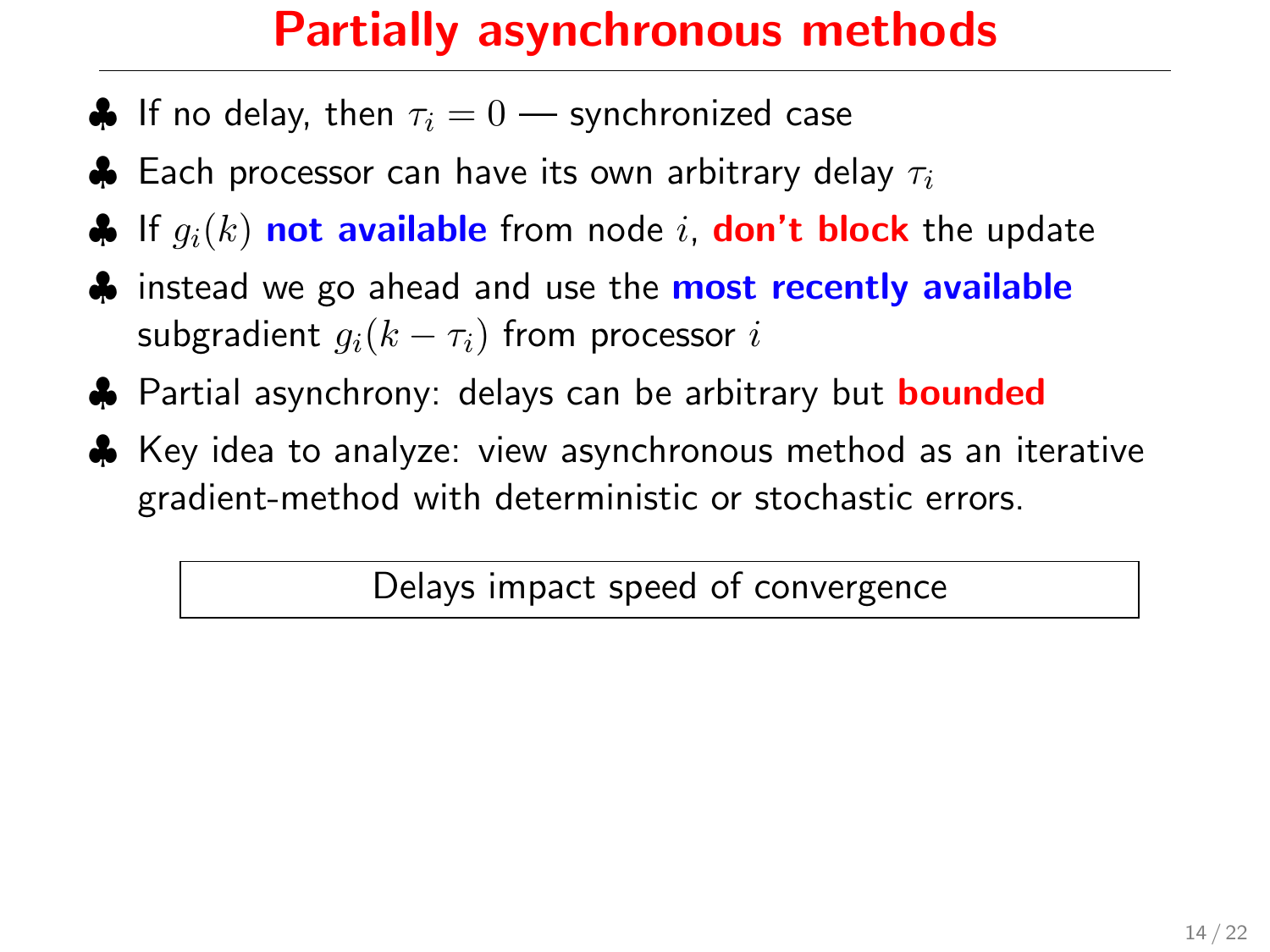- $\clubsuit$  If no delay, then  $\tau_i = 0$  synchronized case
- $\clubsuit$  Each processor can have its own arbitrary delay  $\tau_i$
- $\clubsuit$  If  $q_i(k)$  not available from node i, don't block the update
- **A** instead we go ahead and use the **most recently available** subgradient  $g_i(k - \tau_i)$  from processor i
- **♦** Partial asynchrony: delays can be arbitrary but **bounded**
- ♣ Key idea to analyze: view asynchronous method as an iterative gradient-method with deterministic or stochastic errors.

Delays impact speed of convergence

Delay  $\tau$ , leads to convergence rate:  $O(\sqrt{\tau/T})$ .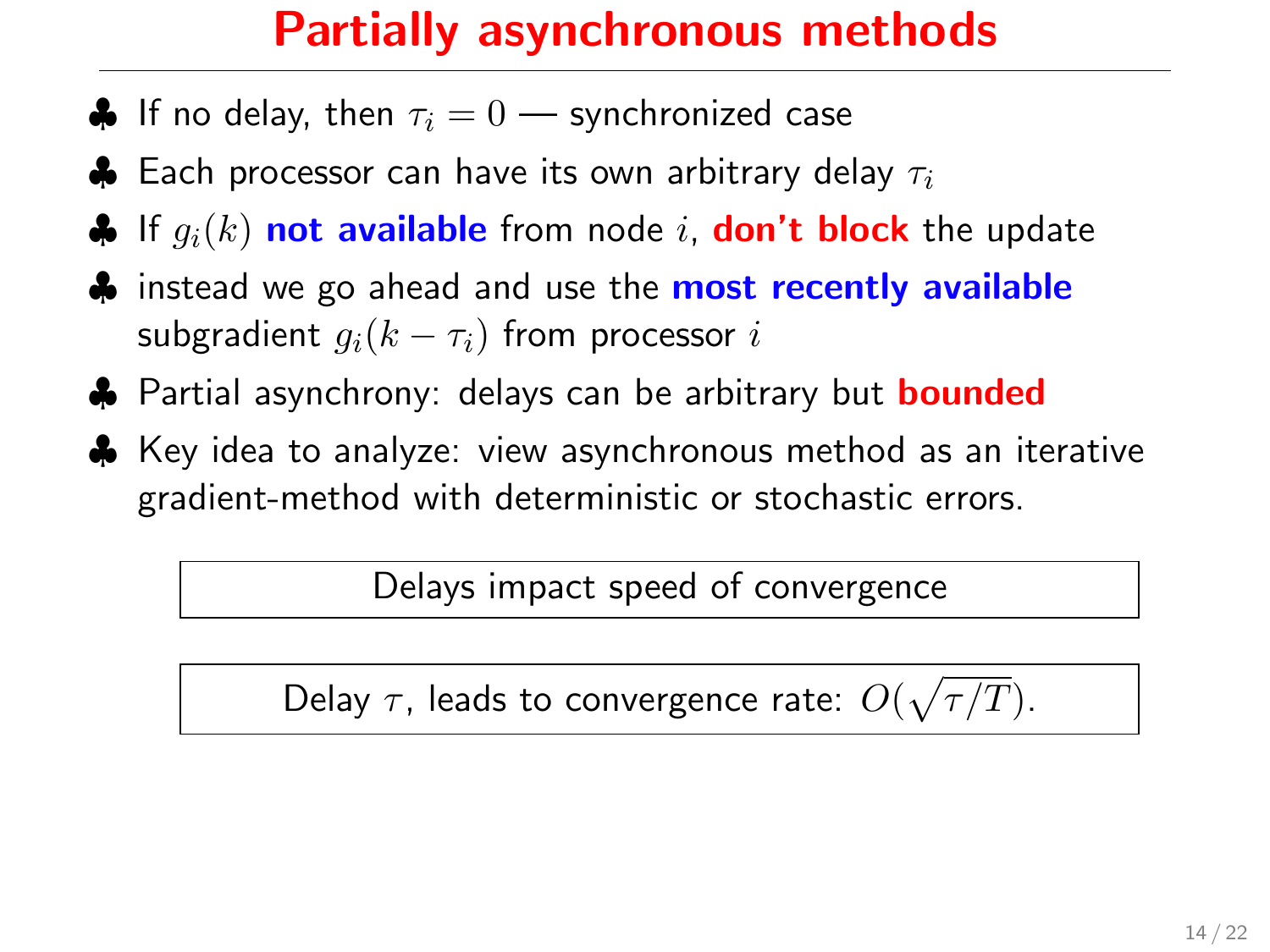#### Algorithm 1: Projected subgradient

$$
g_{\text{avg}}(k) := \sum_{i} \lambda_i g_i(k - \tau_i)
$$

$$
x_{k+1} = \underset{x \in \mathcal{X}}{\text{argmin}} \quad \left\{ \langle g_{\text{avg}}(k), x \rangle + \frac{1}{\alpha_k} ||x - x_k||_2^2 \right\}
$$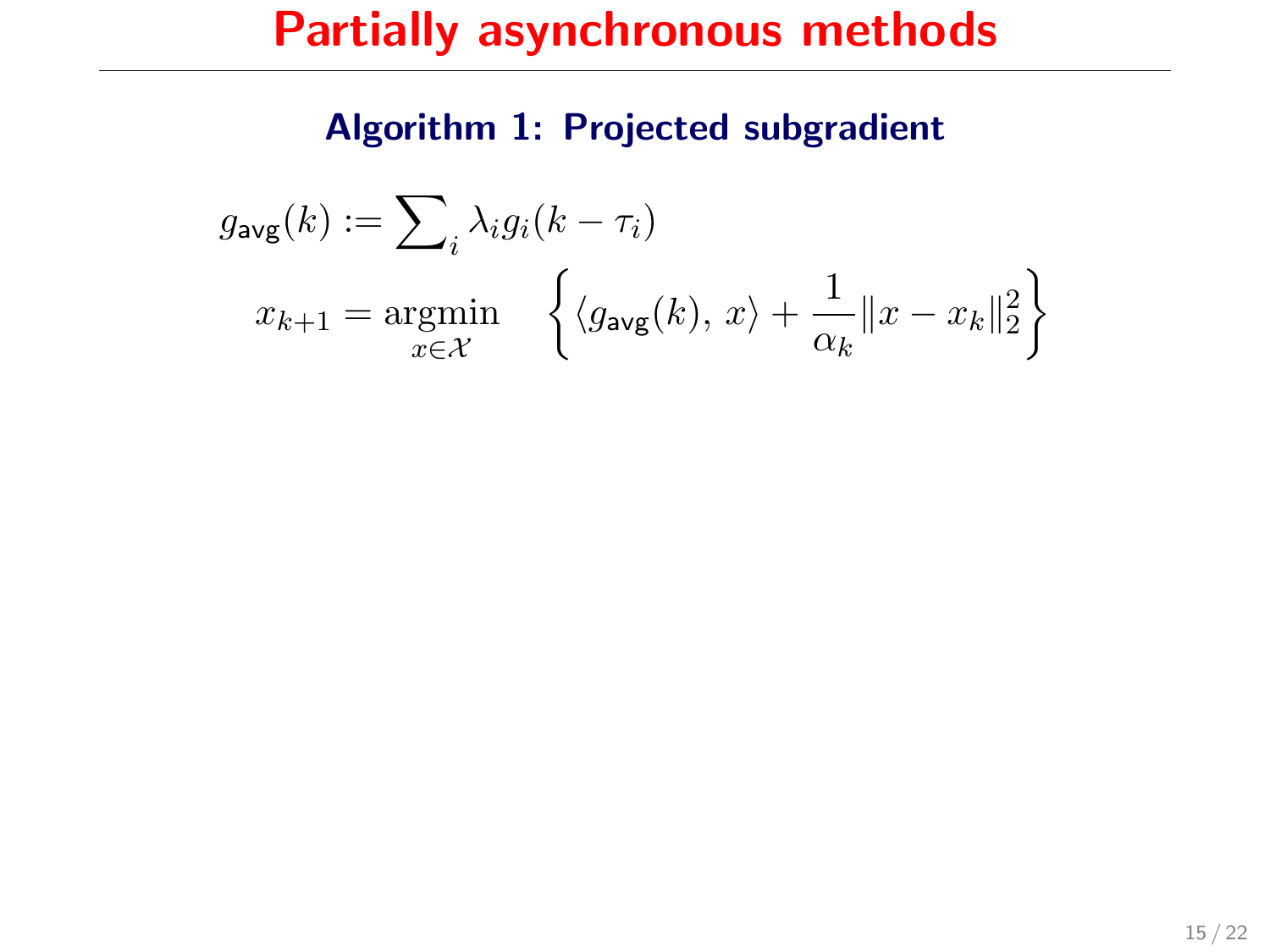#### Algorithm 1: Projected subgradient

$$
g_{\text{avg}}(k) := \sum_{i} \lambda_i g_i(k - \tau_i)
$$
  

$$
x_{k+1} = \underset{x \in \mathcal{X}}{\text{argmin}} \quad \left\{ \langle g_{\text{avg}}(k), x \rangle + \frac{1}{\alpha_k} ||x - x_k||_2^2 \right\}
$$

#### Algorithm 2: Mirror descent version

$$
x_{k+1} = \underset{x}{\text{argmin}} \quad \left\{ \langle g_{\text{avg}}(k), x \rangle + \frac{1}{\alpha_k} D_{\phi}(x, x_k) \right\}
$$

 $D_{\phi}(x, y)$  is some strongly convex Bregman divergence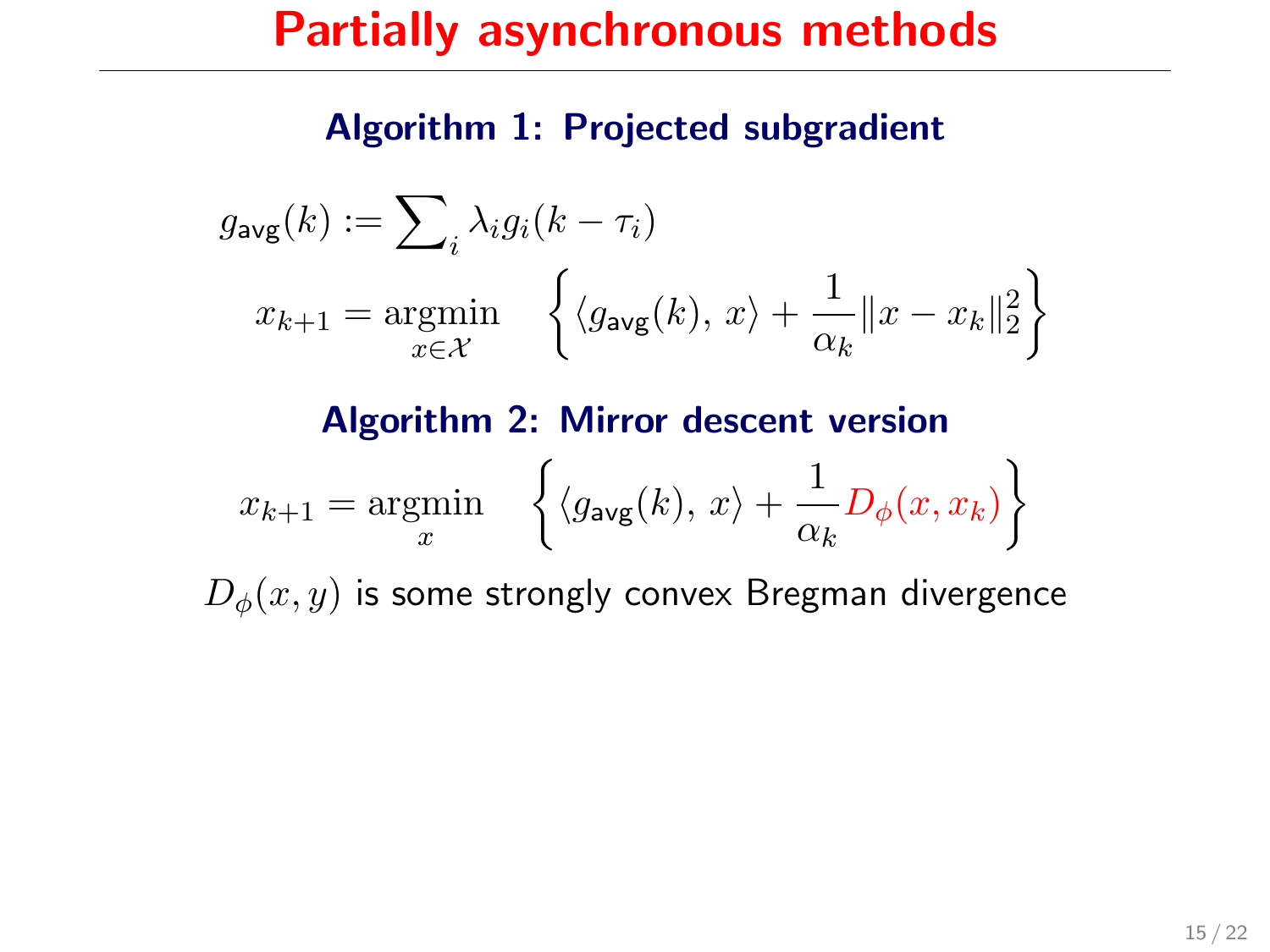► Method also works for stochastic optimization, if  $g_i(k - \tau_i)$  is a stochastic subgradient.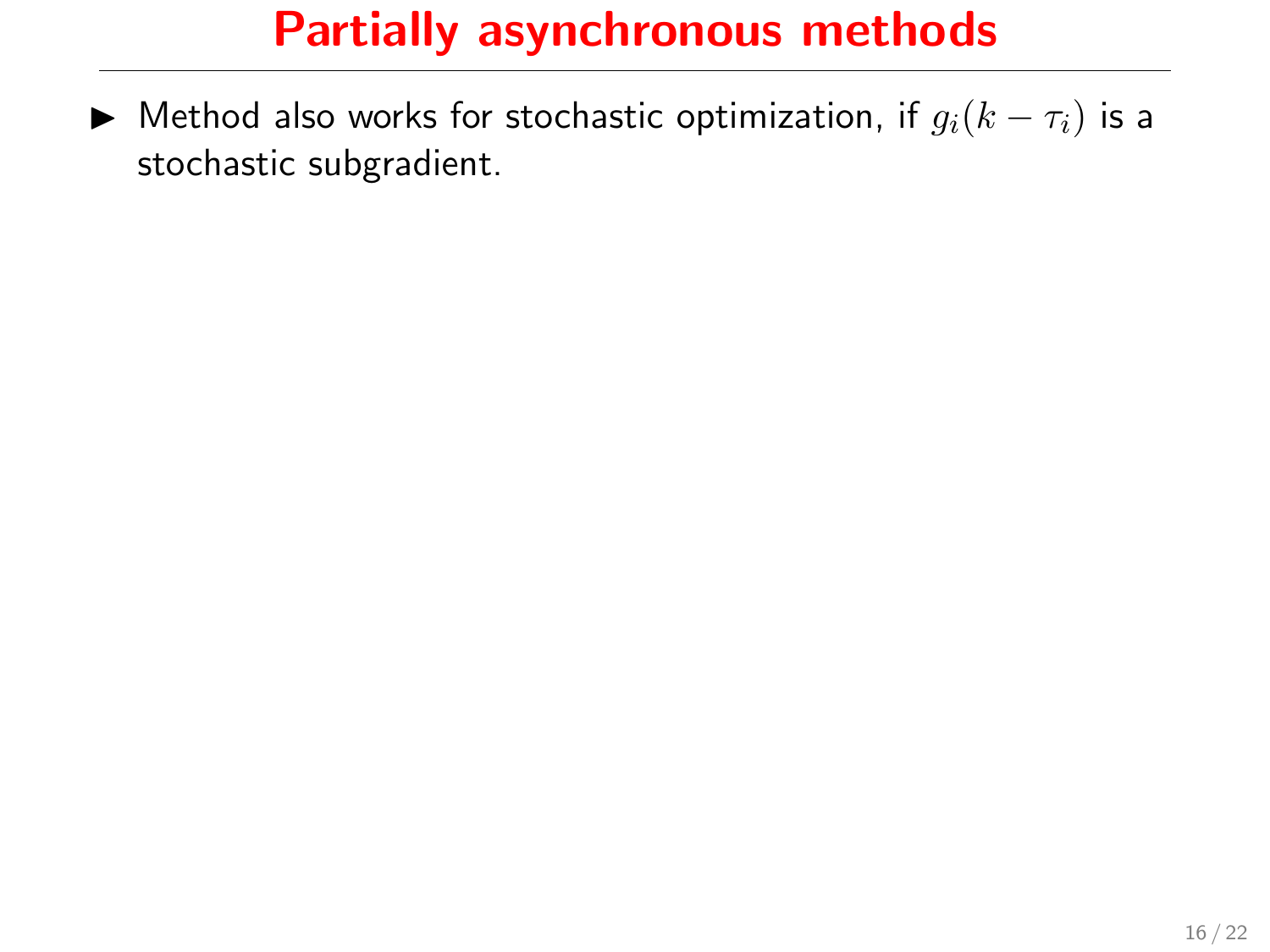- $\triangleright$  Method also works for stochastic optimization, if  $g_i(k \tau_i)$  is a stochastic subgradient.
- $\triangleright$  Since i.i.d. sampling of subgradients assumed, each processor can sample its own subgradients concurrently; subsequent averaging to use  $g_{\text{avg}}$  reduces variance.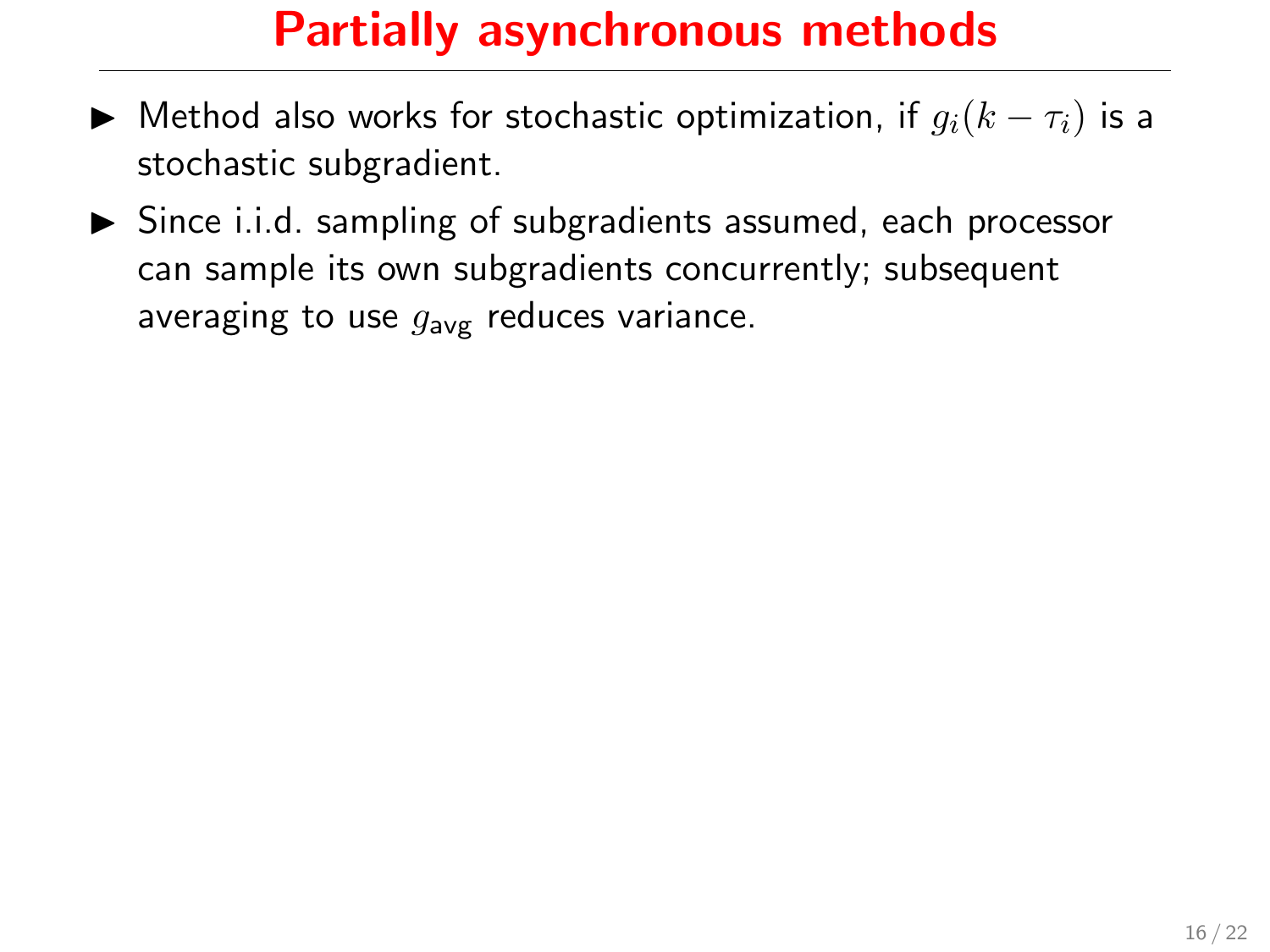- $\triangleright$  Method also works for stochastic optimization, if  $g_i(k \tau_i)$  is a stochastic subgradient.
- $\triangleright$  Since i.i.d. sampling of subgradients assumed, each processor can sample its own subgradients concurrently; subsequent averaging to use  $g_{\text{avg}}$  reduces variance.
- ▶ Convergence rates depend on: network topology, delay process, and *objective smoothness* (by choosing stepsize  $\alpha_k$ )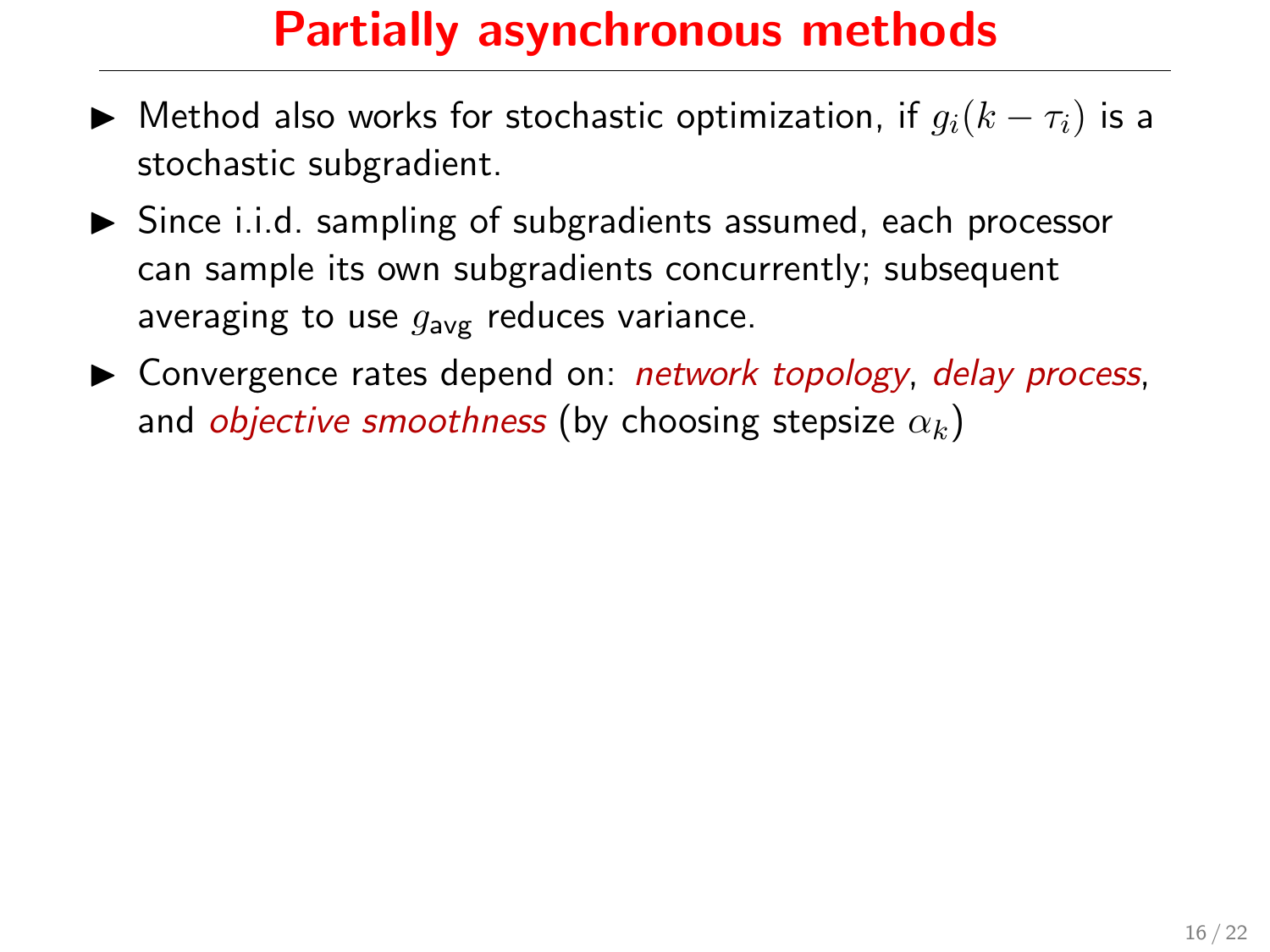# Comparison: syn vs asyn

Suppose we iterate 
$$
x = Ax
$$
 where  $A = \begin{bmatrix} a & b \\ b & a \end{bmatrix}$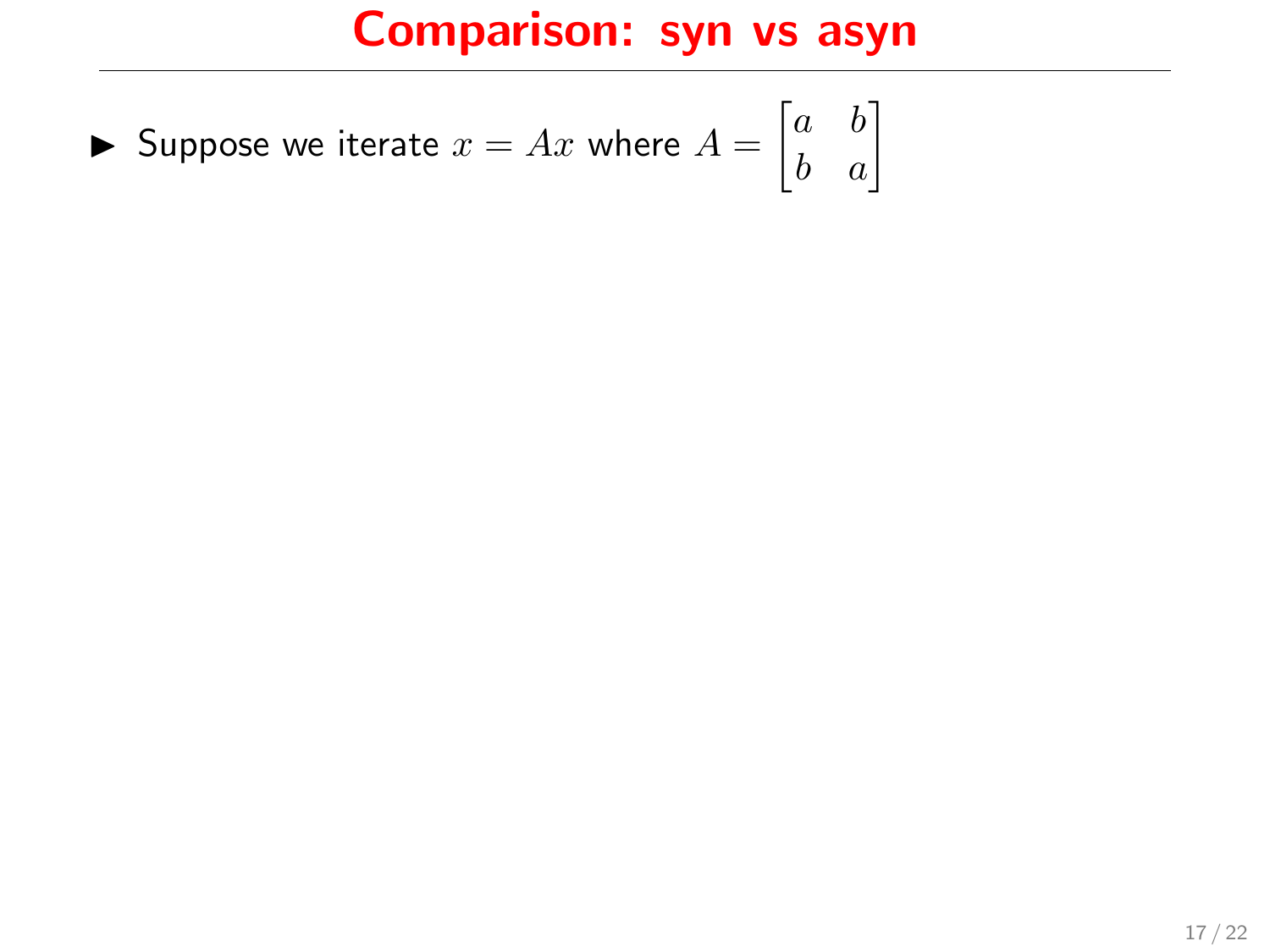## Comparison: syn vs asyn

- ▶ Suppose we iterate  $x = Ax$  where  $A = \begin{bmatrix} a & b \\ b & a \end{bmatrix}$
- $\blacktriangleright$  The iteration updates are

$$
x_1 \leftarrow ax_1 + bx_2
$$
  

$$
x_2 \leftarrow bx_1 + ax_2.
$$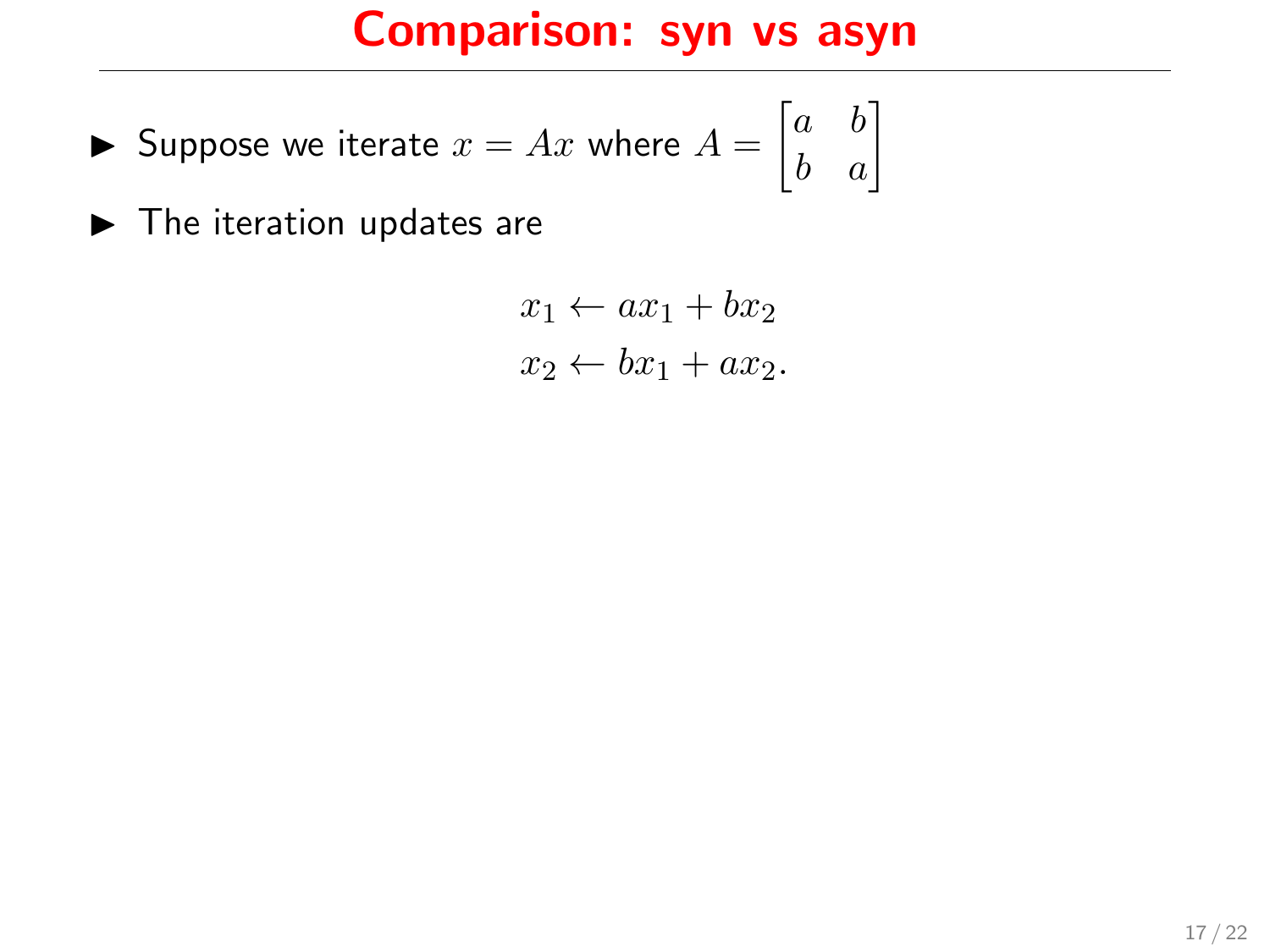Suppose we iterate 
$$
x = Ax
$$
 where  $A = \begin{bmatrix} a & b \\ b & a \end{bmatrix}$ 

 $\blacktriangleright$  The iteration updates are

$$
x_1 \leftarrow ax_1 + bx_2
$$
  

$$
x_2 \leftarrow bx_1 + ax_2.
$$

- $\blacktriangleright$  Suppose processor 1 updates  $x_1$ ; processor 2 updates  $x_2$
- $\blacktriangleright$  After updates,  $x_1$  and  $x_2$  communicated to each other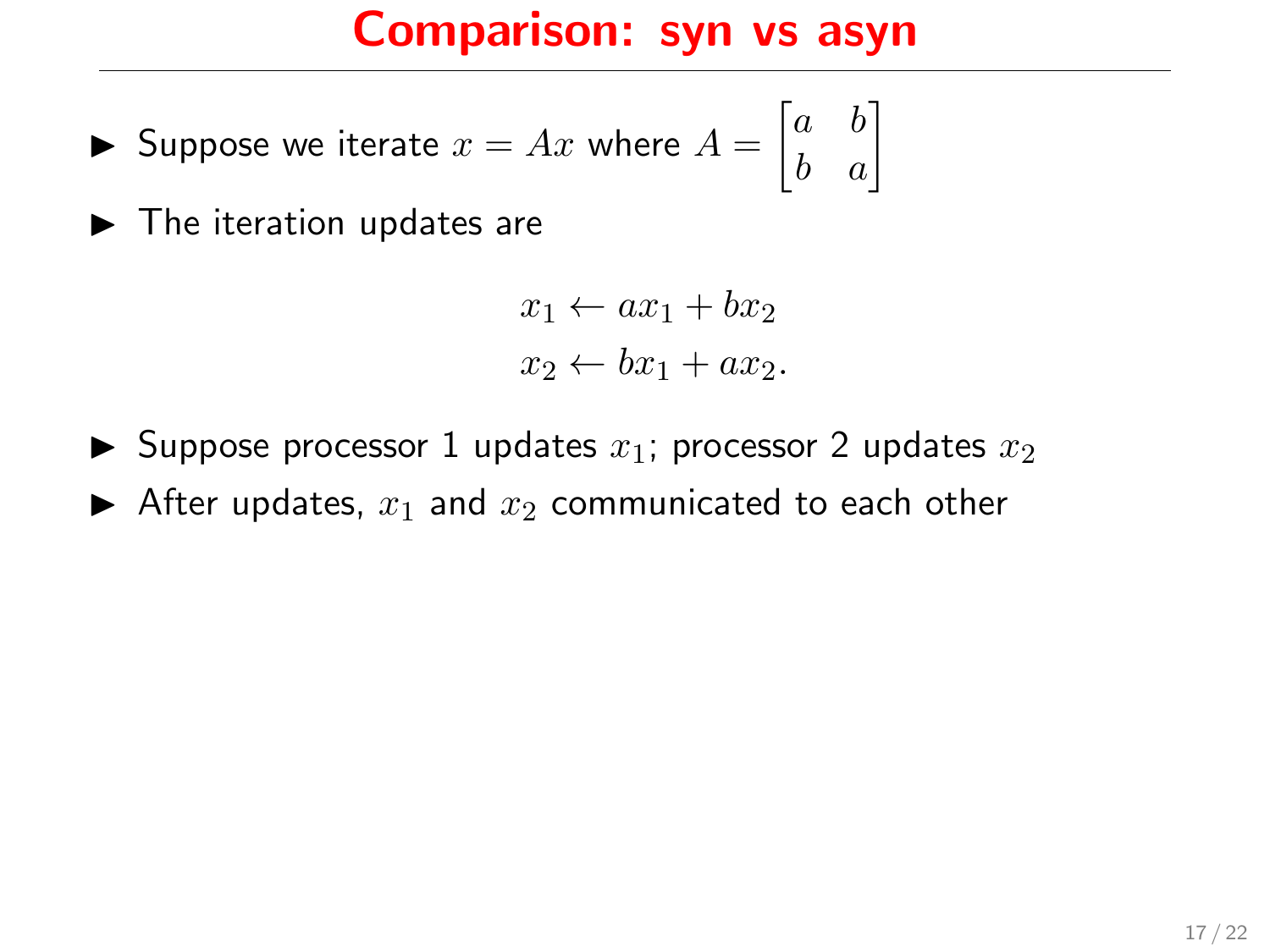Suppose we iterate 
$$
x = Ax
$$
 where  $A = \begin{bmatrix} a & b \\ b & a \end{bmatrix}$ 

 $\blacktriangleright$  The iteration updates are

$$
x_1 \leftarrow ax_1 + bx_2
$$
  

$$
x_2 \leftarrow bx_1 + ax_2.
$$

- $\blacktriangleright$  Suppose processor 1 updates  $x_1$ ; processor 2 updates  $x_2$
- After updates,  $x_1$  and  $x_2$  communicated to each other
- $\triangleright$  Say update requires 1 unit of time, and communication requires  $\tau \geq 1$  units of time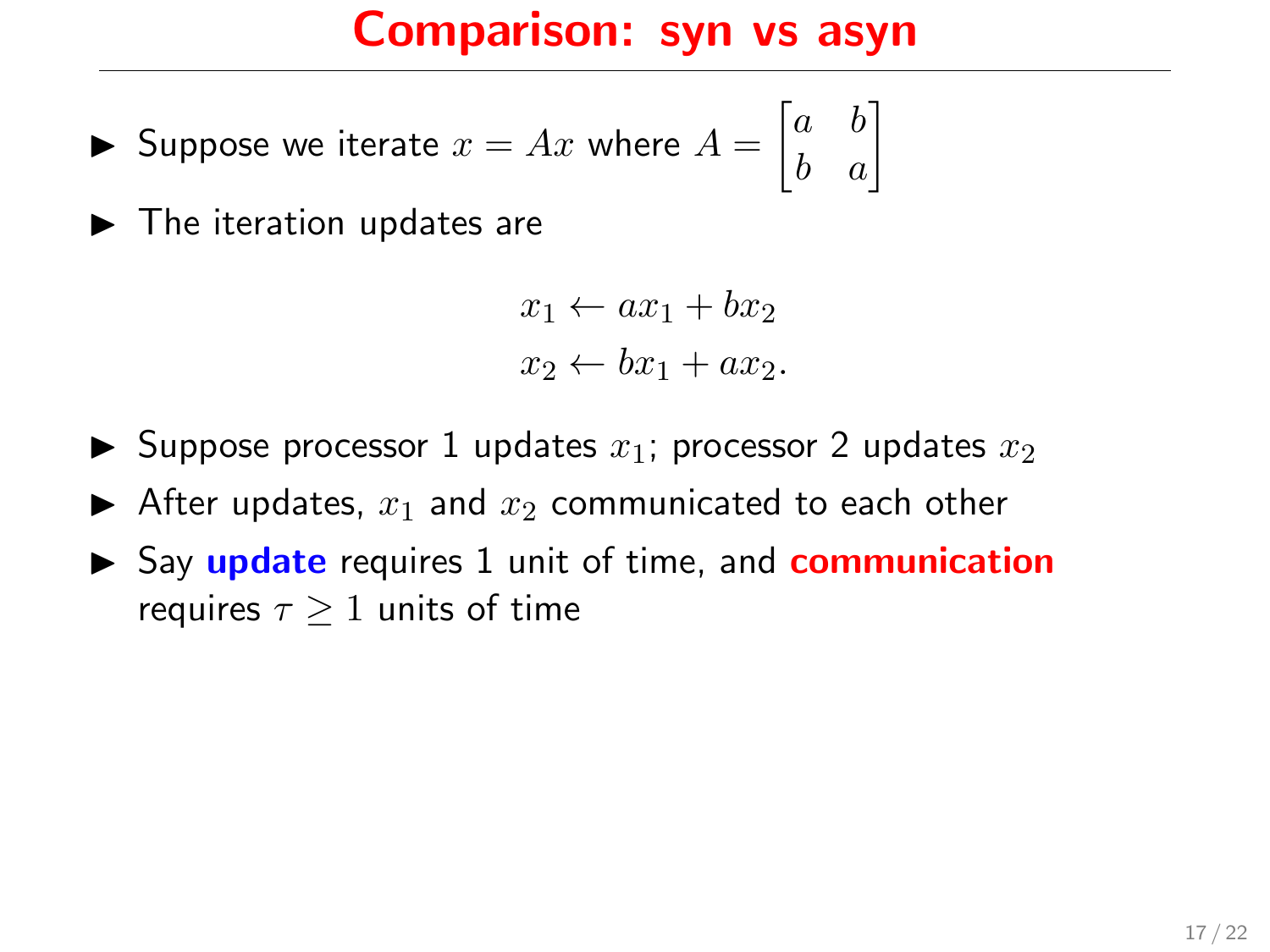Synchronous: values received at times  $\tau + 1, 2(\tau + 1), \ldots$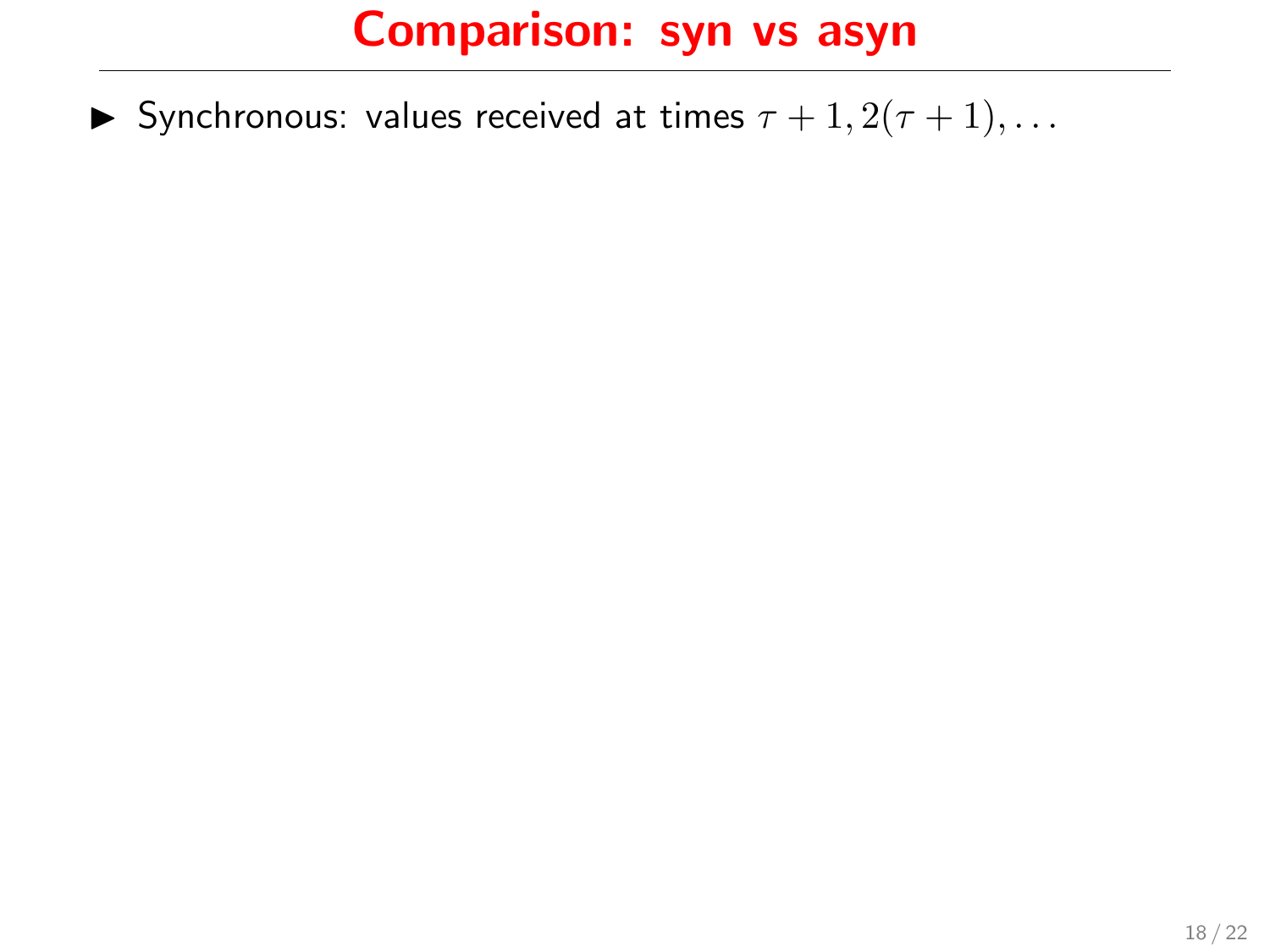- Synchronous: values received at times  $\tau + 1, 2(\tau + 1), \ldots$
- $\triangleright$  Say  $x_i(t)$  is value at processor i at time t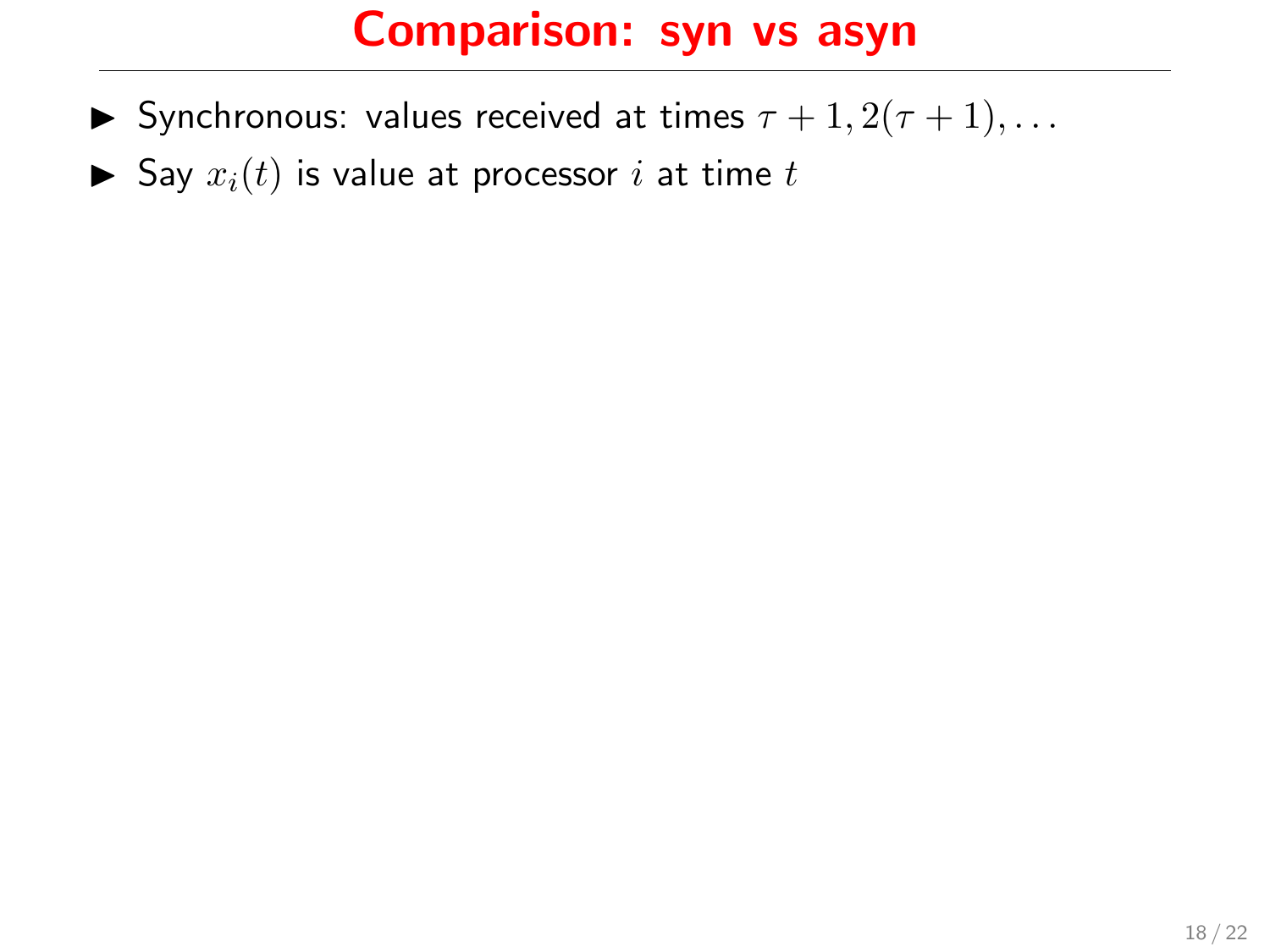- Synchronous: values received at times  $\tau + 1, 2(\tau + 1), \ldots$
- $\triangleright$  Say  $x_i(t)$  is value at processor i at time t
- $\triangleright$  So in the synchronous case we have

$$
x_1(t+1) \leftarrow ax_1(t-\tau) + bx_2(t-\tau)
$$
  

$$
x_2(t+1) \leftarrow bx_1(t-\tau) + ax_2(t-\tau).
$$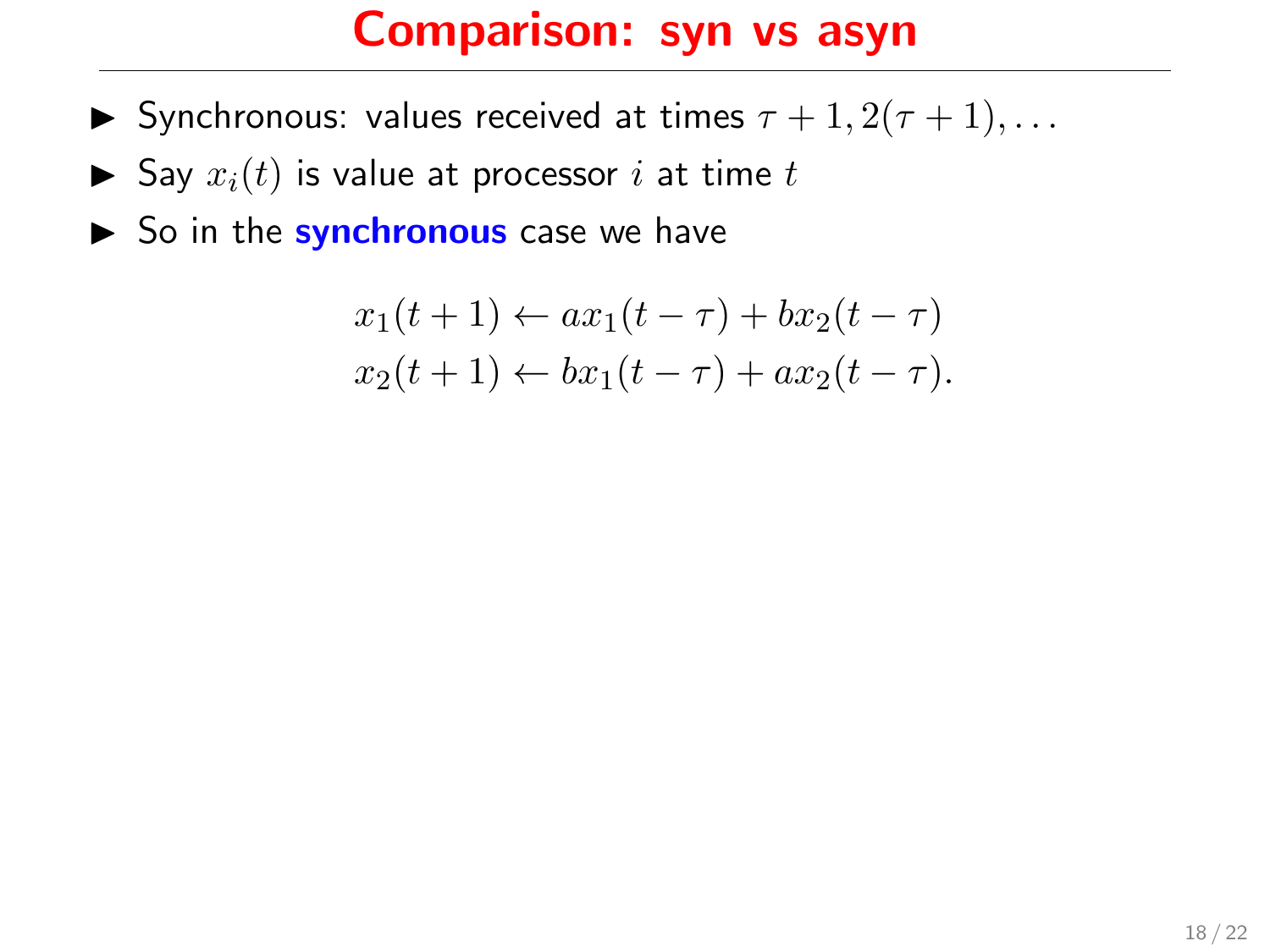- Synchronous: values received at times  $\tau + 1, 2(\tau + 1), \ldots$
- $\triangleright$  Say  $x_i(t)$  is value at processor i at time t
- $\triangleright$  So in the **synchronous** case we have

$$
x_1(t+1) \leftarrow ax_1(t-\tau) + bx_2(t-\tau)
$$
  

$$
x_2(t+1) \leftarrow bx_1(t-\tau) + ax_2(t-\tau).
$$

- $\triangleright$  Asynchronous: processor *i* updates own variable regardless of whether it has the latest value from the other processor
- $\blacktriangleright$  Thus, in the **asynchronous** case we have

$$
x_1(t+1) \leftarrow ax_1(t) + bx_2(t-\tau)
$$
  

$$
x_2(t+1) \leftarrow bx_1(t-\tau) + ax_2(t).
$$

 $\blacktriangleright$  In both cases, use base case:  $x_i(t) = x_i(0)$  for  $-D \leq t < 0$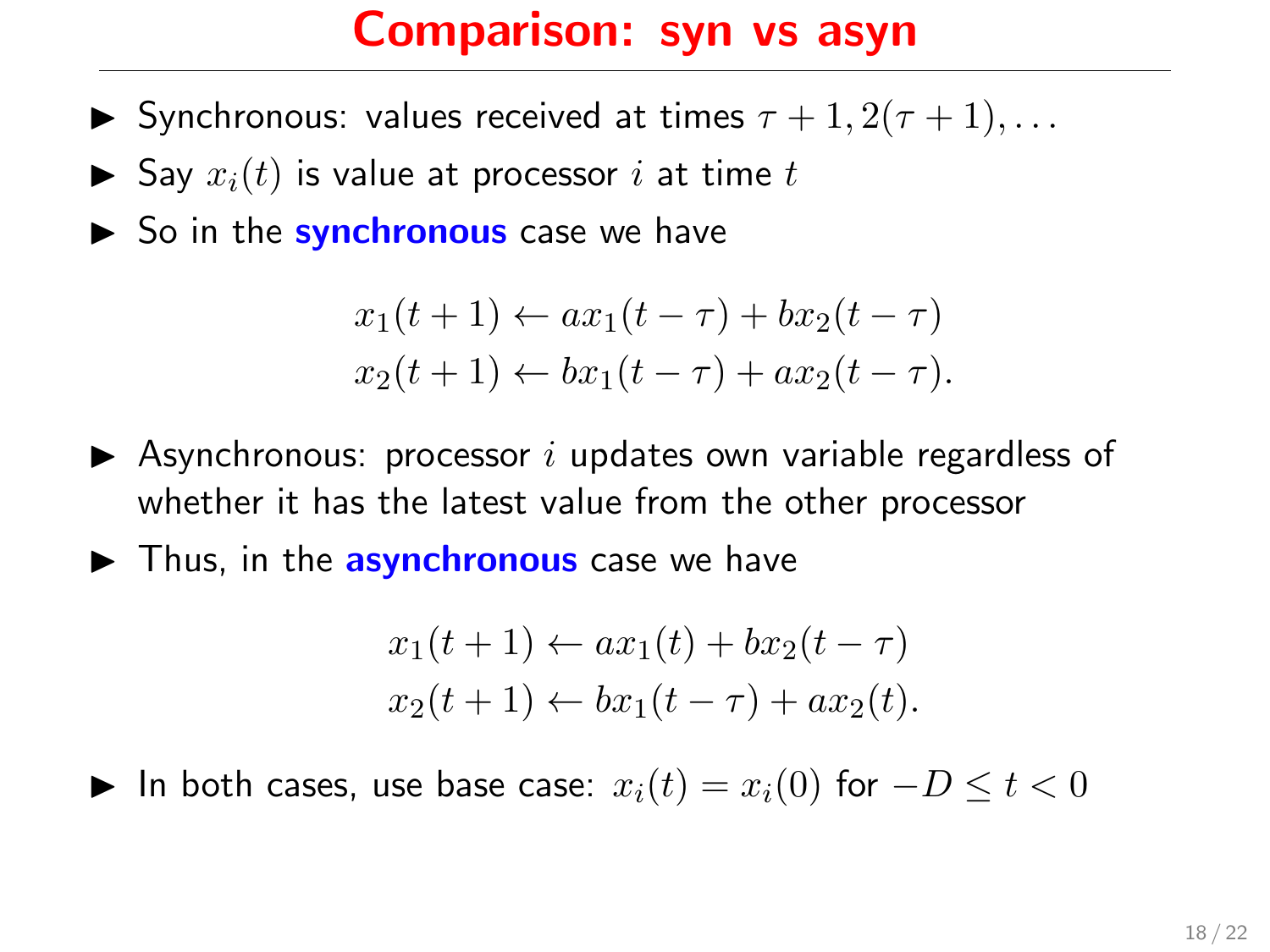$\blacktriangleright$  Can be shown if  $|a| + |b| < 1$  then both syn and asyn converge to  $x^* = (0, 0)$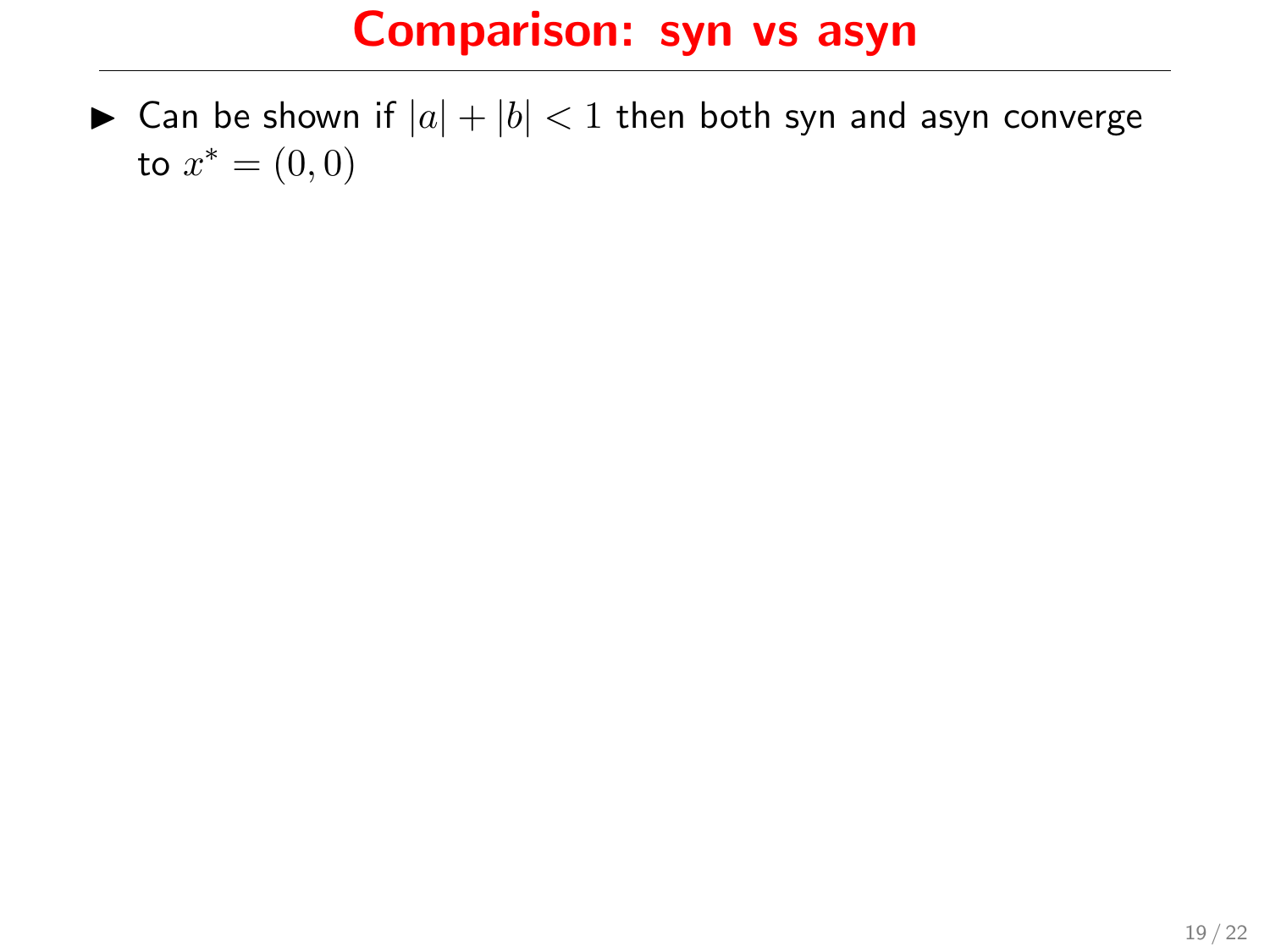- $\triangleright$  Can be shown if  $|a| + |b| < 1$  then both syn and asyn converge to  $x^* = (0, 0)$
- $\blacktriangleright$  Say we have  $\rho > 0$  such that

$$
|a|\rho^{-\tau} + |b|\rho^{-\tau} \le \rho,
$$

then the synchronous sequence  $x_i(t)$  satisfies

$$
|x_i(t)| \le C\rho^t, \quad \forall t = 0, 1, \dots,
$$

where  $C = \max\{|x_1(0)|, |x_2(0)|\}$ 

Exercise: Use induction on  $t$  to prove above claim.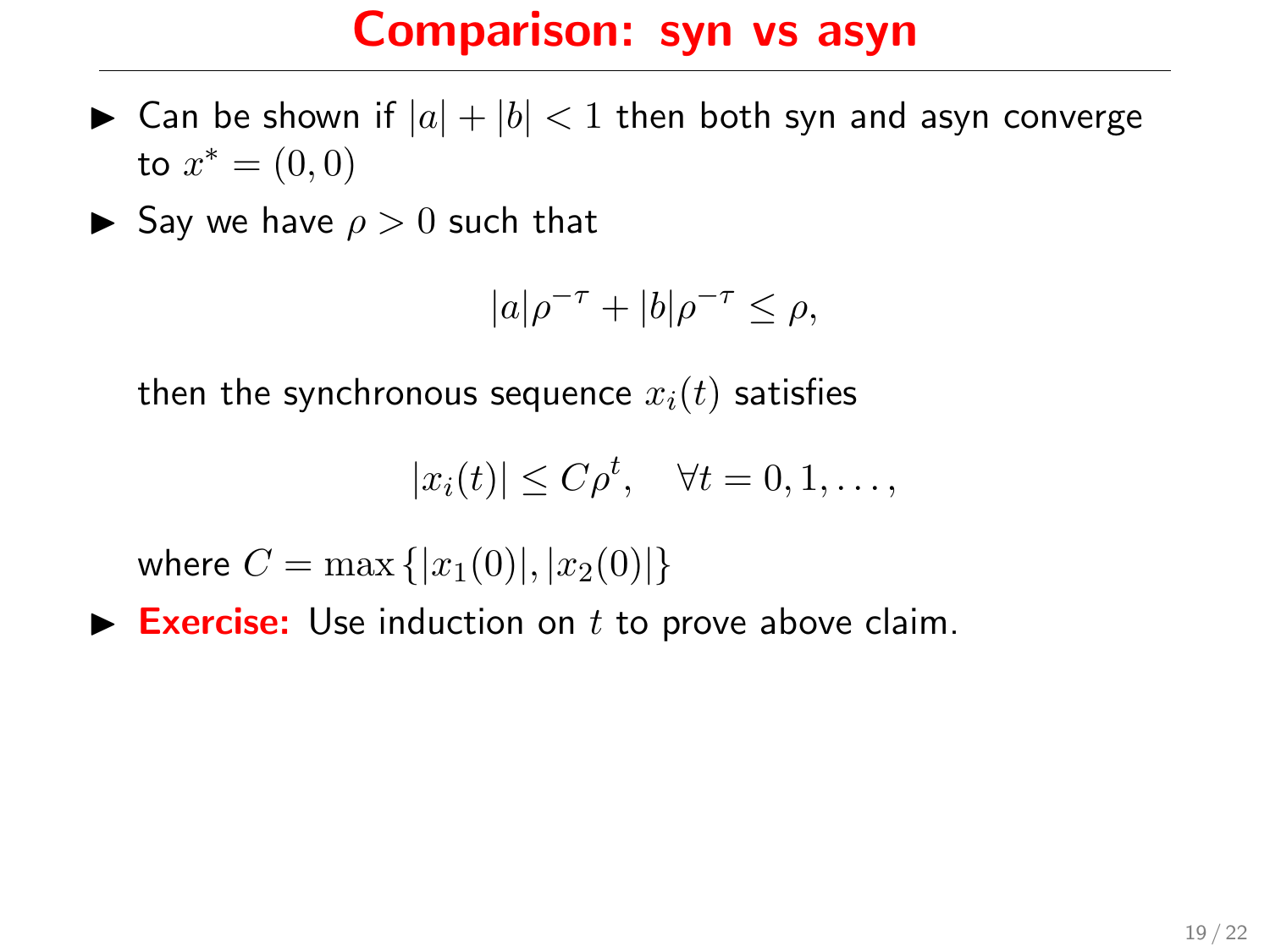**I** Smallest synchronous  $\rho$  is  $\rho_S = (|a| + |b|)^{1/(\tau+1)}$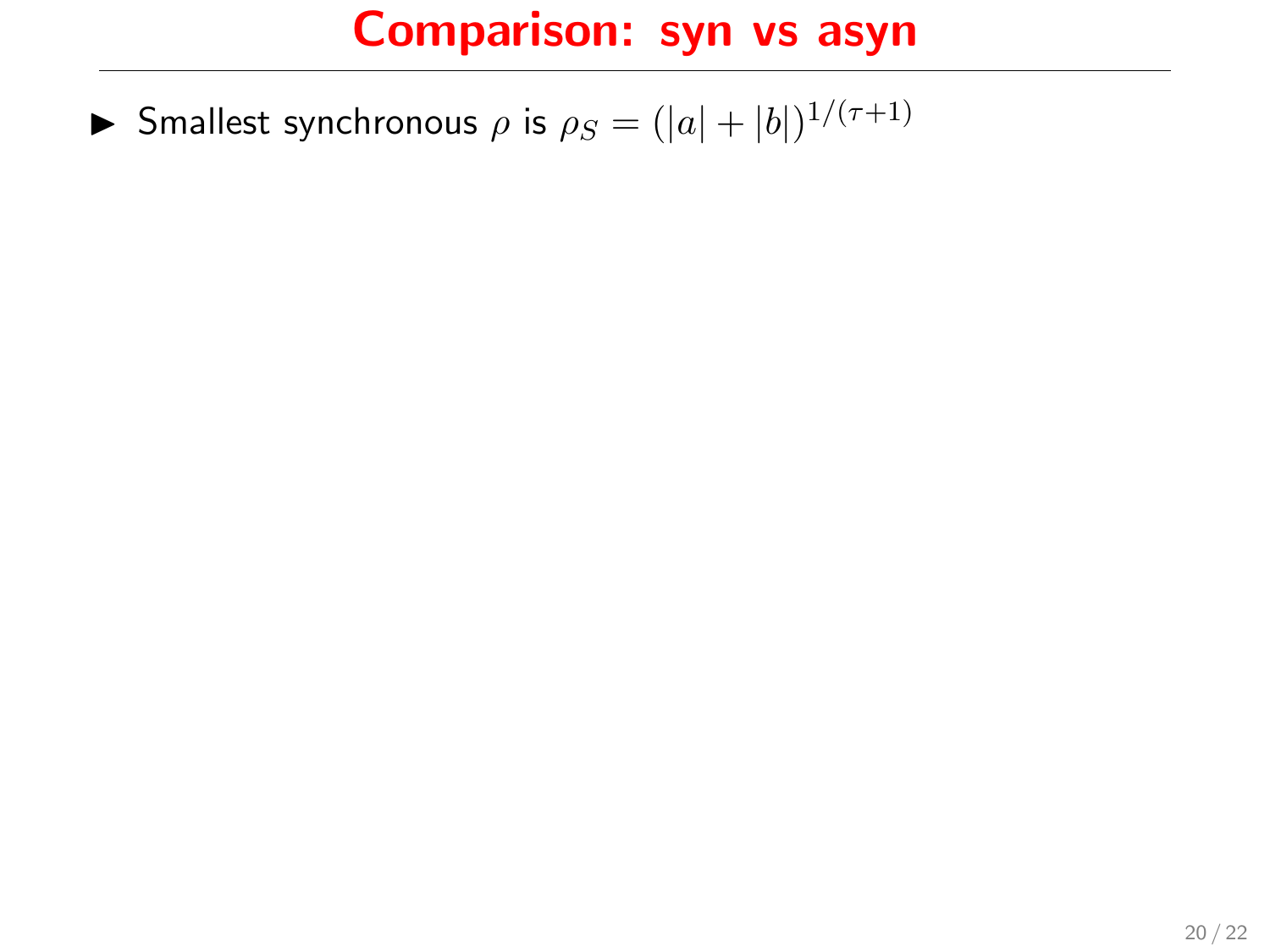- **I** Smallest synchronous  $\rho$  is  $\rho_S = (|a| + |b|)^{1/(\tau+1)}$
- $\blacktriangleright$  For asynchronous case, if we have

$$
|a| + |b| \rho^{-\tau} \le \rho,
$$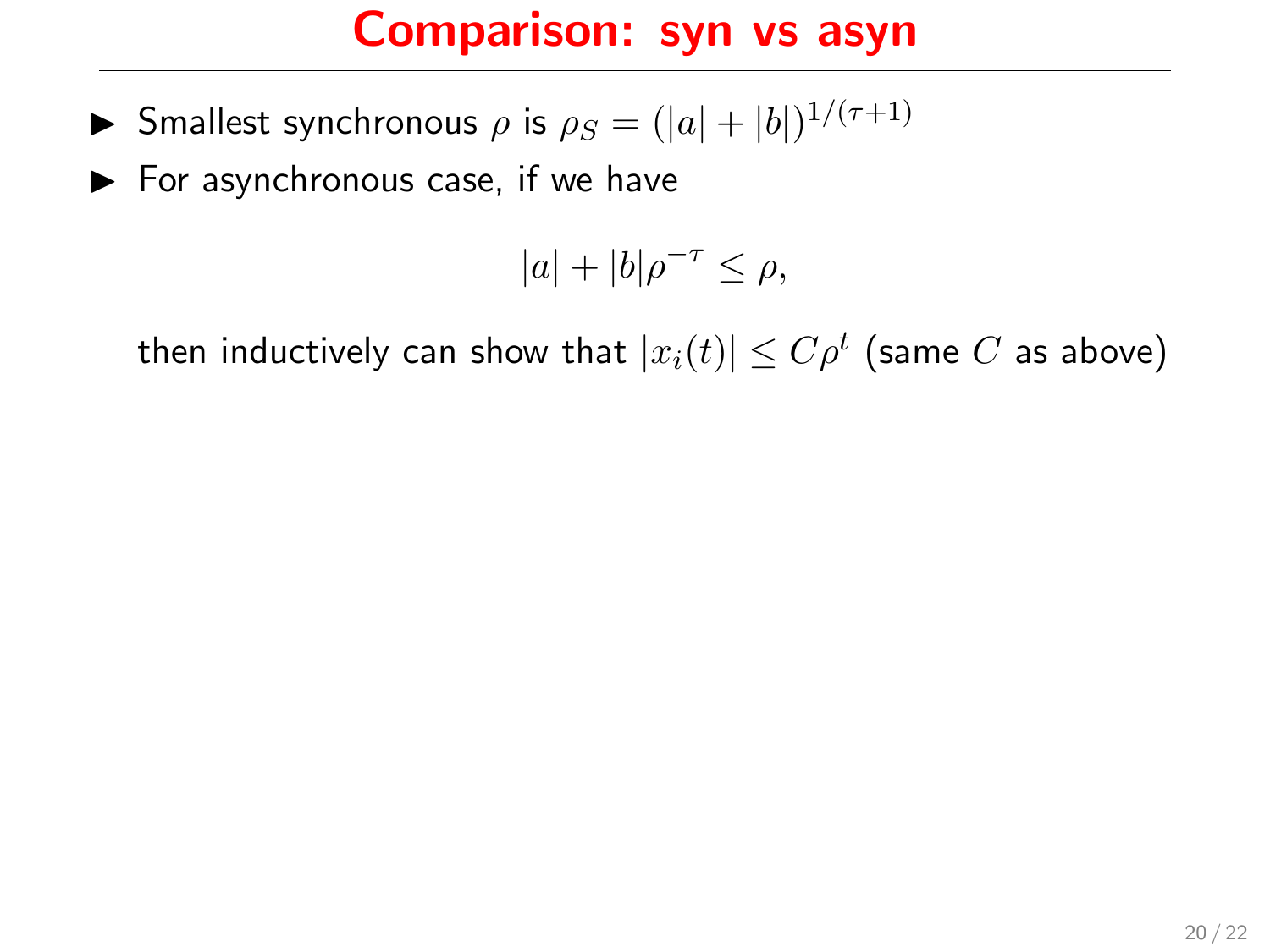- **I** Smallest synchronous  $\rho$  is  $\rho_S = (|a| + |b|)^{1/(\tau+1)}$
- $\blacktriangleright$  For asynchronous case, if we have

$$
|a| + |b| \rho^{-\tau} \le \rho,
$$

then inductively can show that  $|x_i(t)| \leq C \rho^t$  (same  $C$  as above)

Smallest valid  $\rho$  is  $\rho_A > 0$  that solves  $|a| + |b| \rho_A^{-\tau} = \rho_A$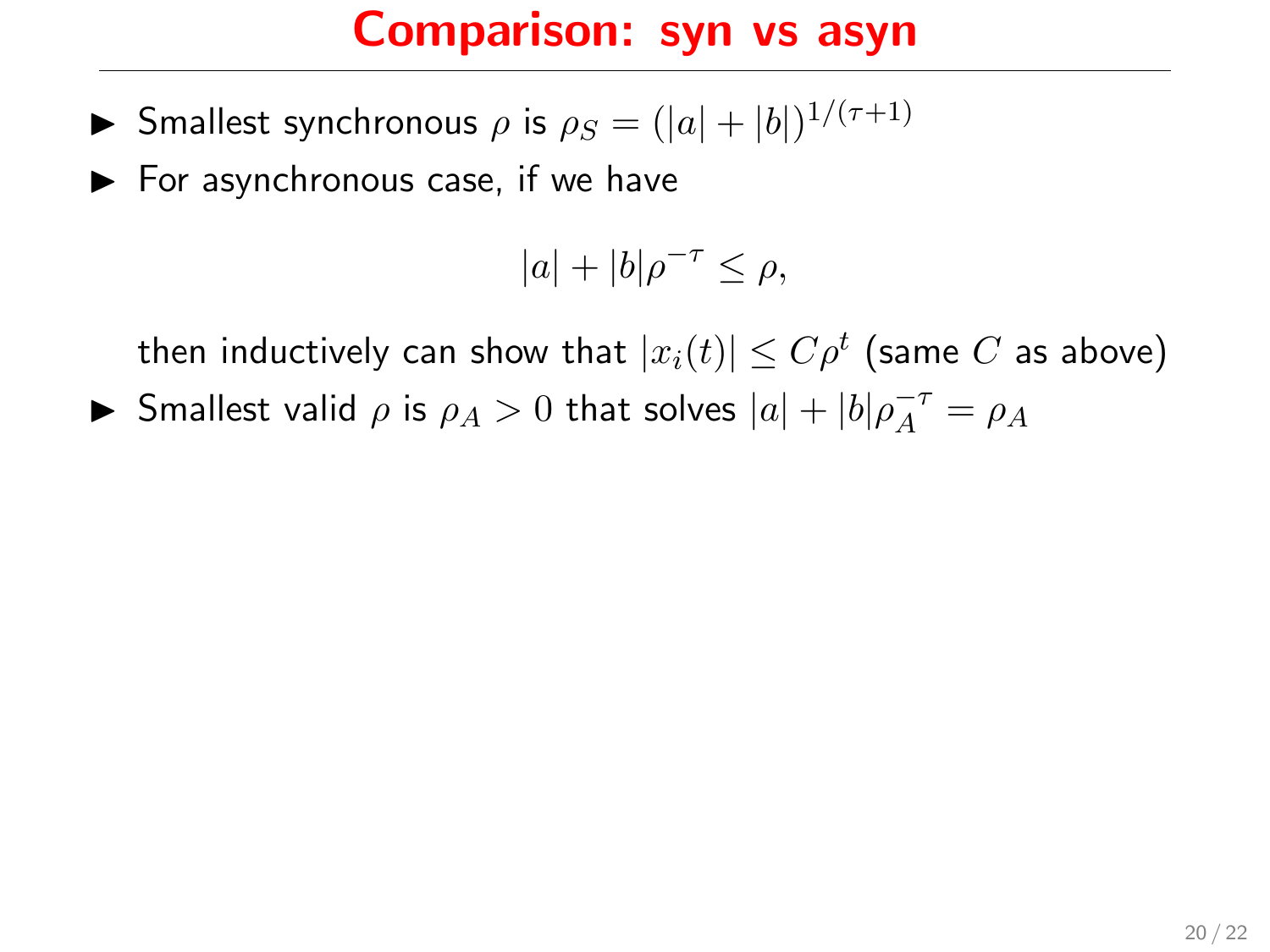- **I** Smallest synchronous  $\rho$  is  $\rho_S = (|a| + |b|)^{1/(\tau+1)}$
- $\blacktriangleright$  For asynchronous case, if we have

$$
|a| + |b| \rho^{-\tau} \le \rho,
$$

- Smallest valid  $\rho$  is  $\rho_A > 0$  that solves  $|a| + |b| \rho_A^{-\tau} = \rho_A$
- $\triangleright$  Verify that  $\rho_A \leq \rho_S$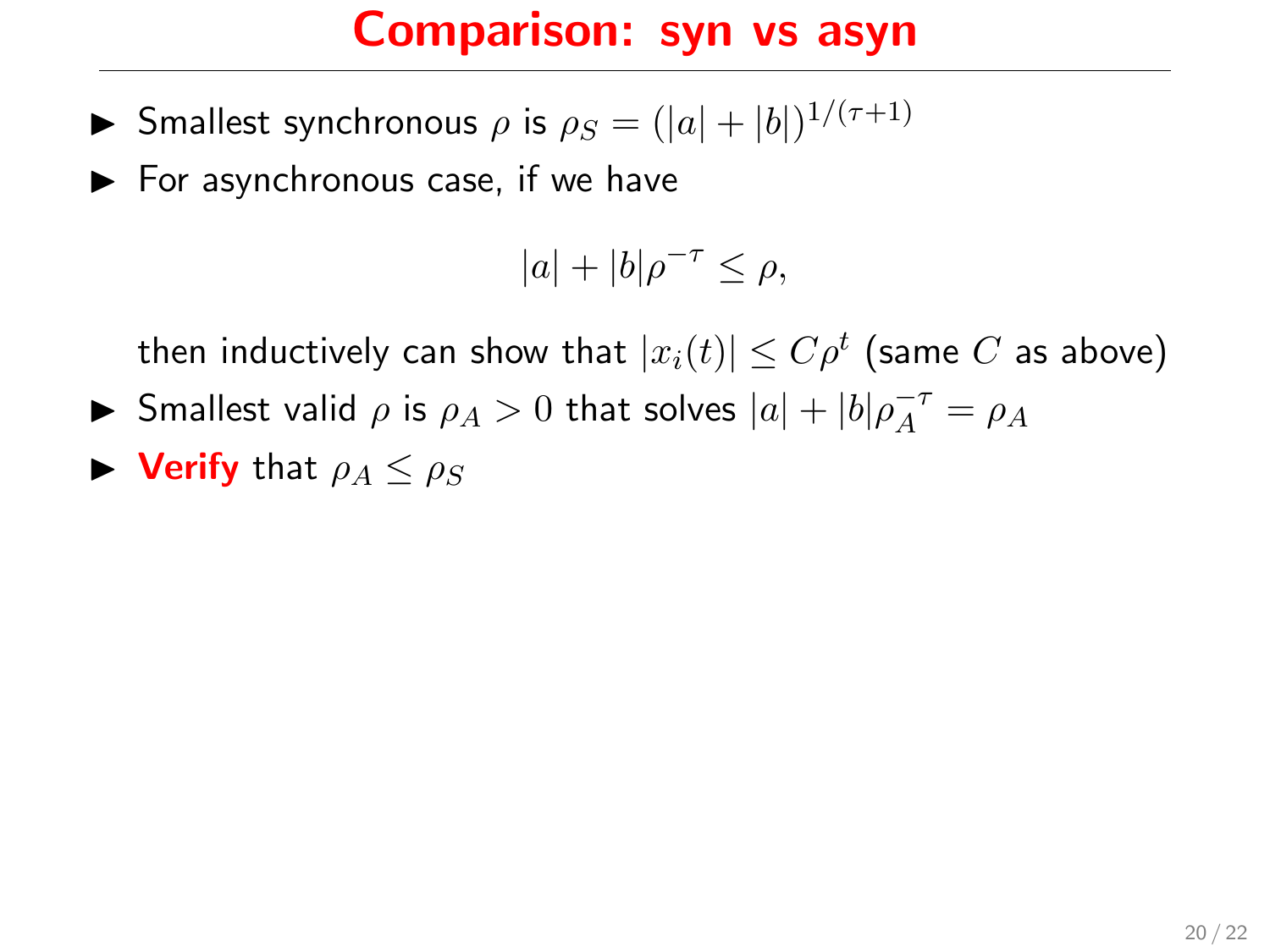- **I** Smallest synchronous  $\rho$  is  $\rho_S = (|a| + |b|)^{1/(\tau+1)}$
- $\blacktriangleright$  For asynchronous case, if we have

$$
|a| + |b| \rho^{-\tau} \le \rho,
$$

- Smallest valid  $\rho$  is  $\rho_A > 0$  that solves  $|a| + |b| \rho_A^{-\tau} = \rho_A$
- $\blacktriangleright$  Verify that  $\rho_A \leq \rho_S$
- $\blacktriangleright$  Thus, the asynchronous version converges faster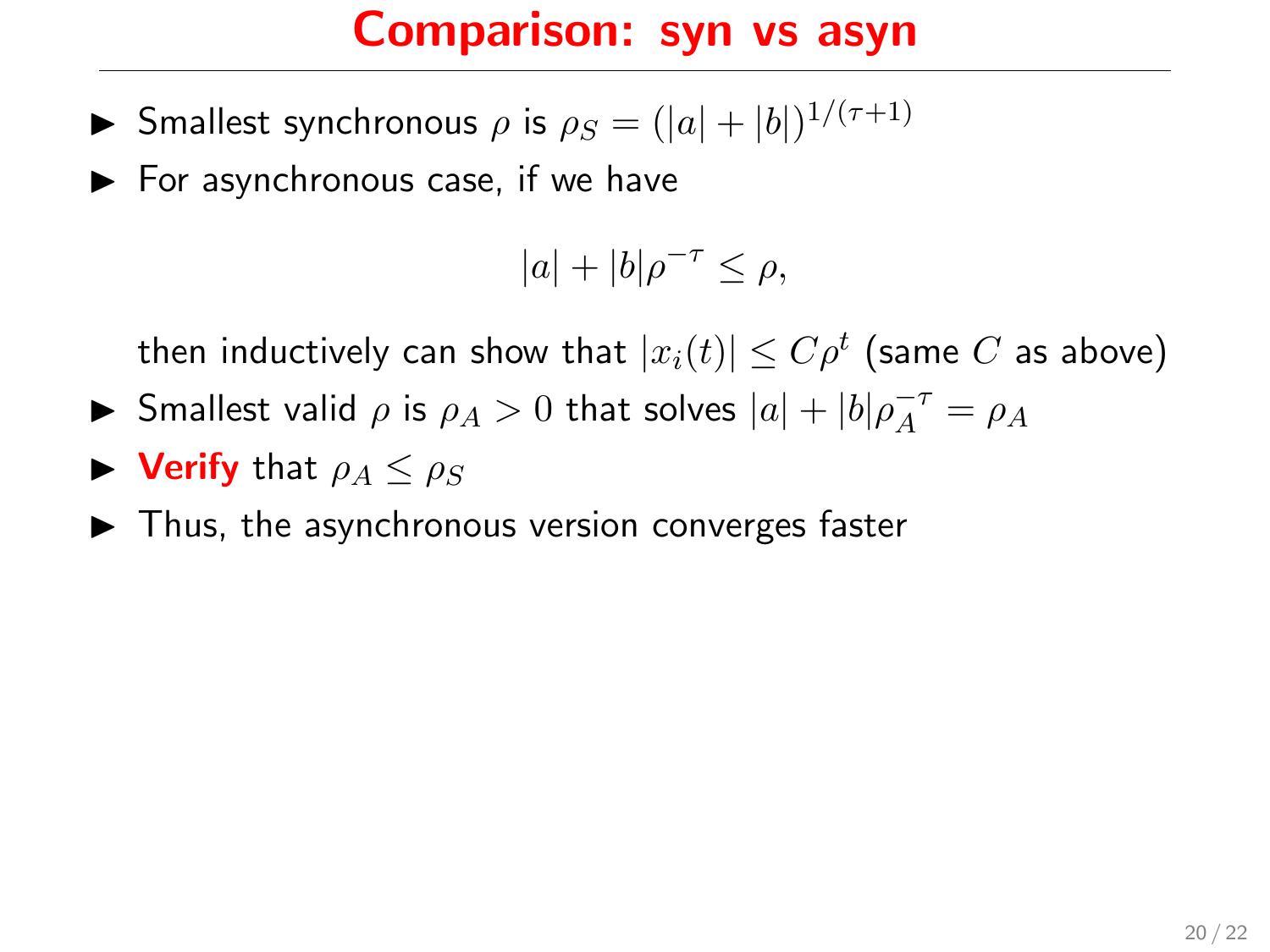- **I** Smallest synchronous  $\rho$  is  $\rho_S = (|a| + |b|)^{1/(\tau+1)}$
- $\blacktriangleright$  For asynchronous case, if we have

$$
|a| + |b| \rho^{-\tau} \le \rho,
$$

- Smallest valid  $\rho$  is  $\rho_A > 0$  that solves  $|a| + |b| \rho_A^{-\tau} = \rho_A$
- $\blacktriangleright$  Verify that  $\rho_A \leq \rho_S$
- $\blacktriangleright$  Thus, the asynchronous version converges faster
- $\triangleright$  But it requires more message transmissions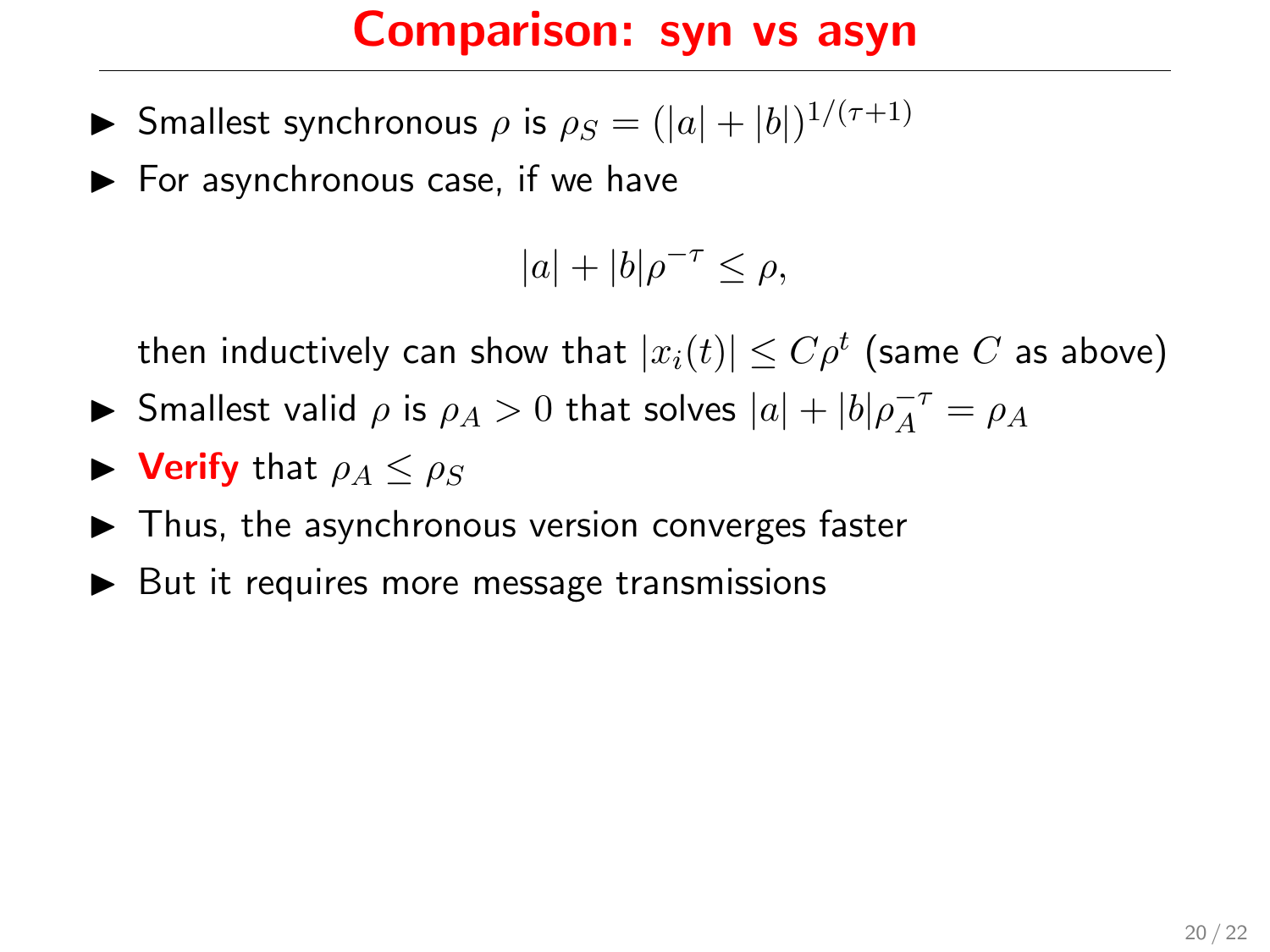# Distributed optimization

#### Foundations of distributed computation

[http://videolectures.net/nipsworkshops2010](http://videolectures.net/nipsworkshops2010_tsitsiklis_aad/)\_tsitsiklis\_aad/

#### Implementation oriented talk

[http://videolectures.net/nipsworkshops2012](http://videolectures.net/nipsworkshops2012_smola_parameter_server/)\_smola\_parameter\_server/